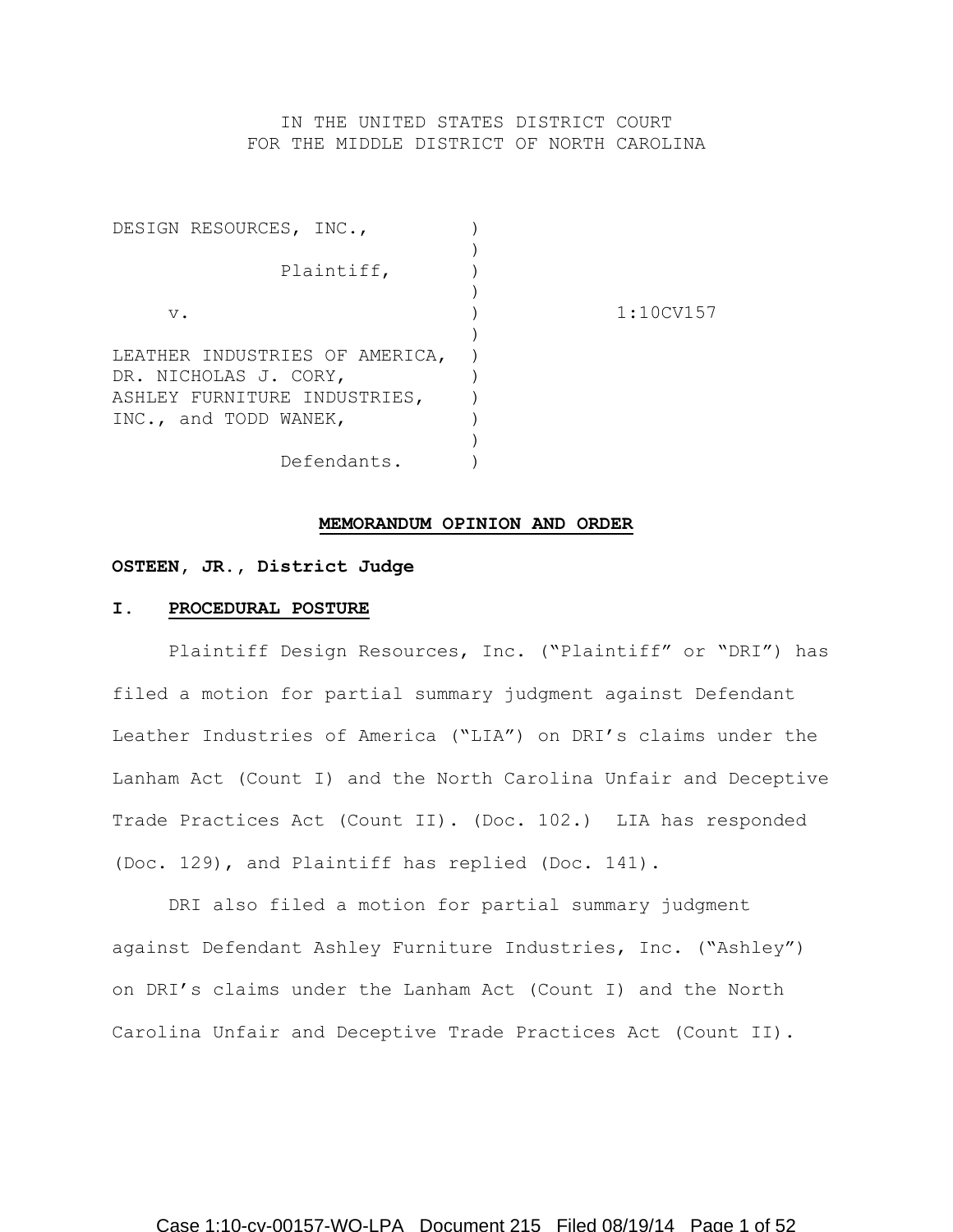(Doc. 104.) Ashley has responded (Doc. 127), and Plaintiff has replied (Doc. 140).

Defendant LIA has filed a motion for summary judgment on all counts. (Doc. 123.) Plaintiff has responded (Doc. 132), and LIA has replied (Doc. 147).

Defendant Ashley Furniture Industries has filed a motion for summary judgment. (Doc. 119.) Plaintiff has responded (Doc. 133), and Ashley has replied (Doc. 143). Plaintiff has also filed a surreply to Ashley's summary judgment motion (Doc. 148), which Ashley has moved to strike (Doc. 150). The motion to strike has been fully briefed.

Also before this court is LIA's motion for leave to file a supplemental brief in support of its motion for summary judgment. (Doc. 154.) Plaintiff DRI has filed a statement of non-opposition to LIA's motion (Doc. 159), and LIA filed a reply (Doc. 164). That supplemental memorandum will be considered by this court.

Also before the court is DRI's motion for relief from Ashley's Spoliation of Evidence (Doc. 86), Ashley's consent motion for extension of time (Doc. 95) to file a response to DRI's motion for relief, the parties' joint motion to modify limitations on length of summary judgment briefs (Doc. 116), the parties' agreed motion to extend deadline (Doc. 161), Ashley's motion to exclude the expert testimony of Mann, Armistead, and

 $- 2 -$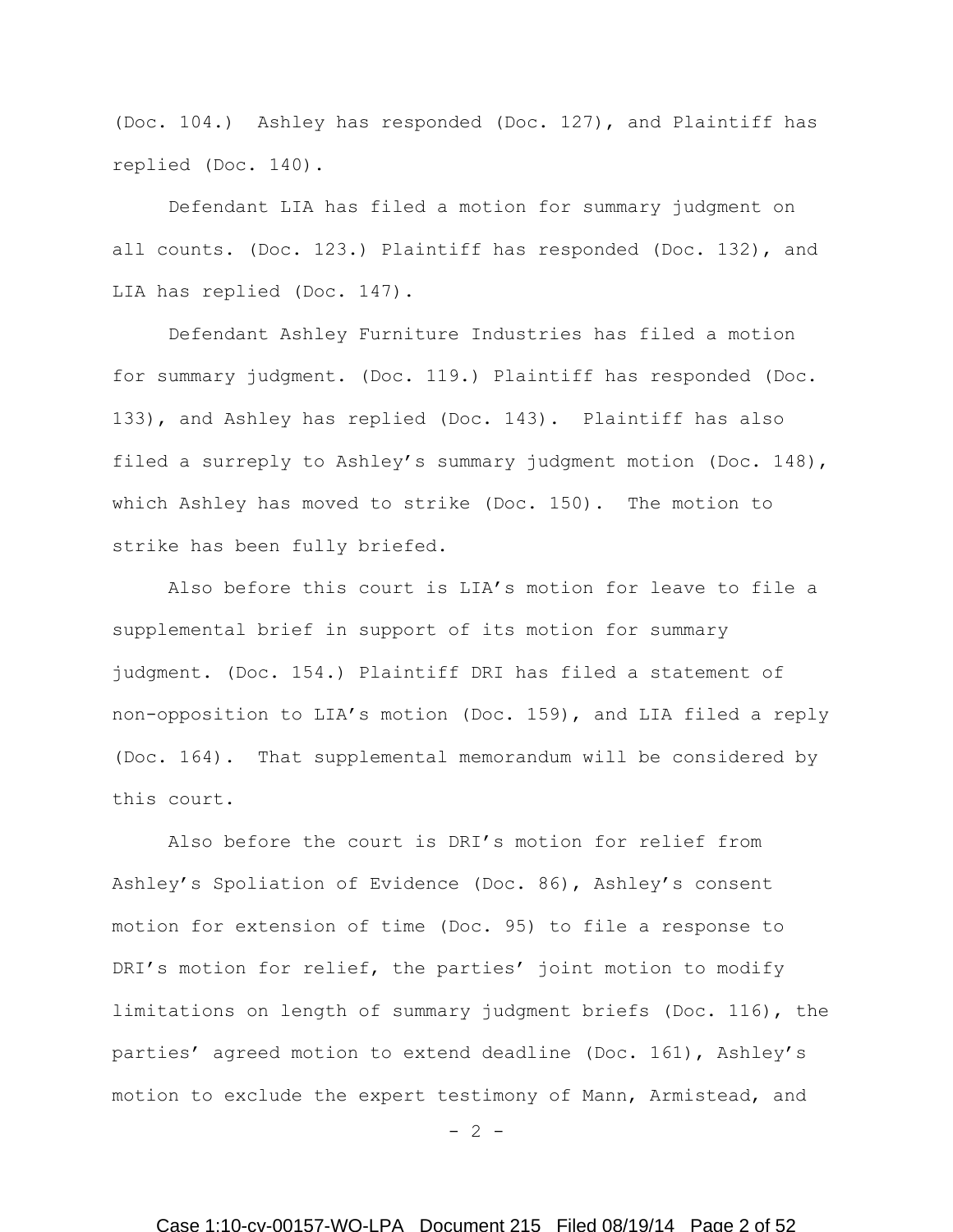Epperson (Doc. 170), Ashley's motion to strike untimely expert reports of Mann, Armistead, and Epperson (Doc. 172), LIA's motion to exclude the testimony of DRI's proposed experts (Doc. 175), and Ashley's motion to strike surreply and declaration of Jerry Epperson (Doc. 205).

These motions are now ripe for adjudication. For the reasons that follow, the motions for summary judgment filed by Defendants LIA and Ashley will be granted, DRI's motions for summary judgment will be denied, and the remaining motions will be granted or denied as moot.

### **II. BACKGROUND**

 $\overline{\phantom{a}}$ 

At all times relevant for the present action, Dr. Nicholas Cory was a research scientist and the director of LIA. (DRI's Mem. in Supp. of Mot. for Partial Summ. J. against LIA (Doc. 103) at 2.)<sup>1</sup> LIA operated as a trade association representing leather sellers in the United States, and Dr. Cory headed LIA's research laboratory.<sup>2</sup> (Id.) The action against LIA centers around statements made by Dr. Cory to a trade magazine entitled

- 3 -

<sup>&</sup>lt;sup>1</sup> All citations in this Memorandum Opinion and Order to documents filed with the court refer to the page numbers located at the bottom right-hand corner of the documents as they appear on CM/ECF.

 $2$  There is a factual dispute concerning LIA's ownership of the research laboratory that directly employed Dr. Cory. This court does not find that factual dispute material to this order and therefore reaches its legal conclusions without resolving this factual issue.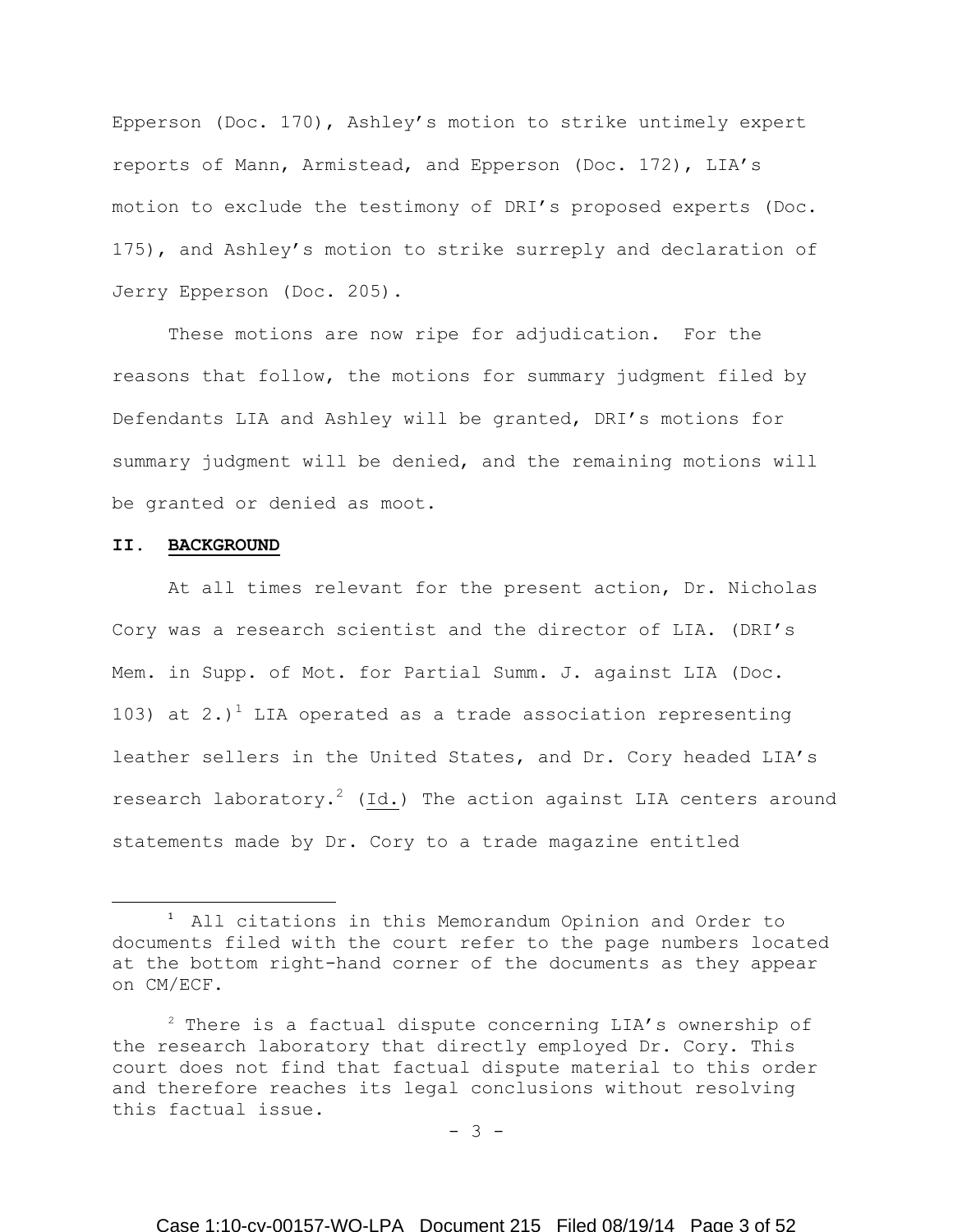Furniture Today concerning the marketing and labeling of bonded leather. Traditionally, "leather" is understood as upholstery derived entirely from the hide of an animal. (See Decl. of Brent F. Powell ("Powell Decl."), Ex. 9, Dep. of Sonny Chris Ross (Doc. 121-9) at 17.) Some companies market and sell a product called bycast (alternatively spelled "bicast"), which is generally lower quality leather coated with polyurethane and printed with a pattern to appear as it is genuine leather. (Id., Ex. 1, Dep. of Alan Naness (Doc. 121-1) at 4–5.) Originally, bonded leather was a synthetic material with leather fibers glued together to form a complete layer. DRI innovated a new version of bonded leather by attaching leather fibers (not forming a complete layer) to the base, back, or underside of a synthetic furniture covering consisting of a polyurethane face. (Decl. of Alan Naness (Doc. 106) at 1.) DRI banded this new bonded leather product under the name NextLeather®. (Id.)

In December 2006, DRI first contacted Dr. Cory at the research laboratory to ask Dr. Cory if its NextLeather®<sup>3</sup> product could be labeled as leather in the United States. (Id.) Based on the DRI email and without a physical sample of NextLeather®, Dr. Cory responded it could "ABSOLUTELY NOT!" be labeled as leather and that it would have to be called "Bonded leather,"

 $\overline{\phantom{a}}$ 

 $3$  In the email exchange between DRI and Dr. Cory, DRI refers to its product as Veneto. Veneto was the name DRI used before branding its product as NextLeather®.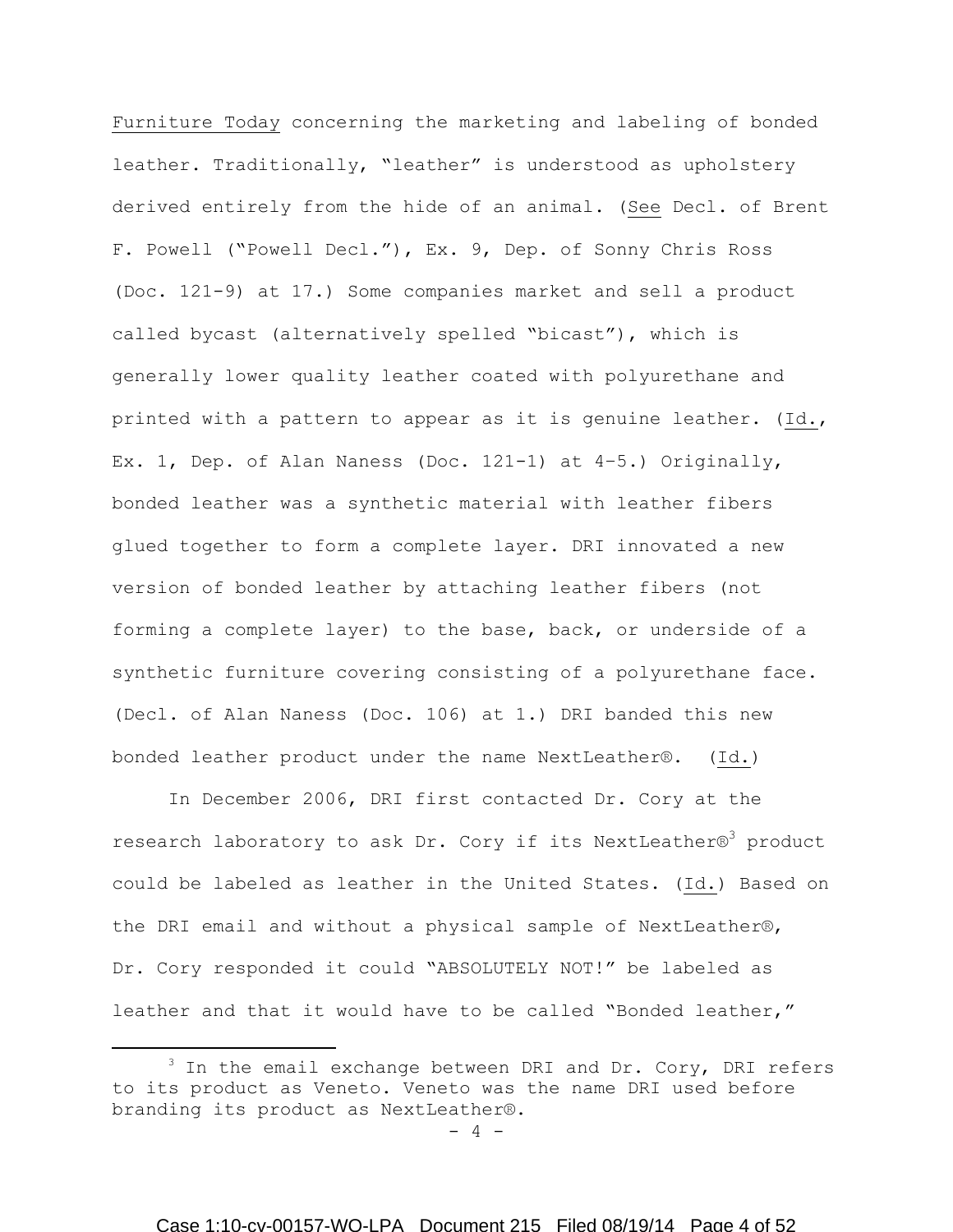"Reconstituted leather," or "Not leather" under the applicable Federal Trade Commission's ("FTC") regulations. (Decl. of Cameron R. Argetsinger ("Argetsinger Decl."), Ex. 7, Email Conversations between Nicholas Cory and Dan Peplinski (Doc. 125- 1) at 79.) Dr. Cory further offered to have his research laboratory perform a chemical analysis to determine the percentage of leather fibers used in NextLeather® (a bonded leather labeling requirement under the FTC regulations). (Id.)

In the fall of 2006, Ashley began to run a series of advertisements under the caption "Caveat Emptor." (Powell Decl., Ex. 7, Dep. of Kenneth Lebensberger (Doc. 121-7) at 15.) According to Ashley, "Caveat emptor was one of our responses to the amount of importing that retailers were doing." (Id.) DRI's claims against Ashley stem from one ad in the Caveat Emptor series. Specifically, in March 2007, Ashley ran a Caveat Emptor ad entitled "Is It REALLY LEATHER?" (Powell Decl., Ex. 14, Flyer (Doc. 121-14) at 2.) The ad described the practice of "[s]ome upholstery suppliers" who were "using leather scraps that are mis-represented as leather; adding a denim barrier to this material and using it for bicast, and as corrected grain leather in locations where you would expect top grain." (Id. at 3.) The ad concludes with the warnings "Know What You Are Buying" and "REMEMBER...The Overseas Manufacturer Has NO Liability In The U.S.A. YOU DO!" (Id.) Ashley claims it was not aware that DRI

 $- 5 -$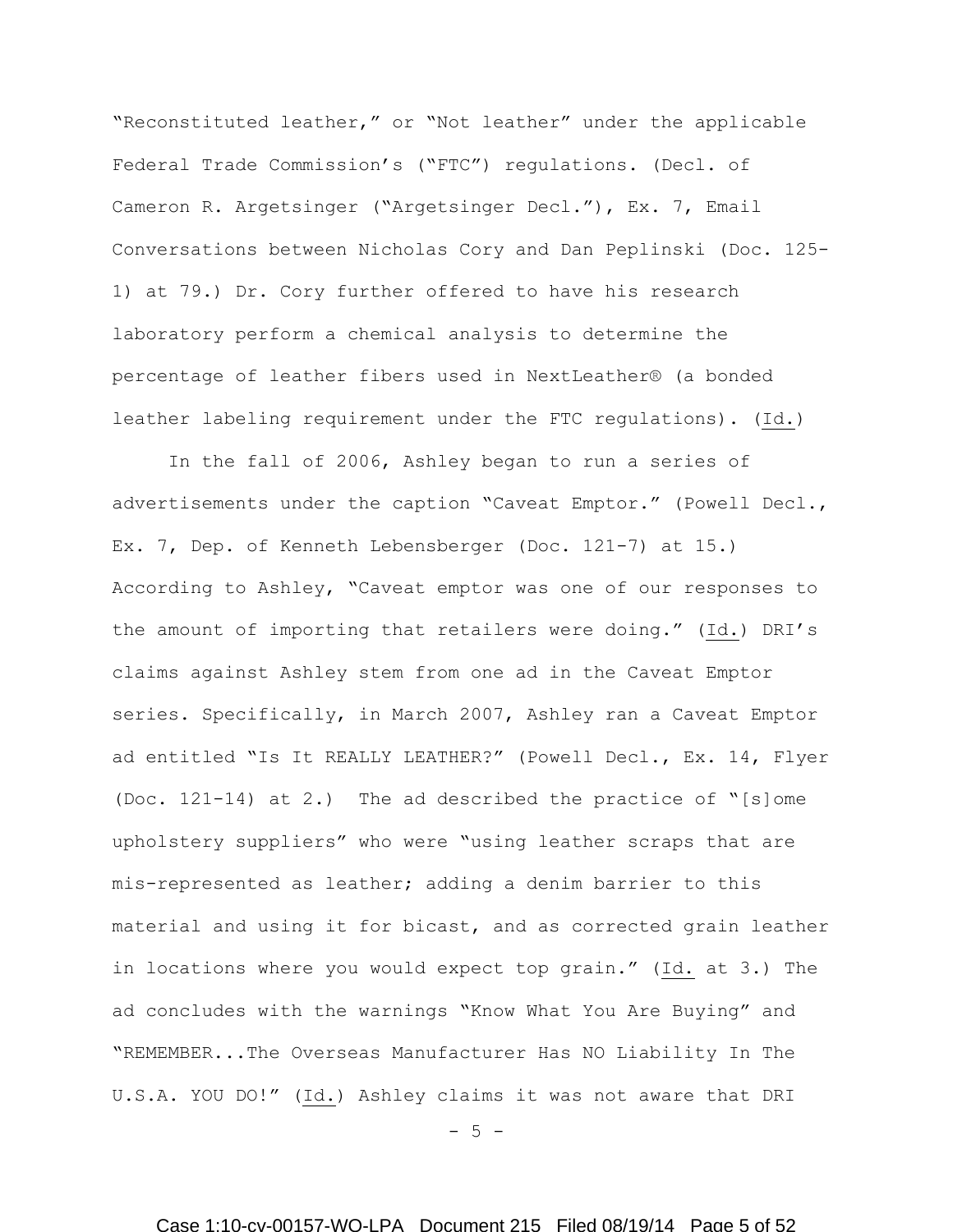sold bonded leather until May 2007, over two months after the ad first ran. (Powell Decl., Ex. 8, Dep. of Lisa Adair (Doc. 121-8) at 5.) Moreover, Ashley contends that the advertisement refers to a "tricast" product produced in China consisting of "gluedtogether leather 'scraps' for backing material" as opposed to NextLeather®'s "ground-up leather 'shavings.'" (Def. Ashley's Br. in Supp. of Mot. for Summ. J. (Doc. 122) at 12.)

Although the Caveat Emptor ads never mention NextLeather® or DRI by name, DRI contends that "Ashley repeatedly ran ads in Furniture Today which specifically targeted DRI and falsely stated that NextLeather® was being marketed as 'bonded leather' in violation of federal law." (DRI's Resp. to Def. Ashley's Mot. for Summ. J. (Doc. 133) at 9-10.) DRI further claims that Ashley purposefully ran these ads to coincide with the High Point, North Carolina furniture market, a critical forum where retailers make a large proportion of purchasing decisions. (Id. at 10.)

In June 2007, Ashley specifically asked Dr. Cory if it could market and label a bonded leather product similar to NextLeather® as bonded leather. Dr. Cory responded it would be deceptive to label such a product as bonded leather. (Argetsinger Decl., Ex. 12, Evaluation of Synthetic Leather Material (Doc. 125-2) at 4.) At the request of Ashley, Dr. Cory conducted an interview with Furniture Today to warn of the

- 6 -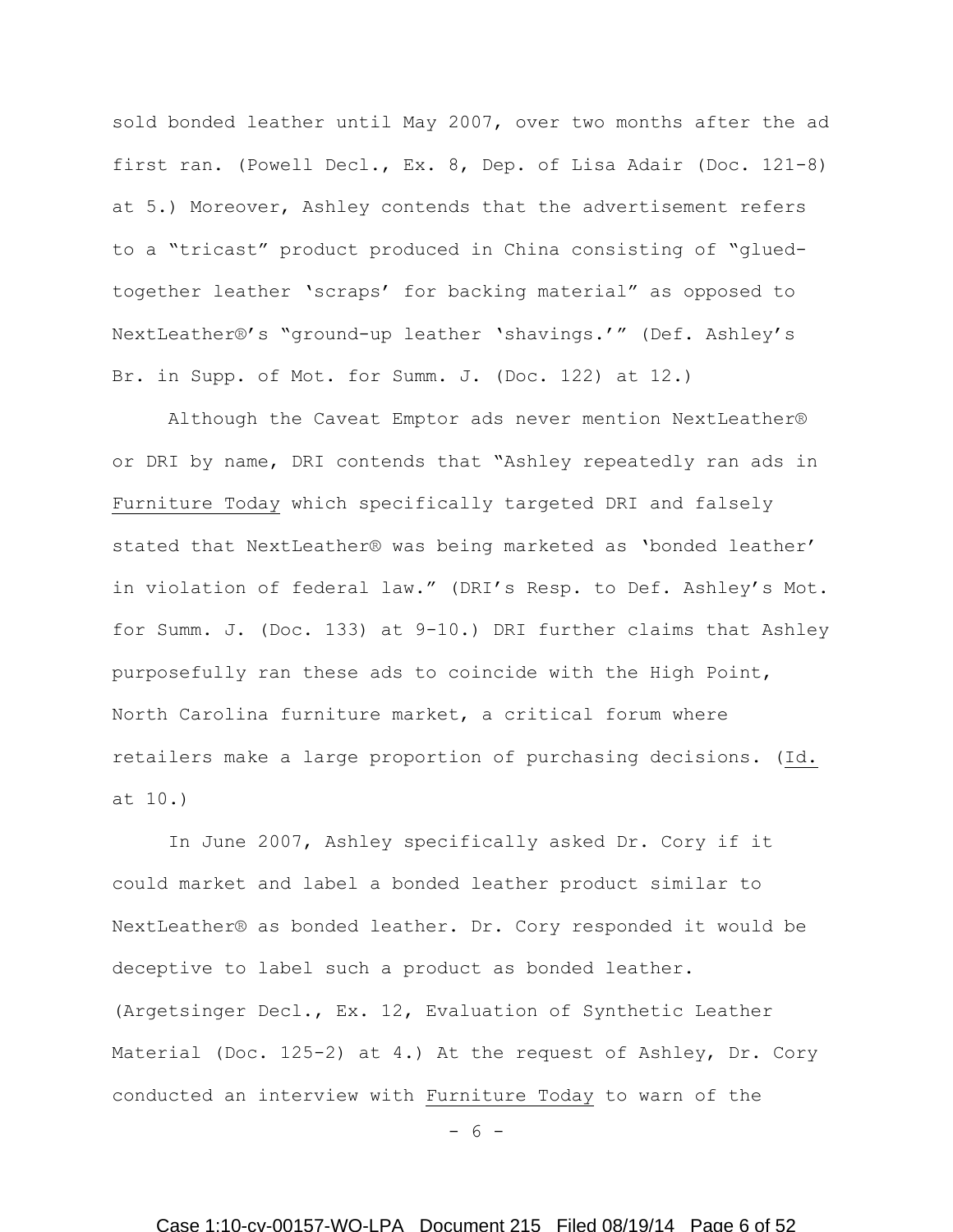potential confusion from labeling these new products (consisting of leather scraps glued to the underside of a synthetic cover) as bonded leather. (Id., Ex. 13 at 8–9; Decl. of John R. Neeleman ("Neeleman Decl."), Ex. M-3, Email Conversation (Doc. 107-4) at 19.)

The two statements DRI relies upon as the basis of its claims against LIA are found in two separate Furniture Today articles. The first article, dated July 2, 2007, was written by Joan Gunin (the "Gunin article") and titled "Chemist fears confusion over imitators may hurt category." (Complaint ("Compl."), Ex. E, Gunin article (Doc. 1-6) at 2-3.) DRI relies on the following passage from the Gunin article: "'To call it "leather" is outright deception, outright fraud,' said Cory, director of the Leather Research Laboratory at the University of Cincinnati, of bonded leather. 'It's not real leather . . . . It's a synthetic that has leather fibers glued to the underside.'" (Id. at 2.) The second article, dated July 9, 2007, was written by Susan M. Andrews (the "Andrews article") and entitled "For consumers' sake, let's not call it 'bonded leather.'" (Id., Ex. J, Andrews article (Doc. 1-11) at 2.) In the Andrews article, Dr. Cory is quoted as stating "calling these products bonded leather 'is deceptive because it does not represent its true nature. It's a vinyl, or a polyurethane

- 7 -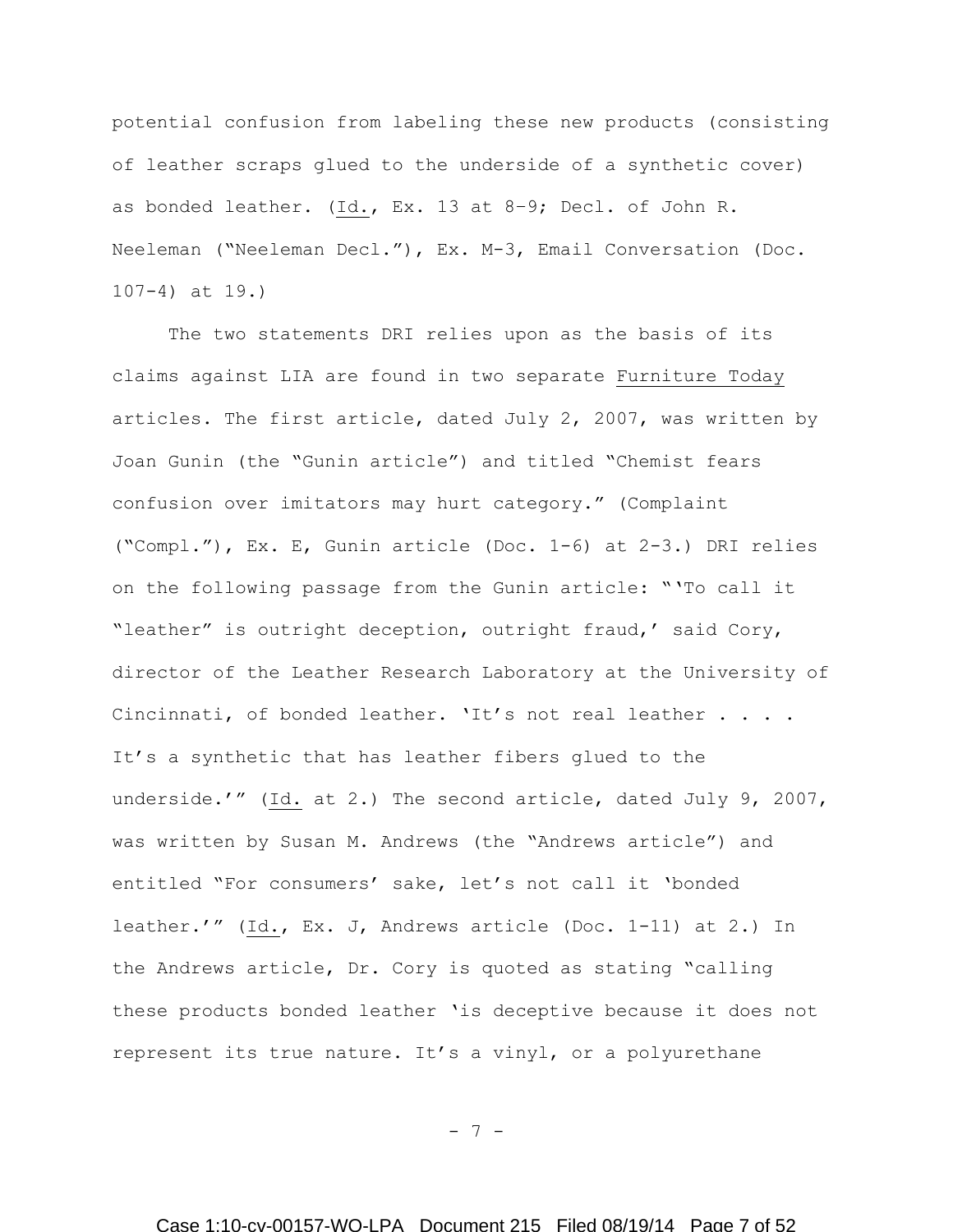laminate or a composite, but it's not leather. If you tar and feather someone, does that make them a chicken?'" (Id.)

Dr. Cory never referred to NextLeather® or DRI by name in either of his interviews. A product unaffiliated with DRI named "Oekopelle" was the only product specifically mentioned in either article. (Id.) During 2007–08, Furniture Today published at least thirteen other articles concerning bonded leather without quoting Dr. Cory. (See Argetsinger Decl., Exs. 20-22 (Doc. 125-2) at 35–40; Exs. 23-32 (Doc. 125-3) at 2–30.) Many of these articles focused on the deceptive nature of the "bonded leather" label. (See id.)

On May 23, 2007, the FTC made public requests for comments on the regulations published by the FTC, including those regulations governing the sale and marketing of leather (the "FTC Leather Guides"). (See Id., Ex. 19, 73 Federal Register 34626 (Doc. 125-2) at 29–33.) Under the FTC Leather Guides, "[a] material in an industry product that contains . . . bonded leather and thus is not wholly the hide of an animal should not be represented, directly or by implication, as being leather."

- 8 -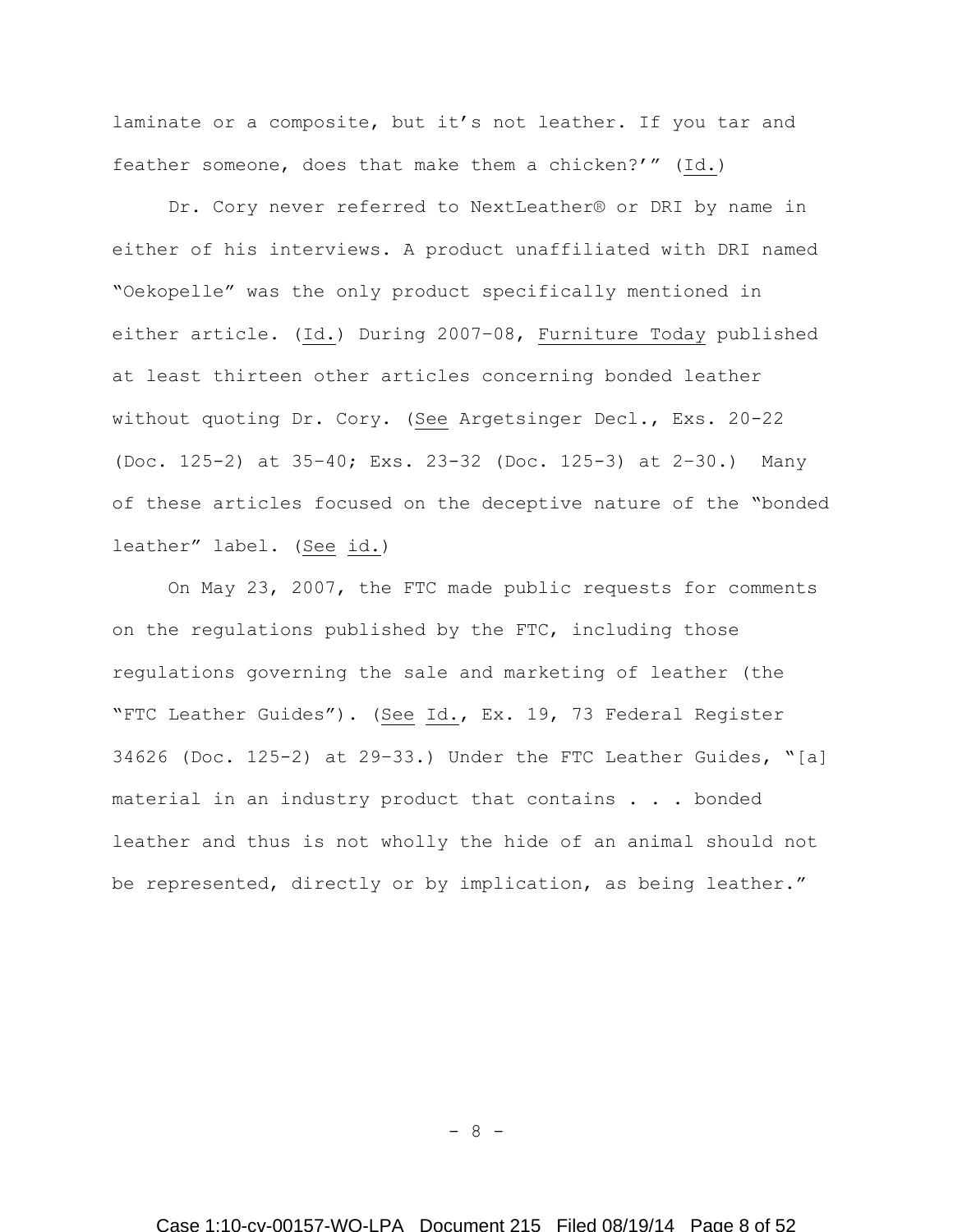16 C.F.R.  $\frac{1}{2}$  24.2(f).<sup>4</sup> Pursuant to Dr. Cory's advice, LIA submitted comments seeking to clarify whether the practice of adhering leather fibers to the bottom of a synthetic product (as opposed to leather fibers glued together to form a continuous layer) could be marketed as bonded leather. (See Argetsinger Decl., Ex. 19, 73 Federal Register 34626 (Doc. 125-2) at 29–33.) In June 2008, the FTC retained the Leather Guides without change, concluding that the Leather Guides' provision requiring disclosure of the leather fiber content provided adequate information to consumers. (Id. at 32.)

<sup>4</sup> The entire FTC regulation appears as follows:

 $\overline{a}$ 

(f) Ground, pulverized, shredded, reconstituted, or bonded leather. A material in an industry product that contains ground, pulverized, shredded, reconstituted, or bonded leather and thus is not wholly the hide of an animal should not be represented, directly or by implication, as being leather. This provision does not preclude an accurate representation as to the ground, pulverized, shredded, reconstituted, or bonded leather content of the material. However, if the material appears to be leather, it should be accompanied by either:

(1) An adequate disclosure as described by paragraph (a) of this section; or

(2) If the terms "ground leather," "pulverized leather," "shredded leather," "reconstituted leather," or "bonded leather" are used, a disclosure of the percentage of leather fibers and the percentage of non-leather substances contained in the material. For example: An industry product made of a composition material consisting of 60% shredded leather fibers may be described as: Bonded Leather Containing 60% Leather Fibers and 40% Non-leather Substances.

- 9 -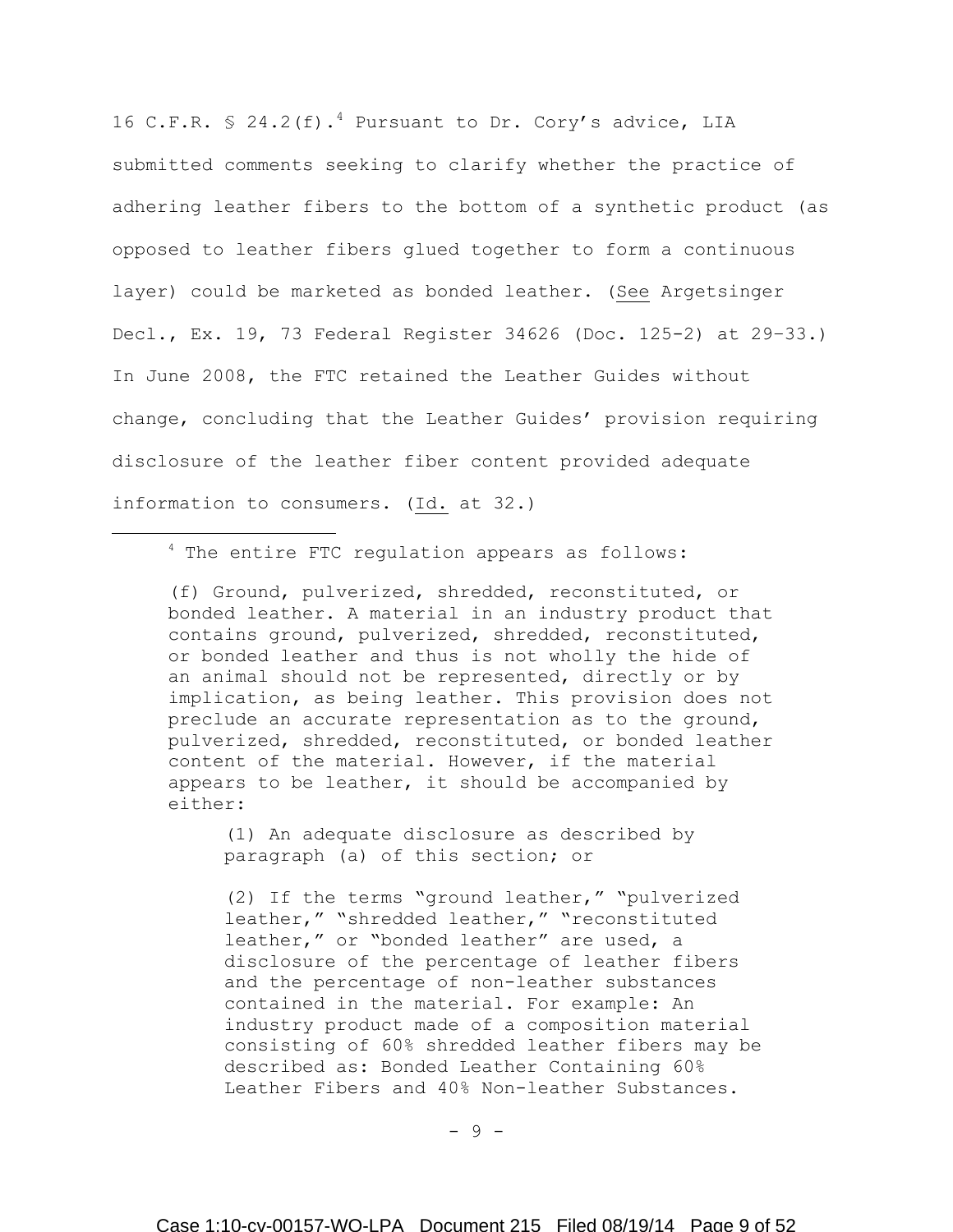## **III. LEGAL STANDARD**

A motion for summary judgment is appropriately denied when an examination of the pleadings, affidavits, and other proper discovery materials before the court demonstrates a genuine issue of material fact exists. Fed. R. Civ. P. 56(c); Celotex Corp. v. Catrett, 477 U.S. 317, 322–23 (1986). In considering a motion for summary judgment, the court is not to weigh the evidence, but rather must determine whether there is a genuine issue for trial. Anderson v. Liberty Lobby, Inc., 477 U.S. 242, 250 (1986). The court must view the facts in the light most favorable to the nonmovant, drawing inferences favorable to that party if such inferences are reasonable. Id. at 255. However, there must be more than a factual dispute; the fact in question must be material, and the dispute must be genuine. Id. at 248. A dispute is only "genuine" if "the evidence is such that a reasonable jury could return a verdict for the nonmoving party." Id.

 $-10 -$ "When faced with cross motions for summary judgment, as in this case, the court must consider 'each motion separately on its own merits to determine whether either of the parties deserves judgment as a matter of law.'" Pediamed Pharm., Inc. v. Breckenridge Pharm., Inc., 419 F. Supp. 2d 715, 723 (D. Md. 2006) (quoting Rossignol v. Voorhaar*,* 316 F.3d 516, 523 (4th Cir. 2003)). "The court must deny both motions if it finds there

Case 1:10-cv-00157-WO-LPA Document 215 Filed 08/19/14 Page 10 of 52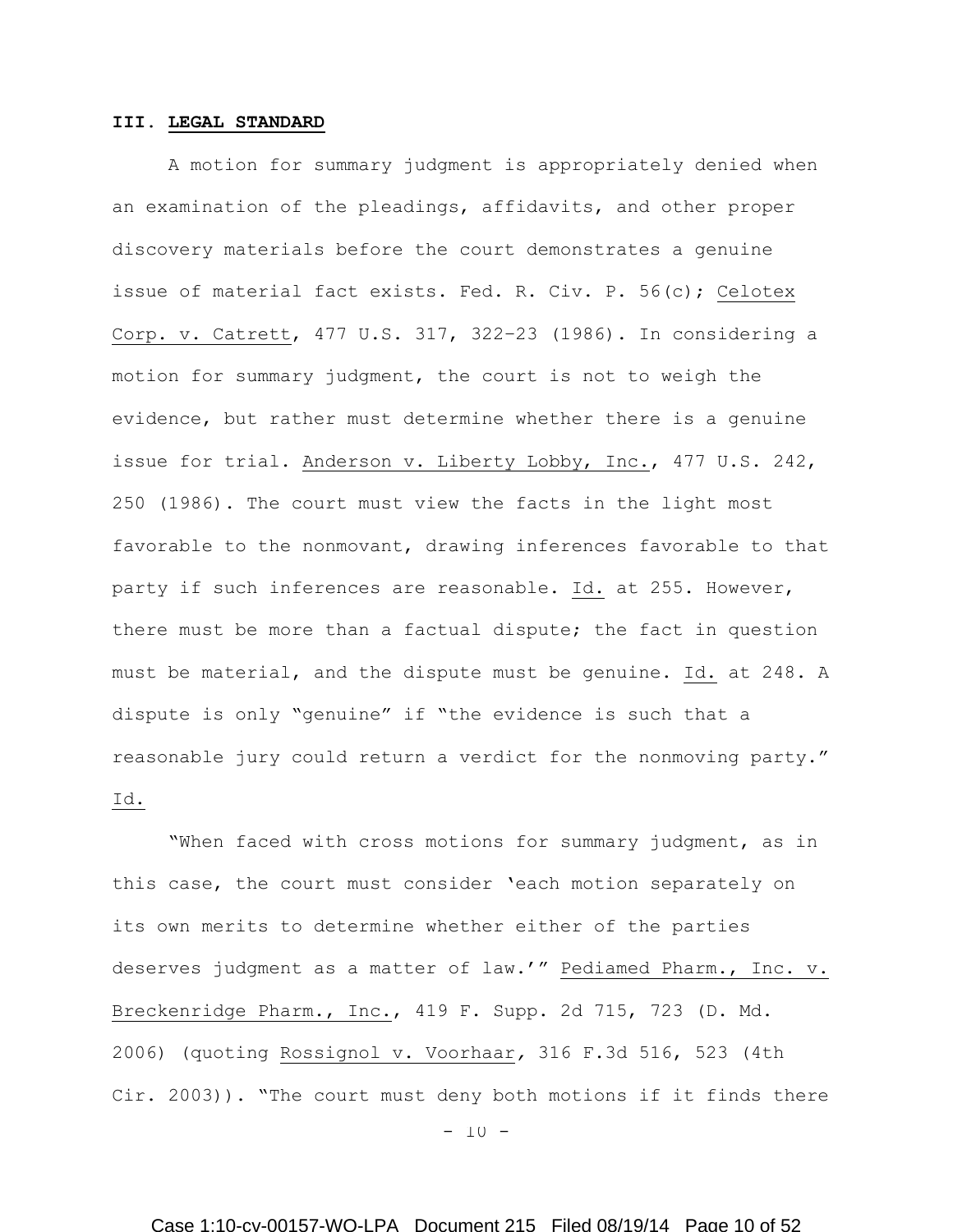is a genuine issue of material fact, but if there is no genuine issue and one or the other party is entitled to prevail as a matter of law, the court will render judgment." Id. (internal quotation marks omitted).

### **IV. ANALYSIS**

DRI has moved for summary judgment on its claims against LIA and Ashley under the Lanham Act and the North Carolina Unfair and Deceptive Trade Practices Act. LIA has moved for summary judgment on all nine counts asserted against it, and Ashley has done the same on all six counts asserted against it.

### **A. Lanham Act (Count I)**

To maintain its claim under the Lanham Act against either Defendant, 15 U.S.C. § 1125(a), DRI must prove that:

[1] the [D]efendant made a false or misleading description of fact or representation of fact in a commercial advertisement about his own or another's product; (2) the misrepresentation is material, in that it is likely to influence the purchasing decision; (3) the misrepresentation actually deceives or has the tendency to deceive a substantial segment of its audience; (4) the [D]efendant placed the false or misleading statement in interstate commerce; and (5) the plaintiff has been or is likely to be injured as a result of the misrepresentation, either by direct diversion of sales or by a lessening of goodwill associated with its products.

Scotts Co. v. United Indus. Corp., 315 F.3d 264, 272 (4th Cir.

2002) (citation omitted).

DRI contends it has, at the very least, raised a genuine issue of material fact as to each element of its Lanham Act

 $-11 -$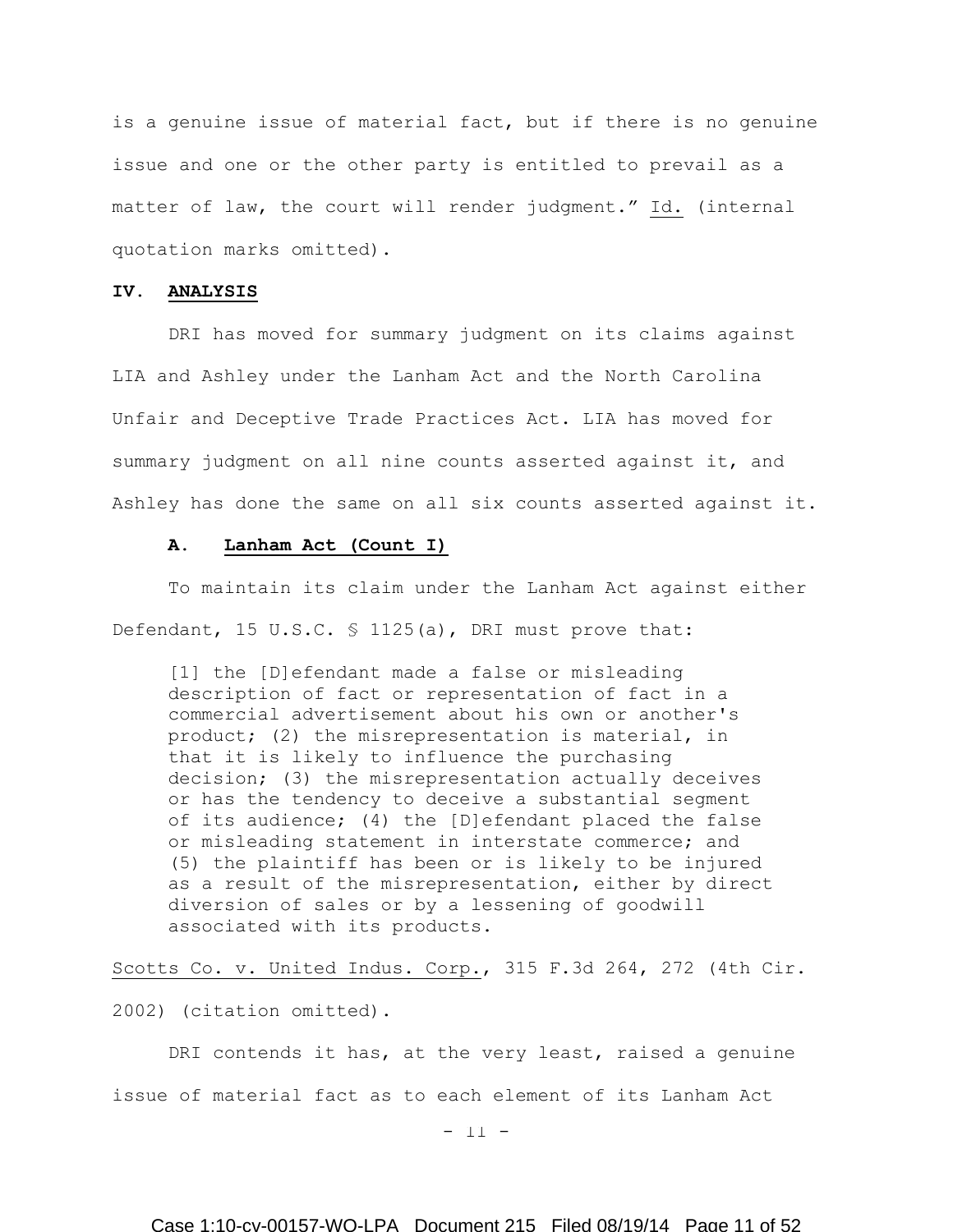claim. LIA counters that DRI is unable to carry its burden on any of these elements. Without having to reach each argument raised by LIA, DRI's claim under the Lanham Act must fail because Dr. Cory's statements were not false or misleading statements of fact.

"For liability to arise under the false advertising provisions of the Lanham Act, 'the contested statement or representation must be either false on its face or, although literally true, likely to mislead and to confuse consumers given the merchandising context.'" Id. at 272–73 (quoting C.B. Fleet Co. v. SmithKline Beecham Consumer Healthcare, 131 F.3d 430, 434 (4th Cir. 1997)). "'In analyzing whether an advertisement . . . is literally false, a court must determine, first, the unambiguous claims made by the advertisement  $\ldots$ , and second, whether those claims are false.'" Id. at 274 (quoting [Novartis](https://a.next.westlaw.com/Link/Document/FullText?findType=Y&serNum=2002306317&pubNum=506&originationContext=document&transitionType=DocumentItem&contextData=(sc.UserEnteredCitation)#co_pp_sp_506_586)  [Consumer Health, Inc. v.](https://a.next.westlaw.com/Link/Document/FullText?findType=Y&serNum=2002306317&pubNum=506&originationContext=document&transitionType=DocumentItem&contextData=(sc.UserEnteredCitation)#co_pp_sp_506_586) Johnson & Johnson–Merck Consumer Pharm. [Co., 290 F.3d 578, 586 \(3d Cir. 2002\)\)](https://a.next.westlaw.com/Link/Document/FullText?findType=Y&serNum=2002306317&pubNum=506&originationContext=document&transitionType=DocumentItem&contextData=(sc.UserEnteredCitation)#co_pp_sp_506_586).

"Where the advertisement is literally false, a violation may be established without evidence of consumer deception." Scotts Co., 315 F.3d at 273 (internal quotation marks omitted). "A literally false message may be either explicit or conveyed by necessary implication when, considering the advertisement in its entirety, the audience would recognize the claim as readily as if it had been explicitly stated." Id. at 274 (internal

 $-12 -$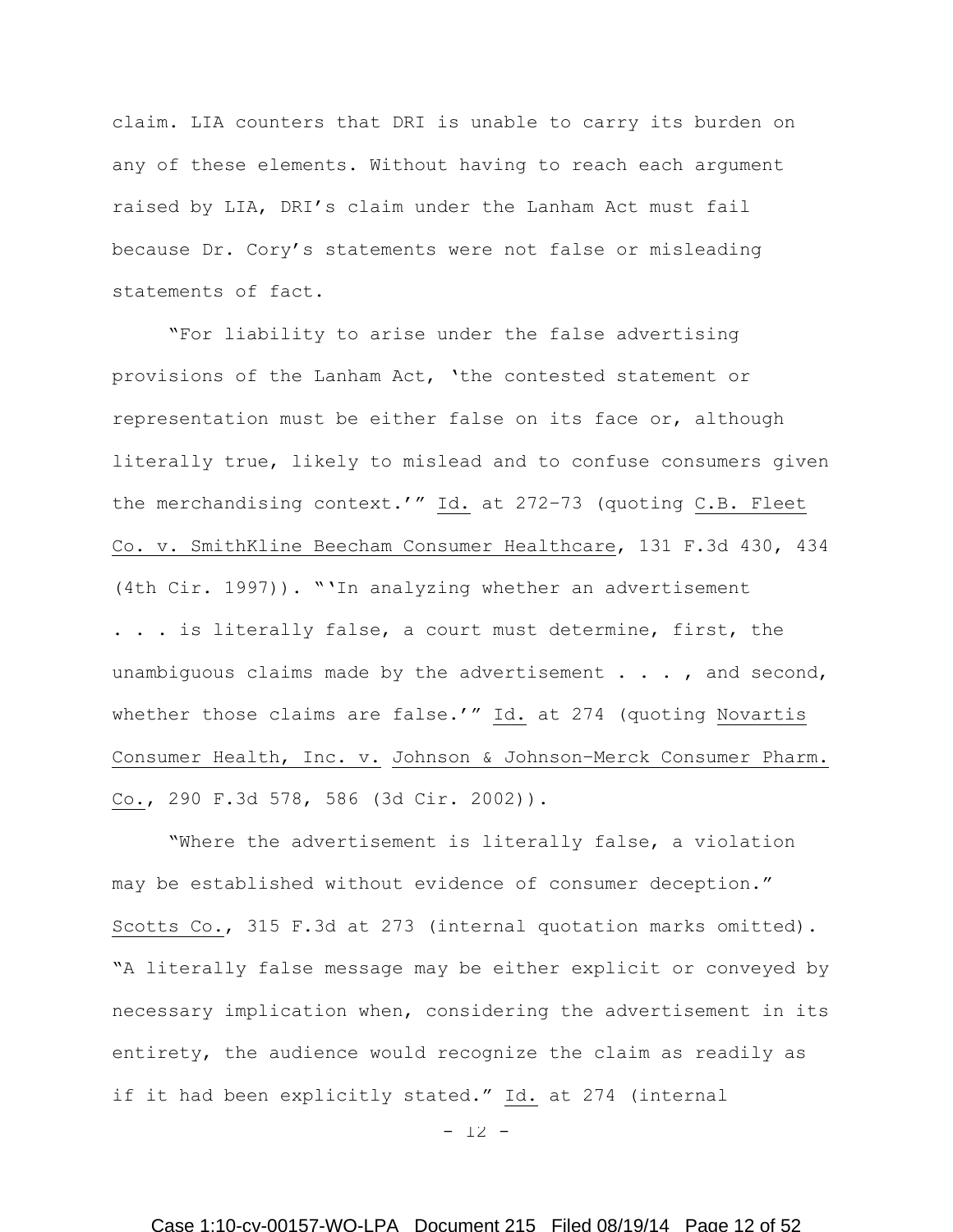quotation marks omitted). "Whether an advertisement is literally false is an issue of fact." C.B. Fleet Co., 131 F.3d at 434.

### **i. The Gunin Article**

DRI contends the following quote from the Gunin article is literally false or, alternatively, deceived customers: "'To call it "leather" is outright deception, outright fraud,' said Cory, director of the Leather Research Laboratory at the University of Cincinnati, of bonded leather. 'It's not real leather . . . . It's a synthetic that has leather fibers glued to the underside.'" (Declaration of Kristin Beneski, Gunin article, Ex. J-1 (Doc. 134-7) at 28.) The FTC Leather Guides unambiguously prohibit representing bonded leather as simply "leather." 16 C.F.R. § 24.2(f). Moreover, DRI has admitted that describing NextLeather® by the unqualified term "leather" would be both false and misleading. (Argetsinger Decl., Ex. 8, Def. LIA's First Set of Requests for Admission, Nos. 15 & 16 (Doc. 125-1) at 88.) Based on the above admissions, DRI has not created a disputed factual issue. Further, in light of the governing FTC Leather Guides' provisions, no reasonable juror could find the above quote literally false.

DRI argues that the "necessary implication of Cory's statements is that it is deceptive and fraudulent to sell bonded leather as such because the phrase contains the word 'leather.'" (DRI.'s Reply in Supp. of Mot. for Partial Summ. J. against Def.

 $- 13 -$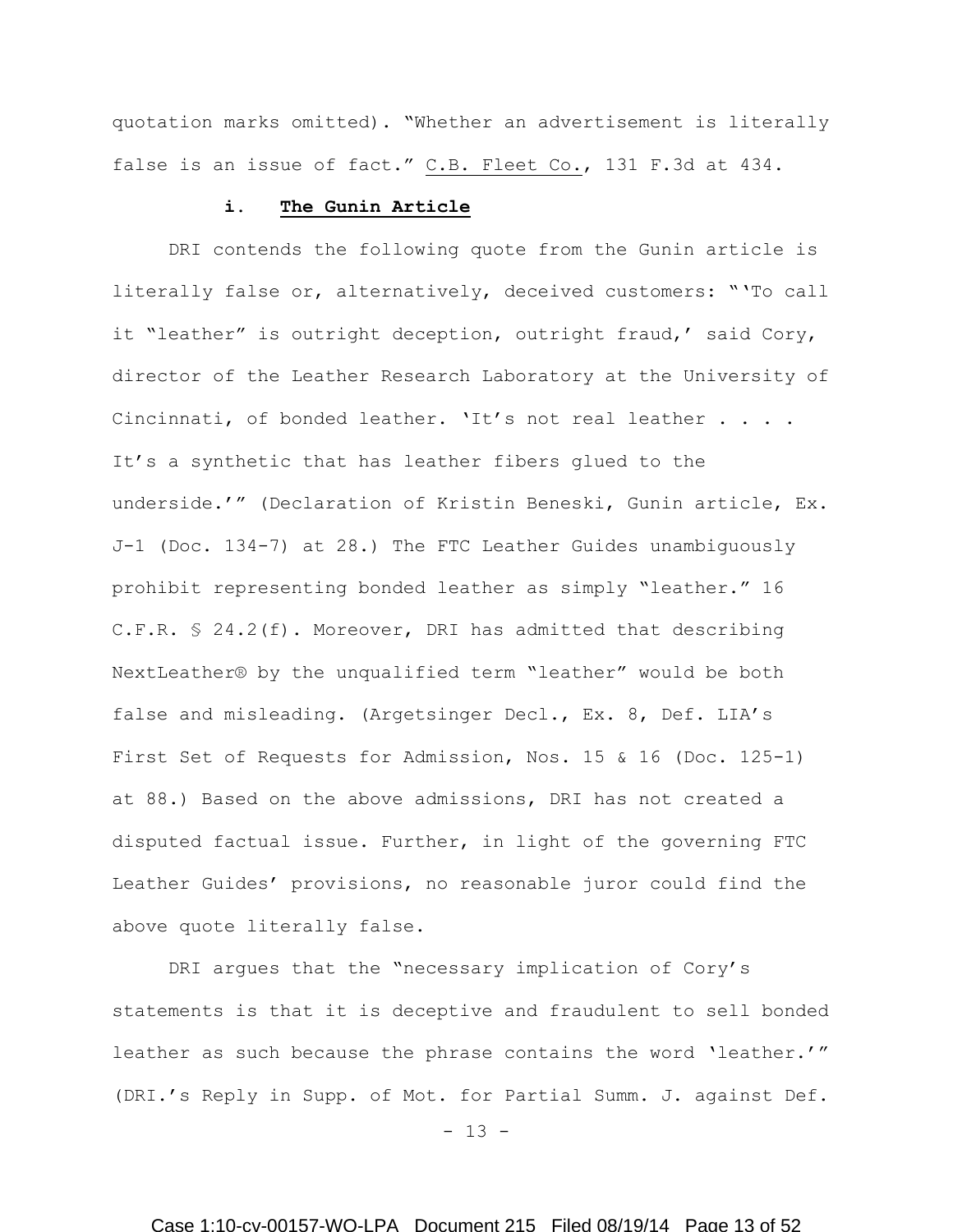LIA (Doc. 141) at 10.) This argument misses the mark. "A claim is conveyed by necessary implication when, considering the advertisement in its entirety, the audience would recognize the claim as readily as if it had been explicitly stated." Clorox Co. P.R. v. Proctor & Gamble Commercial Co., 228 F.3d 24, 35 (1st Cir. 2000). For instance, when an advertisement claimed "motor oil provided 'longer engine life and better engine protection' without explicitly mentioning competitors [it] nonetheless drew a comparison by necessary implication vis à vis those competitors." Id. (quoting Castrol Inc. v. Pennzoil Co., 987 F.3d 939, 941, 946 (3d Cir. 1993)). Unlike the implicit comparison to unnamed competitors in Castrol, nothing in Dr. Cory's quote necessarily implies the strained reading DRI would have this court adopt. The literal language of the quote is a true statement by Dr. Cory that calling bonded leather by the unqualified term "leather" was deceptive and fraudulent.<sup>5</sup> No reasonable juror could conclude that Dr. Cory's statement necessarily implies the attenuated reading DRI currently advances.

 $\overline{\phantom{a}}$ 

 $- 14 -$ 

<sup>&</sup>lt;sup>5</sup> Dr. Cory's statement was quoted in an article which was published on July 2, 2007, after the FTC's requests for public comment and before the Leather Guides were retained without change in June, 2008. The comment was a correct conclusion from the applicable regulations both existing and as ultimately retained.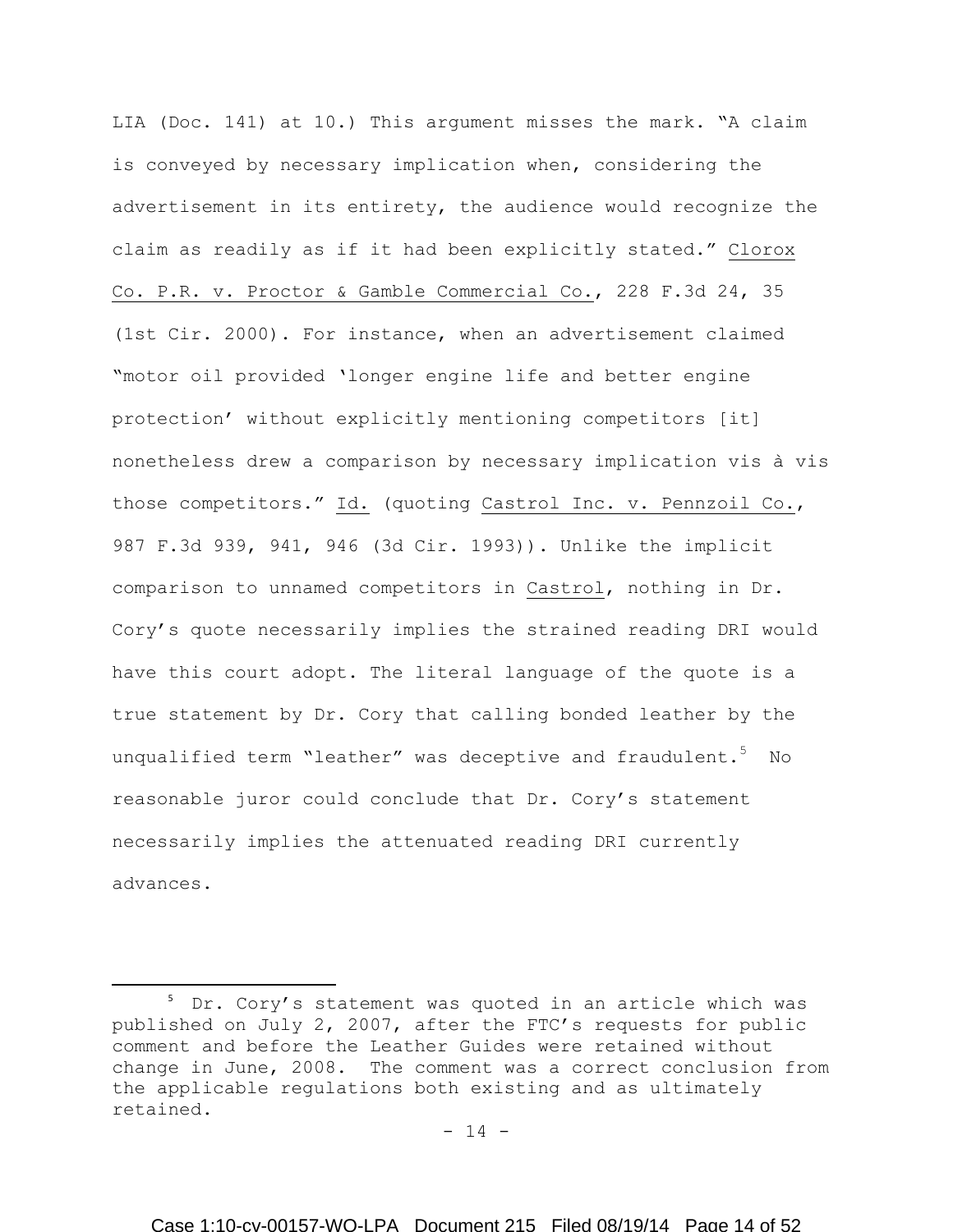DRI alternatively argues that if the statements were not literally false, the statements were deceptive as "many [customers] refused to purchase bonded leather due to their perception that they could face legal liability for selling it." (DRI's Mem. in Supp. of Mot. for Partial Summ. J. against LIA (Doc. 103) at 16.) When faced with a claim of literal truth but implied deception, "the court's reaction [to the statements] is at best not determinative and at worst irrelevant." Am. Home Prods. Corp. v. Johnson & Johnson, 577 F.2d 160, 166 (2d Cir. 1978). To prove implied deception, "a plaintiff must demonstrate, by extrinsic evidence, that the challenged [advertisements] tend to mislead or confuse consumers." Scotts Co., 315 F.3d at 273 (internal quotation marks omitted); see Clorox, 228 F.3d at 36 (requiring that a "substantial portion" of consumers be misled to support a claim for a misleading advertisement under the Lanham Act) (quoted and cited favorably in Scotts). While "[c]onsumer confusion is most often provided by consumer survey data," Scotts Co., 315 F.3d at 276 (internal quotation marks omitted), "survey evidence is not necessarily the best evidence of actual confusion and surveys are not required to prove likelihood of confusion." Tools USA & Equip. Co. v. Champ Frame Straightening Equip., Inc., 87 F.3d 654, 661 (4th Cir. 1996) (internal quotation marks omitted).

 $- 15 -$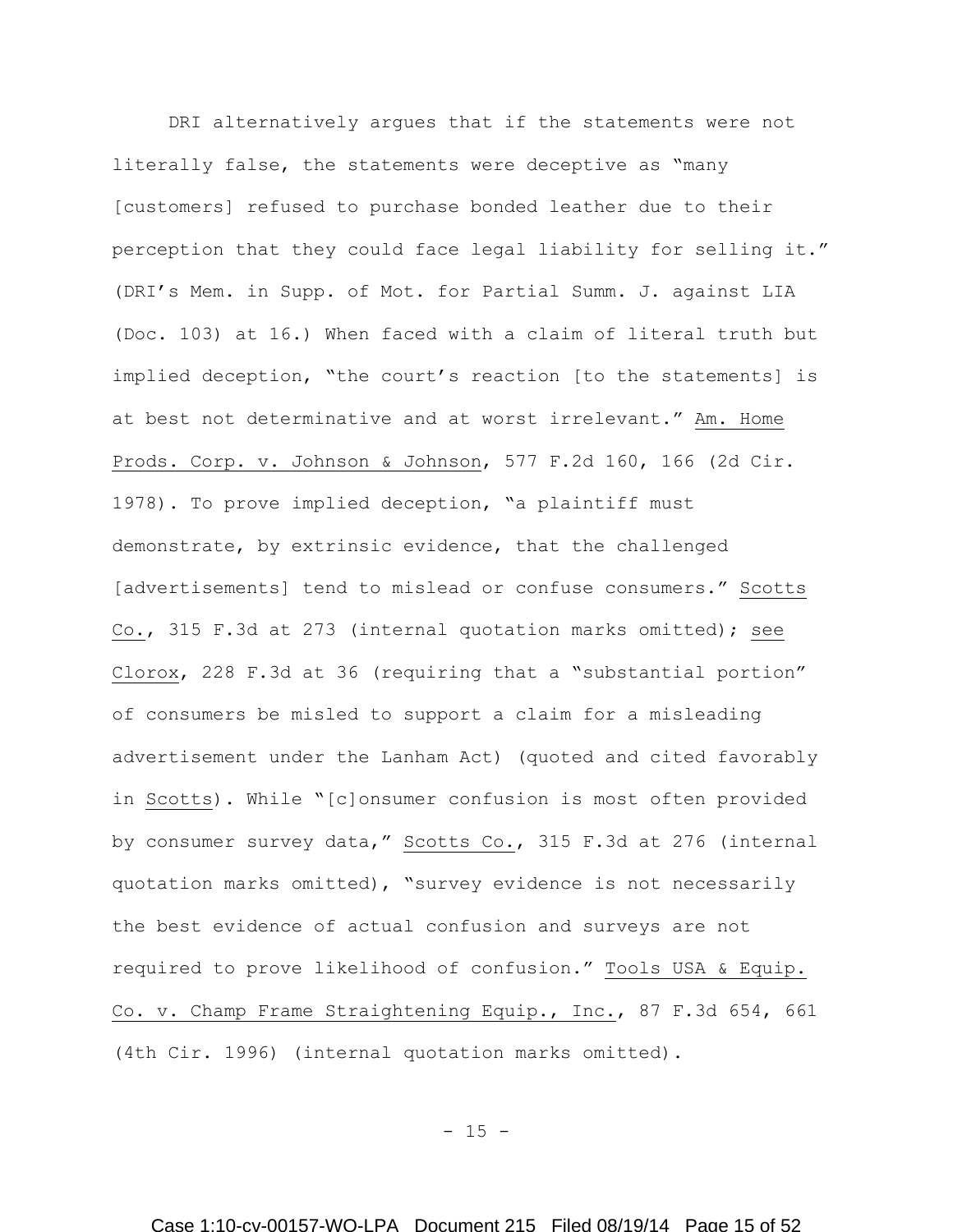DRI supports its claim of consumer confusion with the deposition testimony of Martin Silver and Harley Greenfield. DRI asserts that "Silver and Greenfield's testimony establishes that customers were actually deceived by the smear campaign, as many of them refused to purchase bonded leather due to their perception that they could face legal liability for selling it." (DRI's Resp. to Def. LIA's Mot. for Summ. J. (Doc. 132) at 25.) Ultimately, these depositions fail to provide the requisite showing of customer confusion. During Silver's deposition, he testified that consumers generally "weren't confused about the product [bonded leather]." (Am. Ex. 6, Dep. of Martin Silver ("Silver Dep.") (Doc. 153-2) at 85.) Silver stated that retailers "loved the product [bonded leather]" but "they got this controversy and stuff in the thing you're being deceptive. They didn't want to get involved in it." (Id.) Silver's multiple references to confusion surrounding bonded leather fail to link Dr. Cory's statements to such confusion. Specifically, Silver was only able to name one retailer  $-$  Macy's  $-$  that refused to purchase bonded leather because of the general controversy surrounding it in the Spring of 2007. (Id. at 85–86.) However, the majority of the testimony concerning Macy's relies on hearsay, and, further, it in no way connects Dr. Cory's quotes to the failure to purchase. See Maryland Highways Contractors Ass'n, Inc. v. Maryland, 933 F.2d 1246, 1251 (4th Cir. 1991)

 $- 16 -$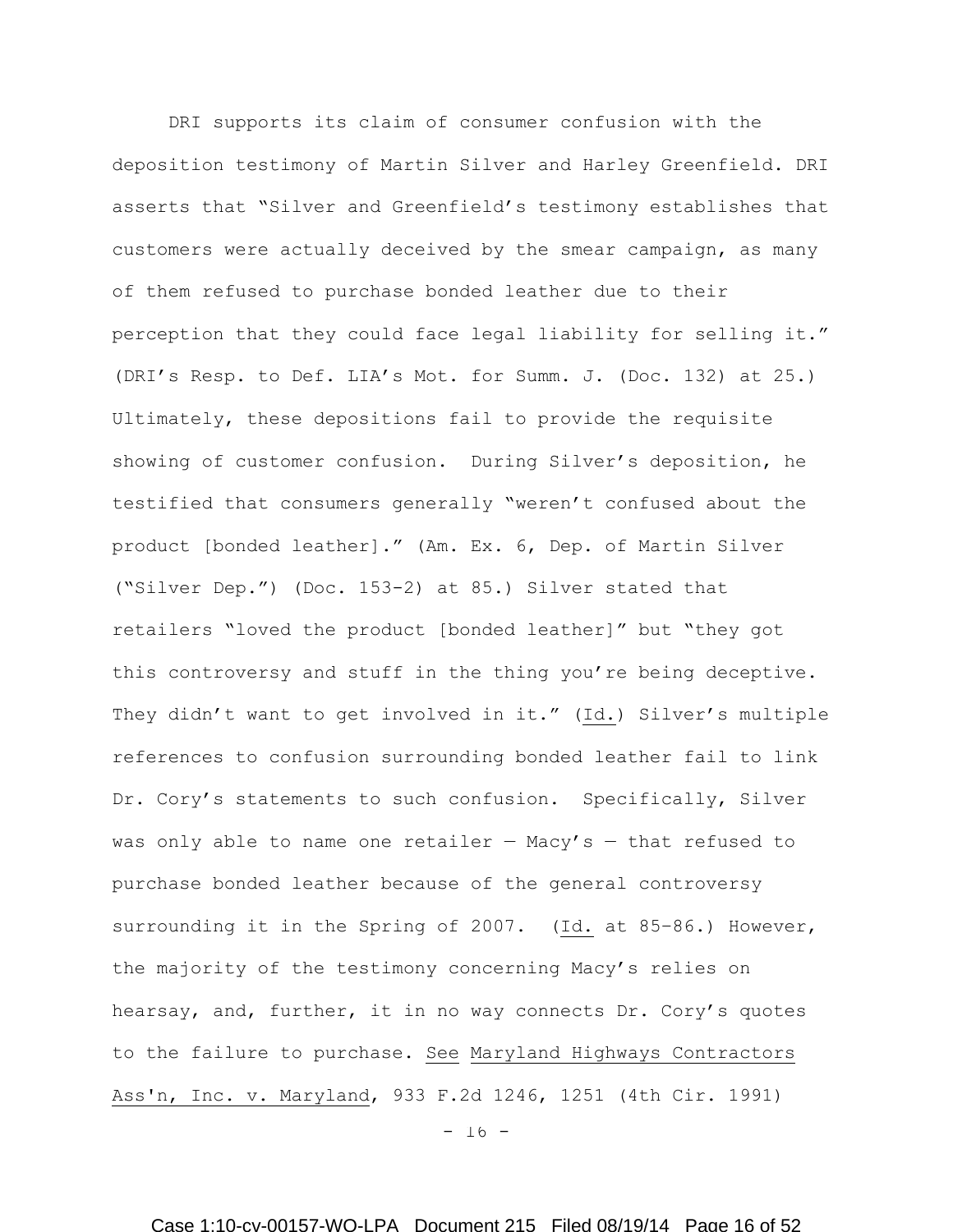("[H]earsay evidence, which is inadmissible at trial, cannot be considered on a motion for summary judgment."). Even assuming (1) DRI could draw the requisite link between Dr. Cory's quote and Macy's refusal to purchase, (2) the testimony about Macy's refusal to purchase would be admitted over a hearsay objection, and (3) Macy's refusal to buy bonded leather resulted from being misled by Dr. Cory's statements, DRI would still fall far short of raising a genuine issue as to whether Dr. Cory's statement misled a "substantial portion of consumers."

Greenfield's deposition is similarly unhelpful to DRI's position. Greenfield testified that he likely would have read both the Andrews and the Gunin articles but did not recall with certainty. (Am. Ex. 5, Dep. of Harley Greenfield ("Greenfield Dep.") (Doc. 153-1) at 27–30.) At no point during the course of Greenfield's deposition did he identify a single instance of a potential bonded leather customer who was confused by or based a purchasing decision on Dr. Cory's statements to Furniture Today.

Dr. Cory's statement that calling bonded leather by the term "leather" is deceptive is, ultimately, an accurate statement under the FTC Leather Guides. DRI has made no showing of admissible evidence linking the quote in the Gunin article with a single customer's refusal to purchase NextLeather® or general customer confusion about Dr. Cory's statements. Without a preliminary showing of misled customers, no material issue for

- 17 -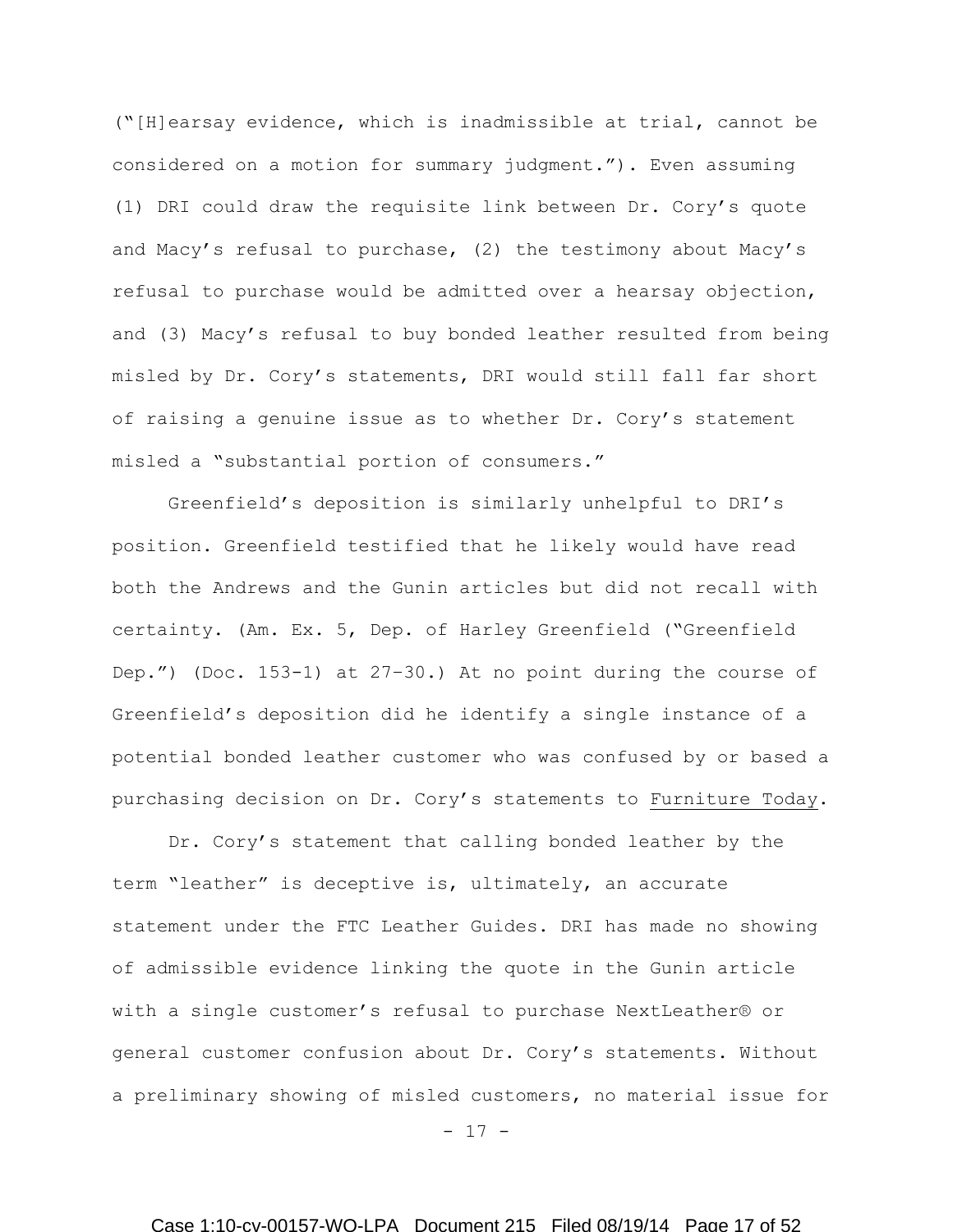trial exists, and summary judgment must be granted in favor of LIA.

### **ii. The Andrews Article**

In the Andrews article, Dr. Cory is quoted as stating, "calling these products bonded leather 'is deceptive because it does not represent its true nature. It's a vinyl, or a polyurethane laminate or a composite, but it's not leather. If you tar and feather someone, does that make them a chicken?'" (Compl., Ex. J, Andrews article (Doc. 1-11) at 2.) DRI argues that this quote is literally false because the FTC regulations were clear at the time the statement was given. Therefore, DRI argues, Dr. Cory knew the labeling was lawful, rendering such statements literally false at the time they were made. This court disagrees with DRI's characterization of Dr. Cory's quote and finds such statement to be an expression of opinion by Dr. Cory, not an assertion of fact. Moreover, even stretching the reading of this quote to be a factual representation of the legal status of marketing bonded leather as such, it would still constitute a protected lay opinion unactionable under the Lanham Act.

As a general matter, statements of opinion are not actionable under the Lanham Act. See Osmose, Inc. v. Viance, LLC, 612 F.3d 1298, 1311 (11th Cir. 2010); Pizza Hut, Inc. v. Papa John's Int'l, Inc., 227 F.3d 489, 496 (5th Cir. 2000);

- 18 -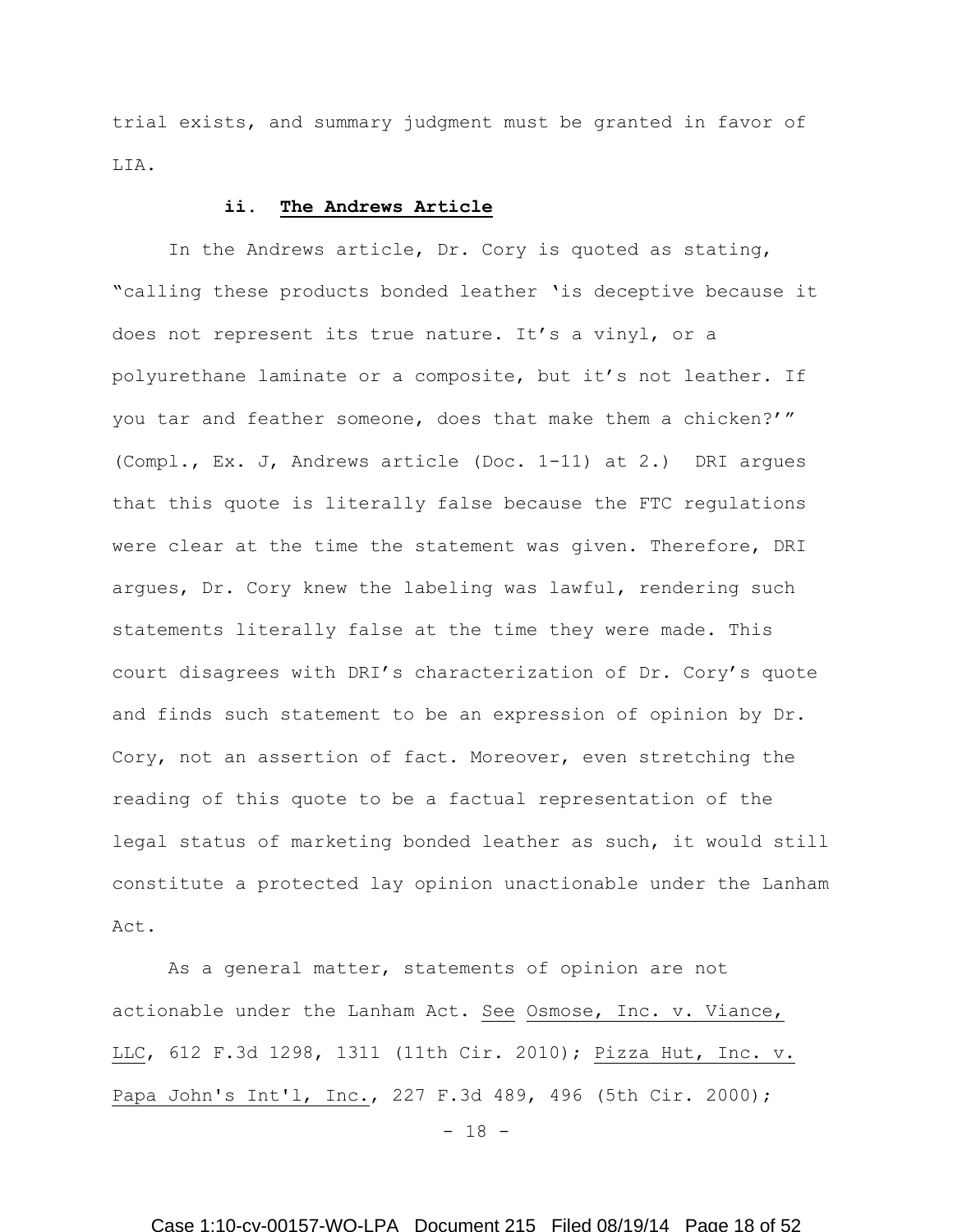Nutrition & Fitness, Inc. v. Mark Nutritionals, Inc., 202 F. Supp. 2d 431, 435 (M.D.N.C. 2002). "[T]he distinction between opinion and fact is a matter of law." Ollman v. Evans, 750 F.2d 970, 978 (D.C. Cir. 1984) (en banc). "Although the fact or opinion question can be a difficult one," Koch v. Goldway, 817 F.2d 507, 509 (9th Cir. 1987), the case at bar does not present such difficulties. "Statements not themselves factual, and which do not suggest that a conclusion is being drawn from facts not disclosed in the statement, are commonly statements of opinion, not fact." Id. (citing Restatement (Second) of Torts § 566 (1977)); see Pizza Hut, 227 F.3d at 496 ("[A] statement of fact is one that (1) admits of being adjudged true or false in a way that (2) admits of empirical verification." (alteration in original) (internal quotation marks omitted)). The Andrews article clearly and accurately described the composition of bonded leather. The article has no discussion of legal liability generally or NextLeather® specifically. As the article makes clear, "[t]he term 'bonded leather' is convenient shorthand within the industry, but it's bound to confuse consumers who are likely to hear only the word 'leather.'" (Compl., Ex. J, Andrews article (Doc. 1-11) at 2.) Based on these observations, Dr. Cory is quoted as saying that the term bonded leather being used to describe these products "is deceptive." The disclosed facts and larger context of the article demonstrate that Dr. Cory was

- 19 -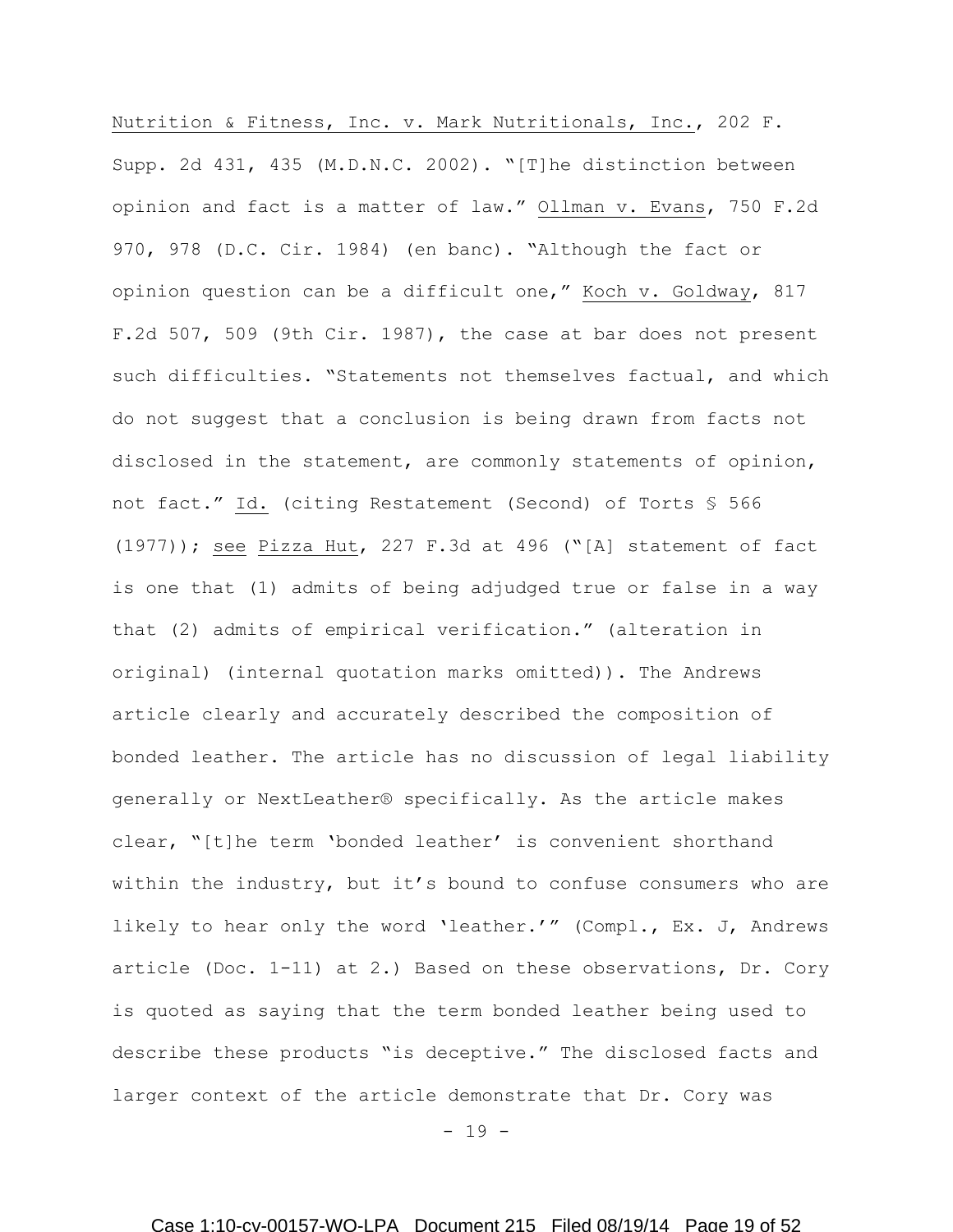giving his opinion on how a customer would perceive the term bonded leather. Dr. Cory's claim that customers would likely be deceived by the labeling is not akin to those claims that can be "adjudged true or false" based on "empirical verification." Dr. Cory did not claim to know the law, did not reference the law, and did not maintain that using such term would result in legal liability.

DRI further argues that the quote from the Andrews article is literally false because the necessary implication of "Cory's statements is that it is deceptive and fraudulent to sell bonded leather as such because the phrase contains the word 'leather.'" (DRI's Resp. to Def. LIA's Mot. for Summ. J. (Doc. 132) at 23- 24.) This court rejects such a strained reading of the quote's implications, especially in light of the article's context and its failure to mention NextLeather® or DRI as discussed above. However, even assuming DRI is correct and Dr. Cory's quote operates as a legal conclusion interpreting the propriety of NextLeather®'s labeling under the FTC Leather Guides, LIA is still entitled to summary judgment. While not yet decided by the Fourth Circuit, several courts have held that "[a]bsent a clear and unambiguous ruling from a court or agency of competent jurisdiction, statements by laypersons that purport to interpret the meaning of a statute or regulation are opinion statements, and not statements of fact." Coastal Abstract Serv., Inc. v.

 $-20 -$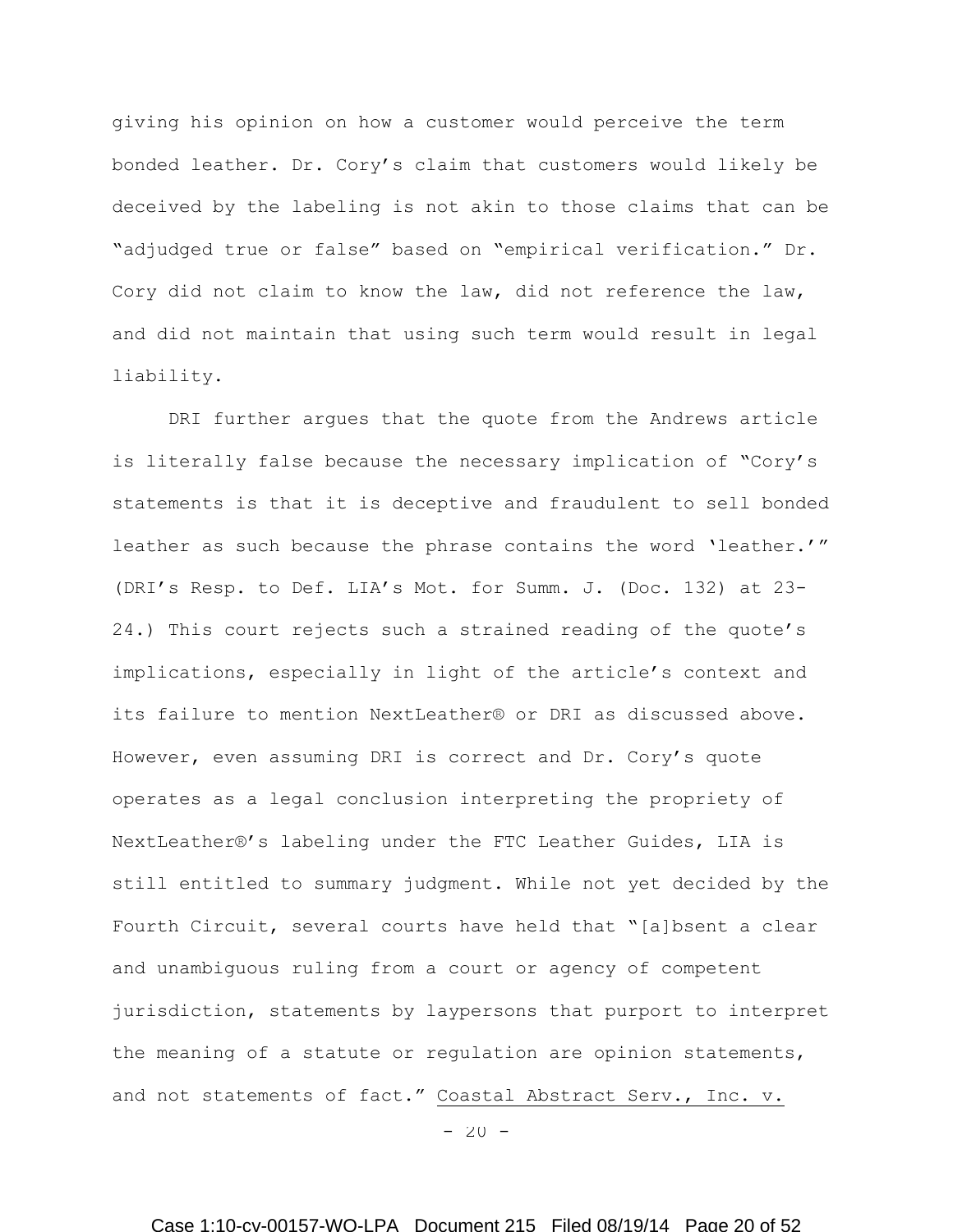First Am. Title Ins. Co., 173 F.3d 725, 731 (9th Cir. 1999); see Dial A Car, Inc. v. Transp., Inc.*,* 82 F.3d 484, 488–89 (D.C. Cir. 1996) (noting the law must be clear at the time of the alleged misstatements); Sandoz Pharm. Corp. v. Richardson–Vicks, Inc.*,* 902 F.2d 222, 230–32 (3d Cir. 1990). Adhering to such a rule prevents "transforming the Lanham Act into a handy device" allowing (or forcing) federal judges to interpret or decide questions of administrative law. See Dial A Car, 82 F.3d at 489- 90. Here, final FTC guidance on the labeling question did not come until well after Dr. Cory's quotes in Furniture Today. Notably, Dr. Cory's statements were made while the issue was under consideration by the FTC. Even adopting DRI's interpretation of the quote found in the Andrews article, Dr. Cory's statements at most represented a lay opinion on an unsettled matter of law. Therefore, summary judgment must be granted in favor of LIA on the Lanham Act claim (Count 1).

Based on the above findings, this court declines to decide the questions of whether Dr. Cory's statements were in reference to NextLeather® or whether such statements constituted "commercial advertisements" under the Lanham Act.

#### **iii. Caveat Emptor Ads**

Ashley argues that the "Is It REALLY LEATHER?" ad in its "Caveat Emptor" series is not literally or impliedly false. DRI contends the "Is It REALLY LEATHER?" ad is literally false by

 $- 21 -$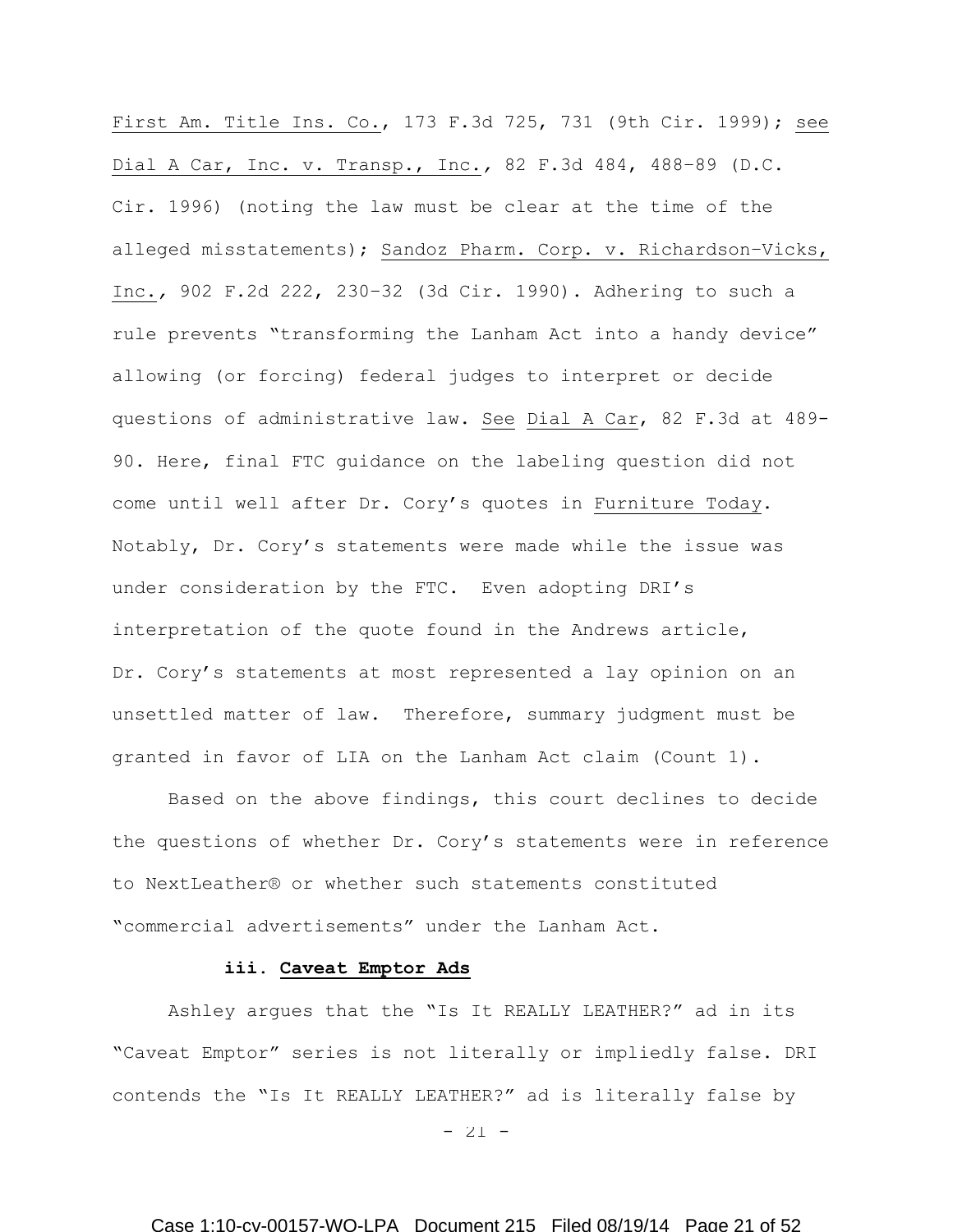necessary implication or, alternatively, impliedly false because it misled consumers.

## **a. Falsity By Implication**

As stated above, "[a] literally false message may be either explicit or conveyed by necessary implication when, considering the advertisement in its entirety, the audience would recognize the claim as readily as if it had been explicitly stated." Scotts Co., 315 F.3d at 274 (internal quotation marks omitted). "Whether an advertisement is literally false is an issue of fact." C.B. Fleet Co., 131 F.3d at 434.

Here, DRI appears to concede that the "Is It REALLY LEATHER?" ad is not explicitly false. (DRI's Resp. to Def. Ashley's Mot. for Summ. J. (Doc. 133) at 27.) Rather, under a necessary implication theory of literal falsity, DRI argues that "[t]he ads were literally false because they warned potential purchasers of bonded leather to beware of upholstery suppliers who 'are using leather scraps that are misrepresented as leather[.]'" (Id. at 28.) Because DRI never labeled NextLeather® as "leather," but always labeled it as "bonded leather," (id.), the argument concludes that Ashley's "Is It REALLY LEATHER?" ad was literally false. This argument relies on the critical assumption that Ashley's reference to bonded leather referred specifically and exclusively to NextLeather®. To support this portion of the argument, DRI states, without citation, that "all

 $-22 -$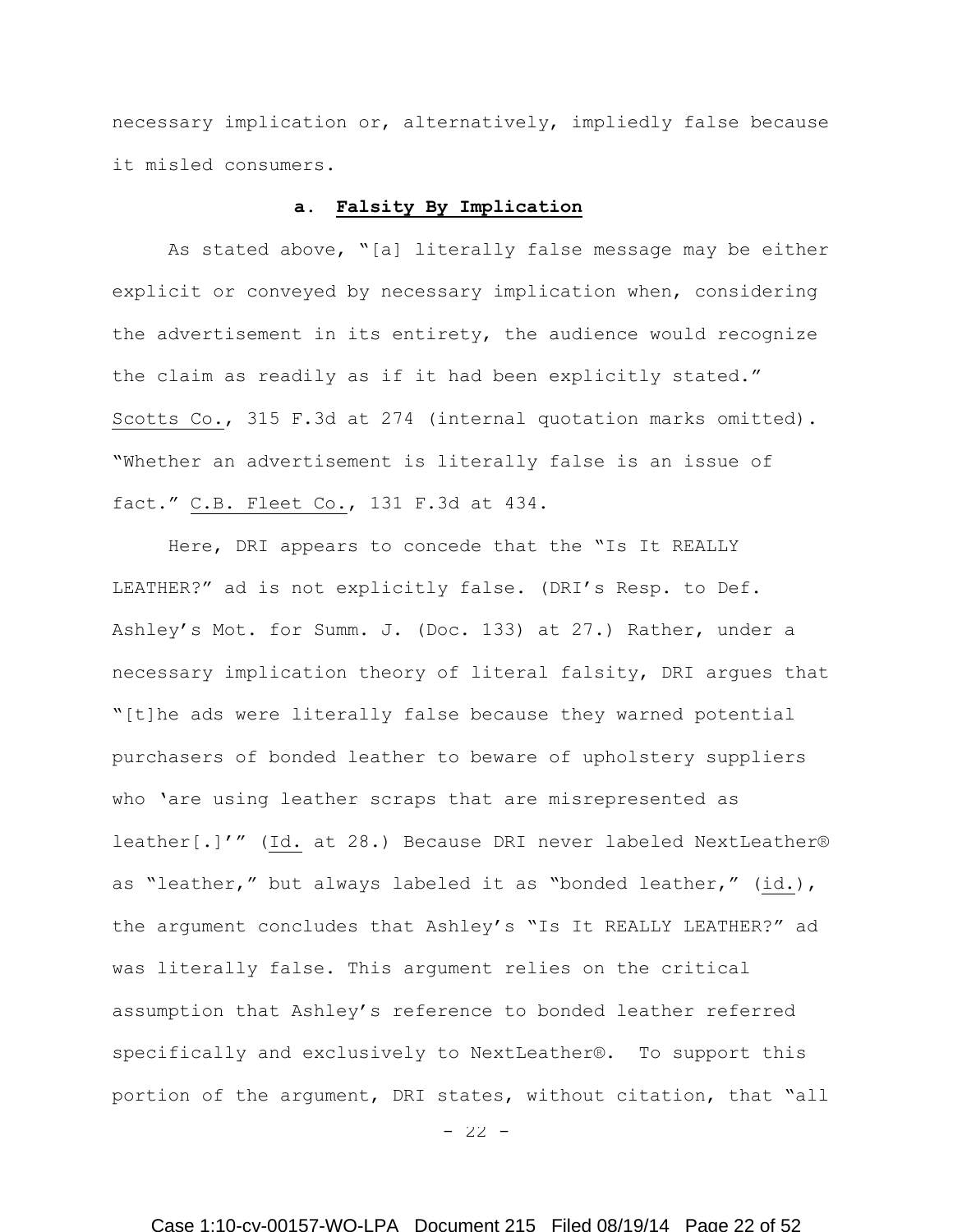informed readers of the advertisements knew they referred to bonded leather, *i.e.*, NextLeather®." (Id. at 29.)

Untangling all of the inferences DRI's conclusion ultimately rests upon, this court finds no genuine issue as to the literal falsity of Ashley's ad. Courts have been reluctant to draw hidden conclusions of literal falsity based on unsupported inferences. See United Indus. Corp. v. Clorox Co., 140 F.3d 1175, 1181 (8th Cir. 1998) ("The greater the degree to which a message relies upon the viewer or consumer to integrate its components and draw the apparent conclusion, however, the less likely it is that a finding of literal falsity will be supported."); see also Scotts Co., 315 F.3d at 274 ("[T]he sheer complexity of [plaintiff's] explanation as to why this case involves a literal falsity seems to undercut the argument."); id. ("A literally false message may be . . . conveyed by necessary implication when . . . the audience would recognize the claim as readily as if it had been explicitly stated." (internal quotation marks omitted)).

Here, a reader of Ashley's ad would have had to make at least two sizeable inferences to arrive at DRI's conclusion. Because the "Is It REALLY LEATHER?" ad does not use the term "bonded leather," the reader would first have to ascertain that

 $- 23 -$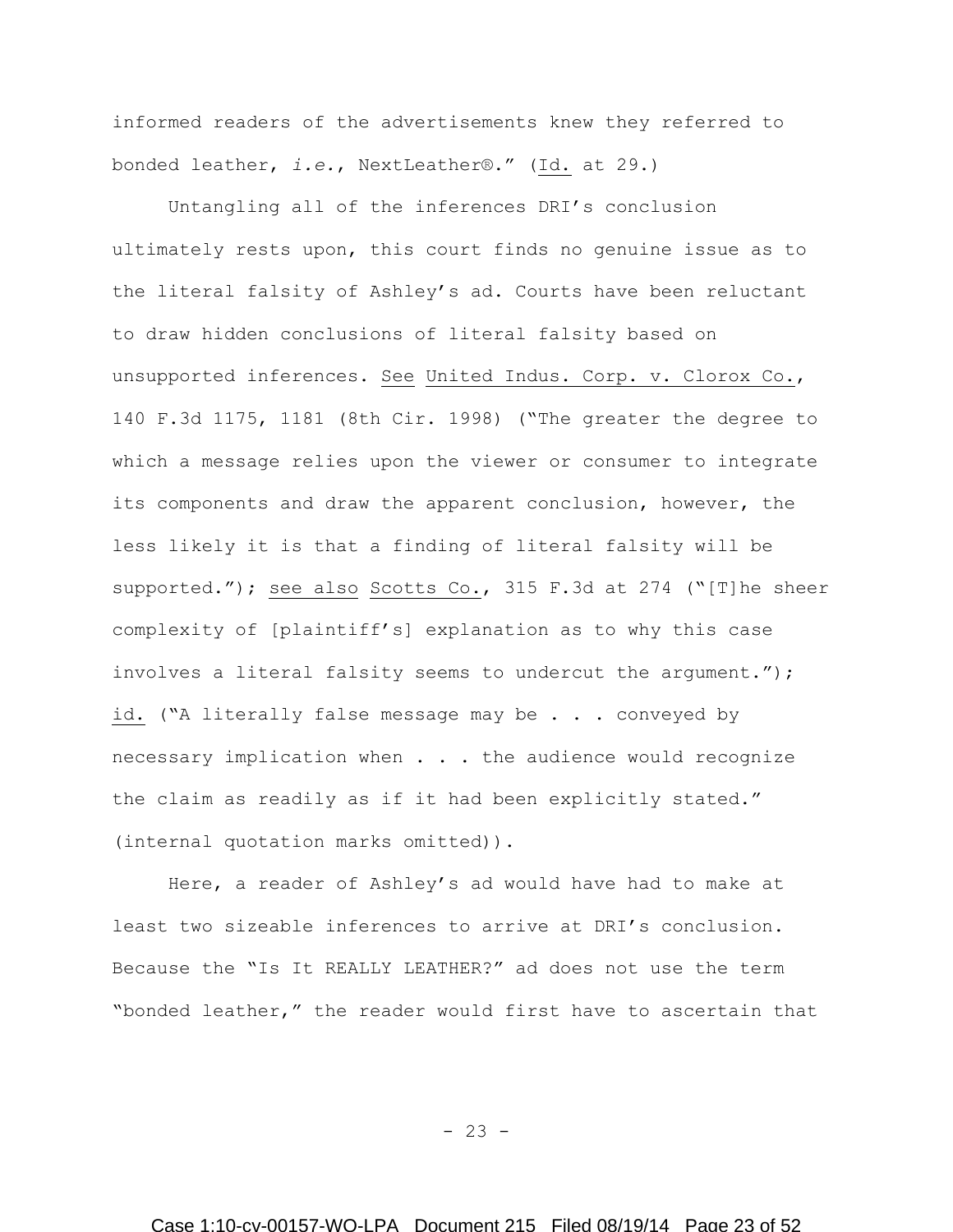the ad references bonded leather, as opposed to bicast or any other similarly produced products. To make this inferential leap, <sup>6</sup> DRI cites its self-proclaimed "smoking gun," (DRI's Resp. to Def. Ashley's Mot. for Summ. J. (Doc. 133) at 27), a Furniture Today article dated March 30, 2007, where the author simply states "Ashley is urging buyers to 'be aware' of bonded

 $\overline{\phantom{a}}$ 

 $6$  In a separate section of DRI's brief, it mentions Ashley's expert report (the "Klein report") to support its proposition that "informed readers of the ads understood them to be about bonded leather, *i.e.*, NextLeather® . . . ." (DRI's Resp. to Def. Ashley's Mot. for Summ. J. (Doc. 133) at 30.) The Klein report sampled members of the furniture community to get their perceptions of the meaning of Ashley's "Is It REALLY LEATHER?" ad. The Klein report showed that respondents to the questionnaire generally understood the Ashley ad to be a warning about bonded leather. (Id. at 19.) Drawing reasonable inferences in favor of DRI, this court would be willing to entertain an argument that the Klein report bridged the gap between the Ashley advertisement and bonded leather. However, when faced with literal falsity's mandate that a reader "recognize the claim as readily as if it had been explicitly stated," Scotts Co., 315 F.3d at 274, the second inferential leap proves an insurmountable hurdle to reach DRI's literal falsity conclusion.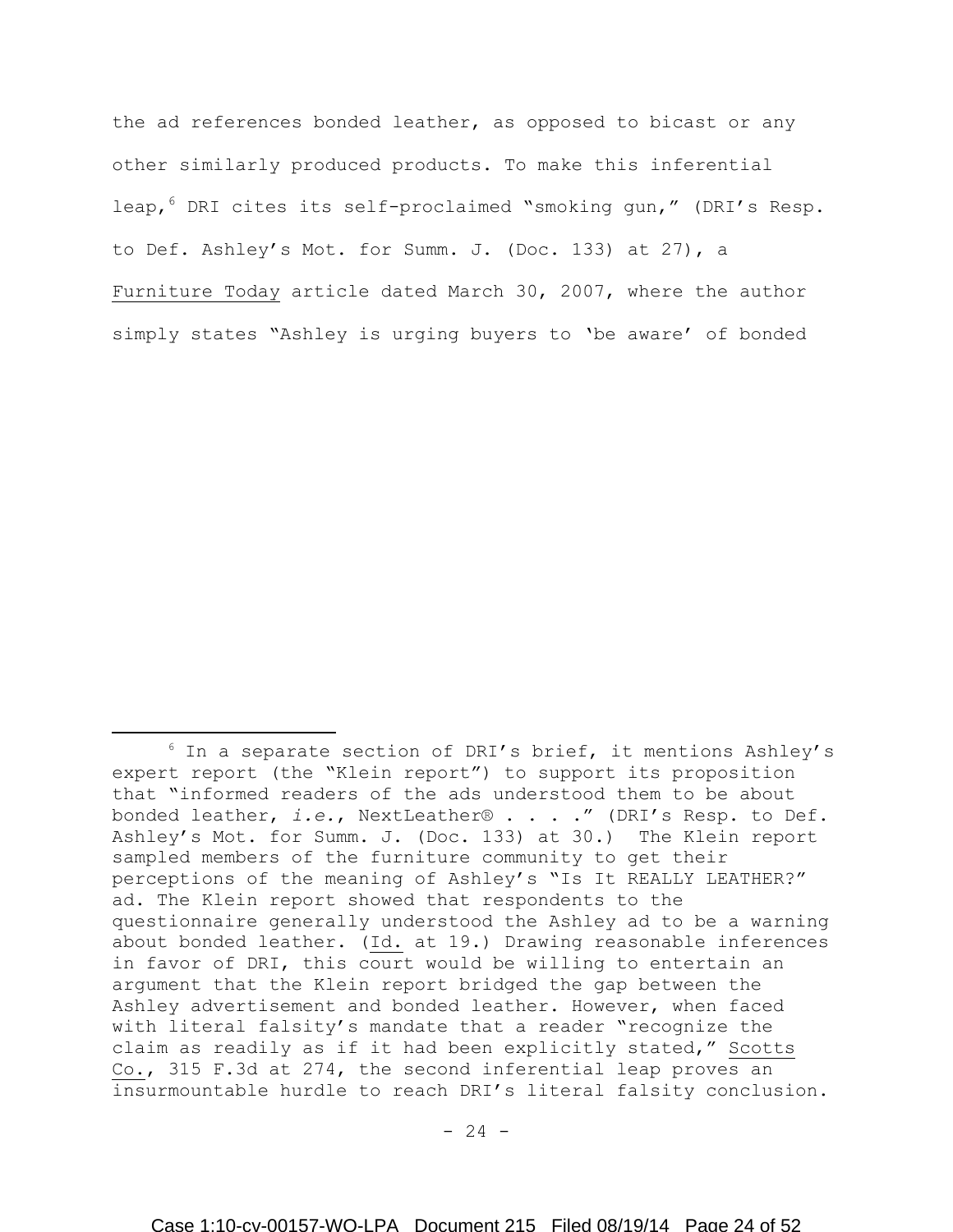leather." (Neeleman Decl., Ex. W (Doc. 107-7).)<sup>7</sup> Having read the March 30th article "linking" Ashley's ads to bonded leather, a hypothetical reader would then have to infer that the ad was referring solely to DRI's NextLeather®. This last logical jump would truly be a feat, as it would require ignoring the other

 $\overline{\phantom{a}}$ 

 $<sup>7</sup>$  In its response brief, DRI glaringly misquotes the article</sup> as saying that "Ashley executive Tom Leon expressly linked the "Is it Really Leather?" ads to bonded leather. He stated that he perceived bonded leather 'as a threat, a falsehood and a fraud.'" (DRI's Resp. to Def. Ashley's Mot. for Summ. J. (Doc. 133) at 27 (emphasis added).) The article actually states that "bonded leather . . . is perceived by some as a threat, a falsehood and a fraud." (See [http://www.furnituretoday.com/article/412801-bonded-product](http://www.furnituretoday.com/article/412801-bonded-product-among-new-twists-in-leather)[among-new-twists-in-leather.](http://www.furnituretoday.com/article/412801-bonded-product-among-new-twists-in-leather)) This quote is unambiguously attributable to the author of the article and not the Ashley executive. The nature of the misquote, while not to be minimized in its own right, is exponentially compounded by the fact that DRI inexplicably filed this Furniture Today article under seal. (Ex. W (Doc. 107-7).) To further exacerbate the problem, DRI filed the document under seal incorrectly, not providing this court with any accessible version of the article through CM/ECF. This court only uncovered the misquote by obtaining a copy of the article through the Furniture Today public website. This court will address the motion to seal in a separate order; however, this court views counsel's actions as careless at best and intentionally misleading at worst.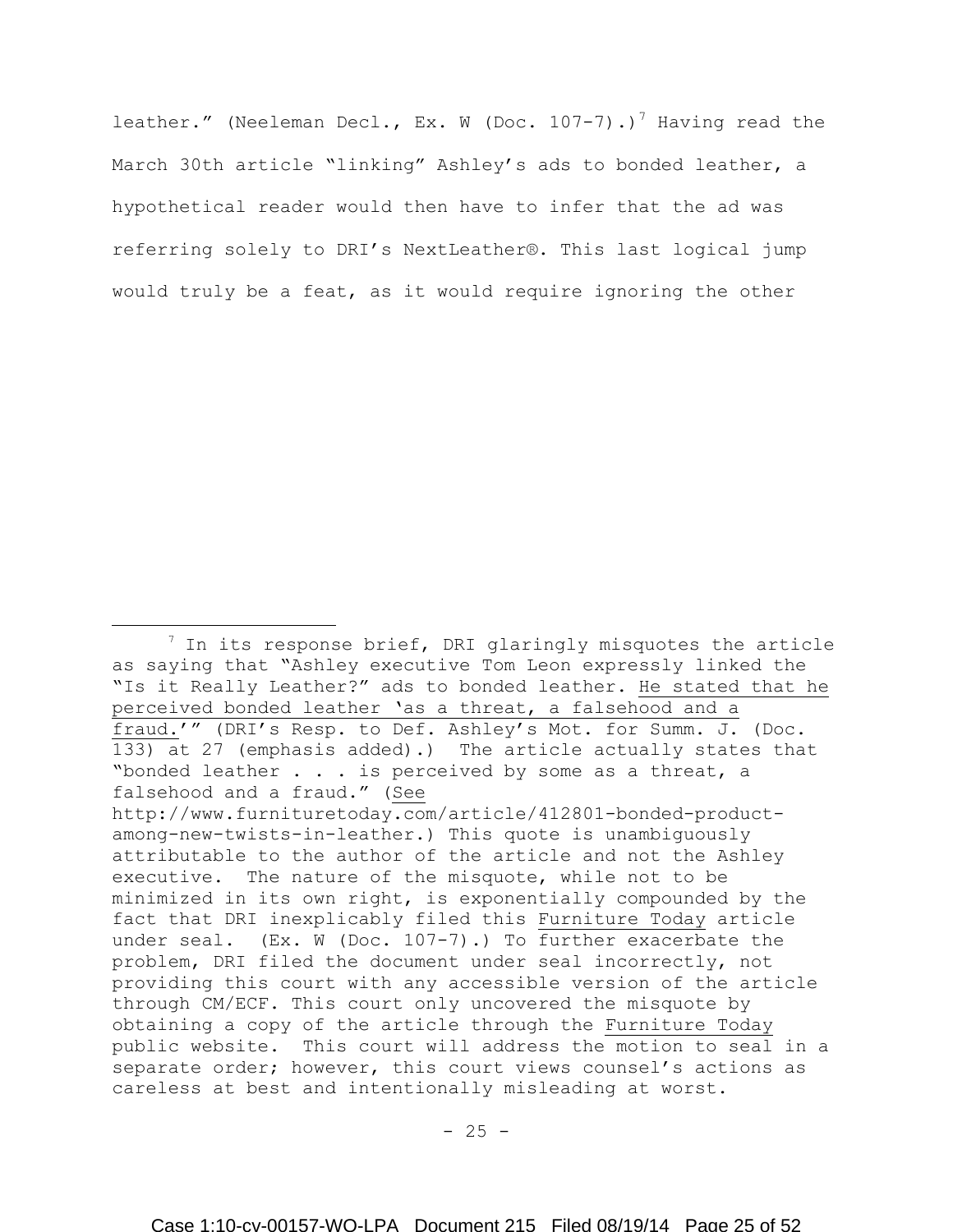companies explicitly mentioned in the March 30th article.  $8\,$  (See http://www.furnituretoday.com/article/412801-bonded-productamong-new-twists-in-leather ("At the promotional end, companies like Klaussner and Catnapper have added bonded leather, which contains 10% to 17% leather" . . . "And bonded leather isn't relegated to mainstream merchandise only. Simon Li/Trayton America has introduced a reconstituted product."); see also Neeleman Decl., Ex. X, Klein Report (Doc. 107-7) at 38–39 (noting that of the 205 respondents, zero responded that the "Is It REALLY LEATHER?" ad implied or suggested that DRI or NextLeather® was the supplier of the material described in the "Is It REALLY LEATHER?" ad)).

In light of the disconnect between the language of the advertisement and the "false" message DRI claims it conveys, coupled with the complete lack of evidence of any DRI customer

l

<sup>&</sup>lt;sup>8</sup> Here, the requisite logical inferences necessary to reach DRI's conclusion become even more complex. This court is aware that DRI operated as a developer and supplier of upholstery to manufacturing companies, such as Klaussner and Catnapper. So it is at least theoretically possible that DRI supplied the bonded leather to the manufacturers cited in the article. However, DRI first introduced its bonded product in March of 2007 at the High Point furniture market. At the time of the March 30th article, these manufacturers would have had to acquire their bonded leather from a different supplier or produced it in-house. Either way, it is clear they did not get their bonded leather from DRI, strongly undermining DRI's contention that bonded leather and NextLeather® were synonymous during the time period in question. During Silver's deposition, he claimed he did not know where Klaussner or Catnapper sourced their bonded leather from. (Am. Ex. 6, Silver Dep. (Doc. 153-2) at 77.)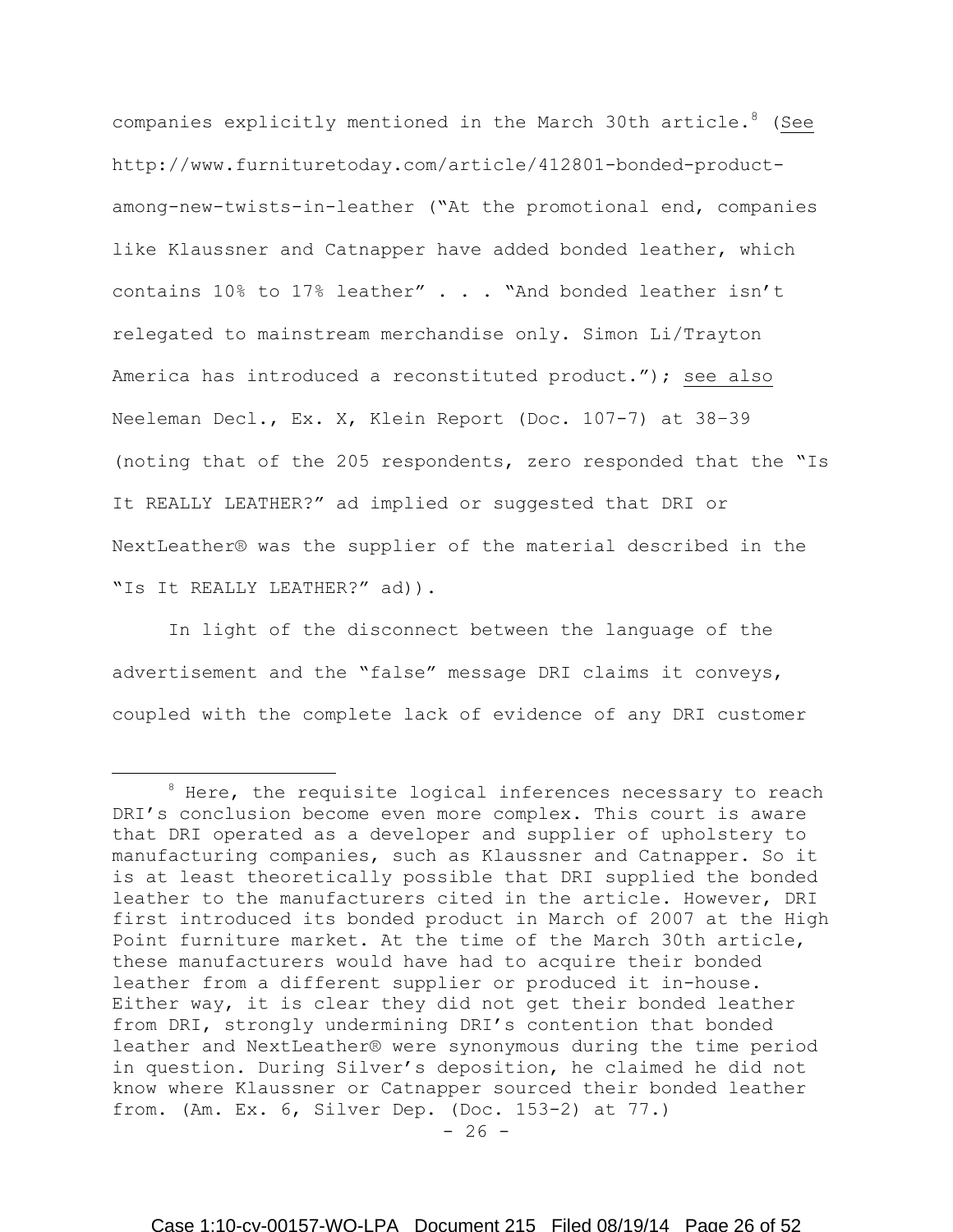perceiving the ad's embedded "false" message, summary judgment must be granted in favor of Ashley. Ultimately, DRI has not presented this court with evidence sufficient to create a genuine issue of material fact concerning the literal falsity of Ashley's "Is It REALLY LEATHER?" ad.

## **b. Implied Falsehood**

As stated above, to prove implied falsehood, "a plaintiff must demonstrate, by extrinsic evidence, that the challenged [advertisements] tend to mislead or confuse consumers." Scotts Co., 315 F.3d at 273 (internal quotation marks omitted). While "[c]onsumer confusion is most often provided by consumer survey data," id. at 276 (internal quotation marks omitted), "survey evidence is not necessarily the best evidence of actual confusion and surveys are not required to prove likelihood of confusion." Tools USA, 87 F.3d at 661 (internal quotation marks omitted).

DRI has not provided this court with any evidence rebutting Ashley's showing that not so much as a single consumer was misled by the "Is It REALLY LEATHER" ad. Without citing any specific portion of either deposition, DRI makes the blanket assertion that "Silver and Greenfield's testimony establishes that customers were actually deceived by the ads, as many of them refused to purchase bonded leather due to their perception that they could face legal liability for selling it." (DRI's

 $- 27 -$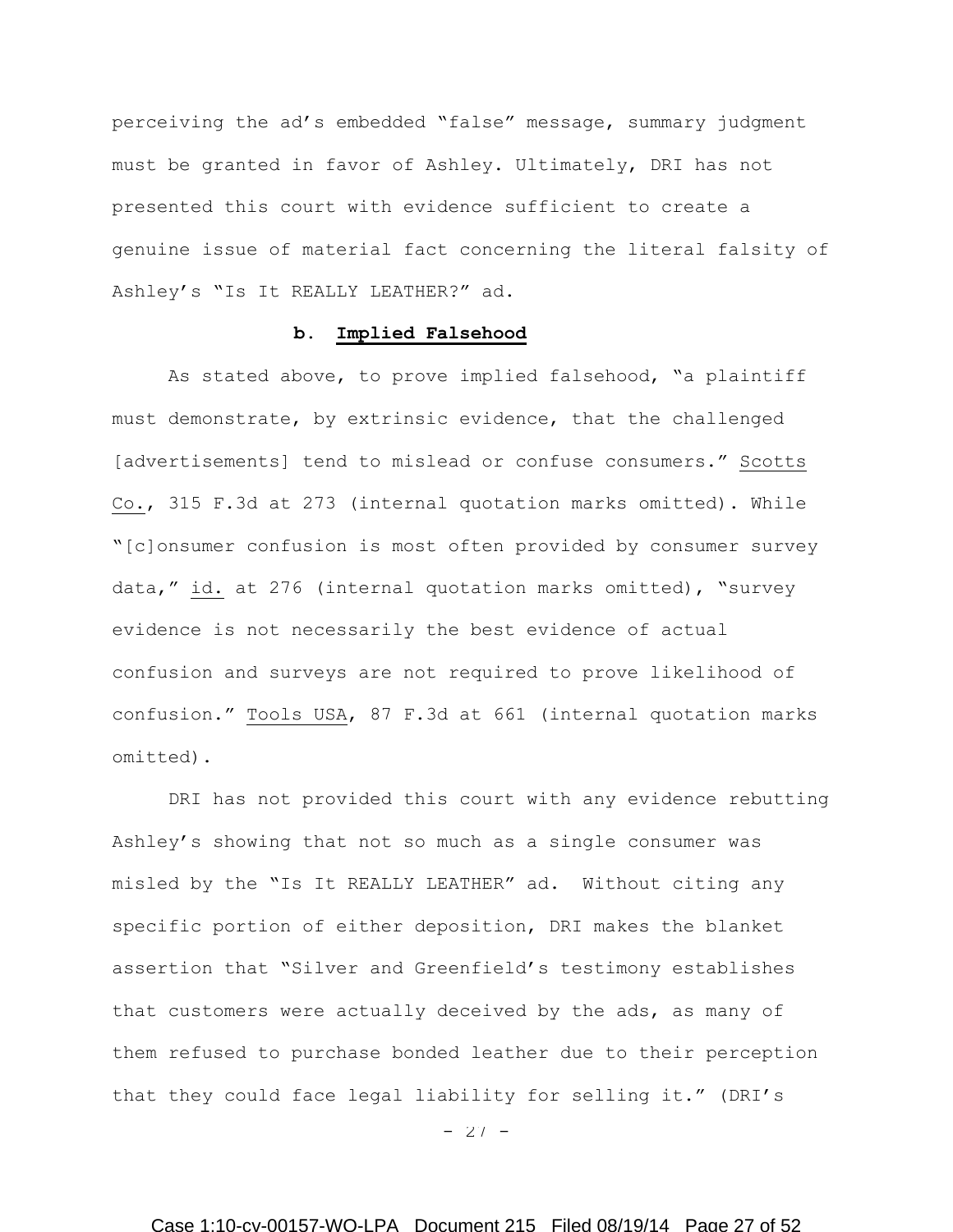Resp. to Def. Ashley's Mot. for Summ. J. (Doc. 133) at 31.) DRI further argues that the Klein report "confirms that informed readers of the ads understood them to be about bonded leather, *i.e.*, NextLeather® . . . ." (Id. at 30.) This court will address each of these assertions in turn.

First, Greenfield, when presented with the Ashley "Is It REALLY LEATHER" ad stated that "[t]his didn't influence us one way or another, except that it opened our eyes." (Am. Ex. 5, Greenfield Dep. (Doc. 153-1) at 18.) When asked about the market reaction to the ad, Greenfield responded it was a "[h]ot subject" and that "everyone was talking about it." (Id. at 25.) With respect to bonded leather, Greenfield stated that "people were [either] into it or afraid to be into it." (Id.) Greenfield also asserted that the ad in no way influenced his company's operations at the time. When asked if the ad was "misleading or deceptive," Greenfield responded, "I just viewed it as their [Ashley's] opinion." (Id. at 55.) Nothing in Greenfield's deposition could reasonably be construed to support the argument that a single customer, much less a substantial portion of consumers, was misled or confused by the ad. Moreover, Greenfield's deposition fails to draw even a remote link between

 $- 28 -$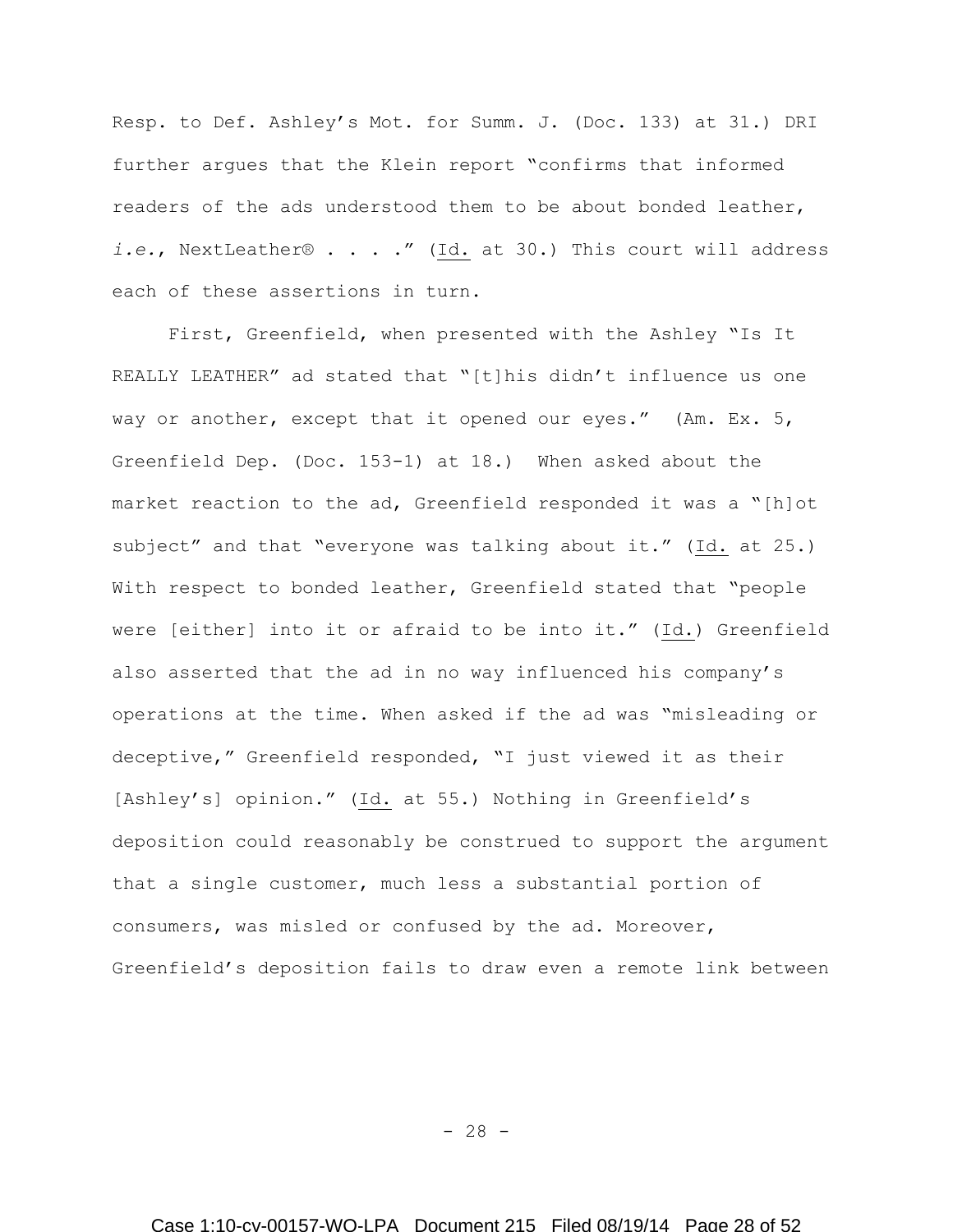bonded leather and NextLeather®, much less establish that the two terms were synonymous.<sup>9</sup>

Silver's deposition similarly fails to present any evidence of market confusion with respect to NextLeather®. Without referencing any specific potential customer who was deceived by the ad, Silver stated that the ad "was misleading and false in its premise." (Am. Ex. 6, Silver Dep. (Doc. 153-2) at 26.) Silver went on to state that "this whole barrage of newspaper articles and allegations and misleading what they were presenting and accusing Alan of were totally wrong. But they had the effect of frightening people who make the decision to buy the product and so it put a dampening or tampered down the initiative of the purchases." (Id. at 47.) As discussed above, Silver's testimony about Macy's refusal to purchase bonded leather is largely inadmissible hearsay, does not link the Ashley ad to the refusal to purchase, and certainly has not been shown to represent a substantial portion of consumers. (See id. at 86–87.) After being asked if he was "misled or confused by

 $\overline{a}$ 

<sup>9</sup> The failure to establish this evidentiary link is notable in light of the fact that as DRI, and others, introduced their bonded leather product, the FTC was also considering , and had requested public comment on, whether the regulations should be amended.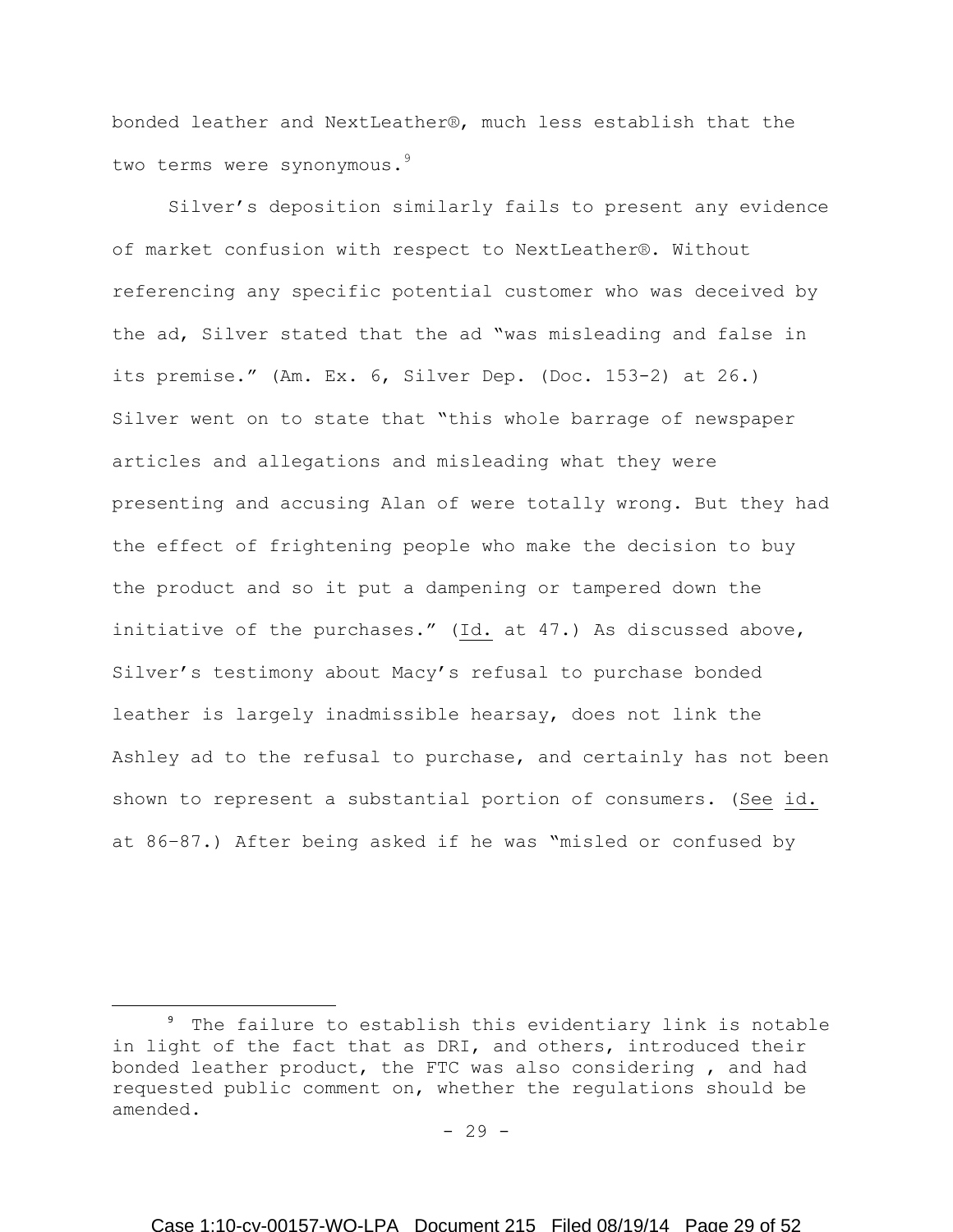[the Ashley] advertisement," Mr. Silver responded "No. I clearly knew that this was a lie." (Id. at  $110.$ )<sup>10</sup>

Without weighing credibility, this court finds that Silver's testimony, alone or considered with the other evidence, does not demonstrate Ashley's "Is It REALLY LEATHER?" ad misled any actual consumers about NextLeather® or DRI. DRI's showing falls well short of the requisite showing of consumer confusion necessary at this stage of the litigation. See First Health Grp. Corp. v. United Payors & United Providers, Inc., 95 F. Supp. 2d 845, 849 (N.D. Ill. 2000), aff'd sub nom. First Health Grp. Corp. v. BCE Emergis Corp., 269 F.3d 800 (7th Cir. 2001) ("[P]roof of actual or likely confusion of a significant portion of consumers requires a survey or at least some other persuasive means. The personal opinion of an expert as to what a consumer would understand is not enough."); cf. Millennium Imp. Co. v. Sidney Frank Importing Co., Inc., No. CIV. 03-5141 JRT/FLN, 2004 WL 1447915, at \*5 (D. Minn. June 11, 2004) ("[P]roof that the advertising actually conveyed the implied message and thereby deceived a significant portion of the recipients becomes critical, and the ultimate success of the claim usually turns on the persuasiveness of a consumer survey."). At this stage of the

 $\overline{a}$ 

 $- 30 -$ <sup>10</sup> Mr. Silver's statements contain a number of conclusory comments for which no factual basis is readily apparent. For example, his reference to "Alan" is presumably to Alan Naness of DRI. As discussed previously, any link between Mr. Naness, DRI and the articles has not been established on this evidence.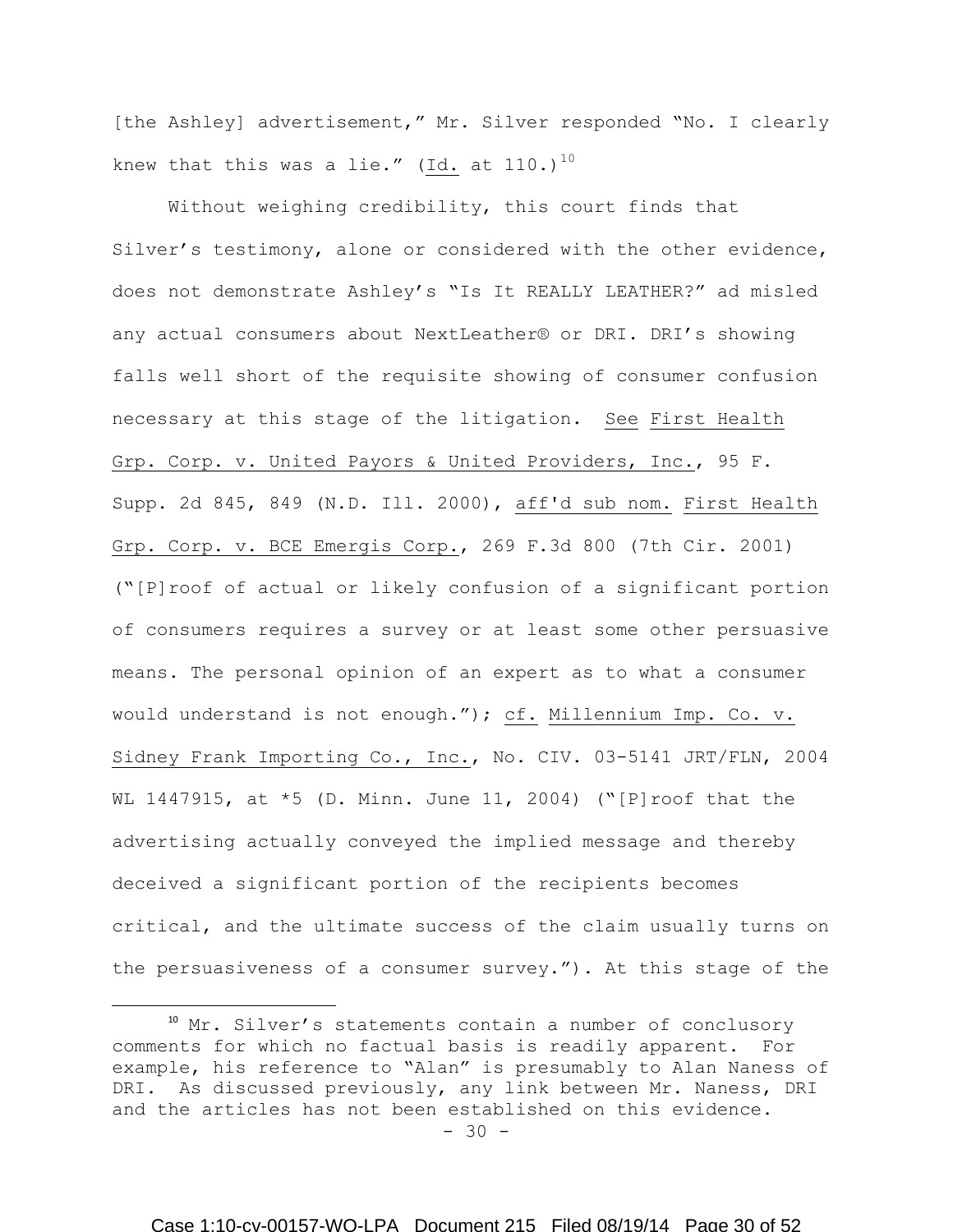litigation, Silver's vague references to general market confusion will not suffice. Even assuming portions of Mr. Silver's deposition can be read to support an inference of widespread customer confusion based on Ashley's ad, these portions are uniformly speculative, as Mr. Silver repeatedly admitted that he lacked knowledge of other furniture industry company's operations. (See Am. Ex. 6, Silver Dep. (Doc. 153-2) at 73, 77, 78, 79, 82, 83, 108); see also Wright v. Wolpoff & Abramson, No. 99-1762, 2000 WL 223341, at \*1 (4th Cir. Feb. 28, 2000) ("Given his deposition testimony to the contrary, we find that [the] conclusory assertions and unsubstantiated speculation . . . are insufficient to stave off summary judgment.").

DRI further cites Ashley's expert report (the "Klein report") to support its proposition that "informed readers of the ads understood them to be about bonded leather, *i.e.*, NextLeather® . . . ." (DRI's Resp. to Def. Ashley's Mot. for Summ. J. (Doc. 133) at 30.) The Klein report showed that respondents to the questionnaire generally understood the Ashley ad to be a warning about bonded leather. (Neeleman Decl., Ex. X, Klein Report (Doc. 107-7) at 39.) However, the same report undermines the critical assumption DRI's entire argument is premised on — namely, bonded leather and NextLeather® were synonymous. (See id. at 38-39 (noting that of the 205

 $-31 -$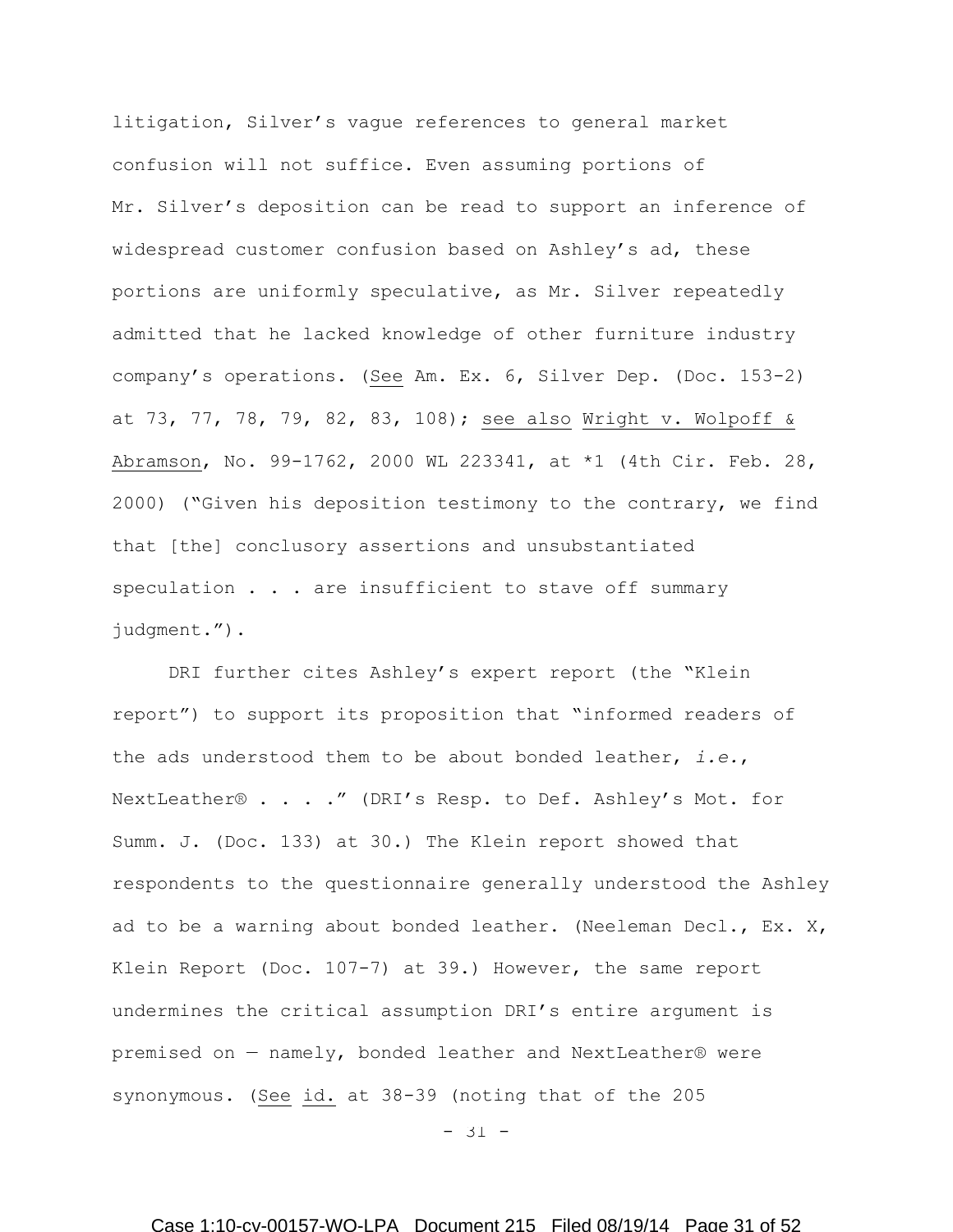respondents, zero responded that the ad implied or suggested that DRI or NextLeather® was the supplier of the material described in the "Is It REALLY LEATHER?" ad).) More fundamentally, the Klein report is wholly removed from the question of consumer confusion. In sum, DRI has failed to show any evidence of consumer confusion; the Klein report does not fill that void.

Because DRI has failed to carry its burden to prove consumer deception, a grant of summary judgment in favor of Ashley on the Lanham Act claim is appropriate. DRI's arguments that Ashley's republication of the Gunin and Andrews articles also violates the Lanham Act fail for the same reasons discussed above.<sup>11</sup> See supra Sections IV.A.i & ii.

#### **B. State Law Claims**

 $\overline{a}$ 

DRI brings several state law claims against LIA under both North Carolina and Washington law (Counts II through VIII). DRI also brings several claims under North Carolina law against Ashley (Counts II through V). In its opinion denying LIA's 12(b)(6) motion, this court found that "a more fully developed

<sup>&</sup>lt;sup>11</sup> This court is aware that standing under the Lanham Act was impacted by the Supreme Court's decision in Lexmark Int'l, Inc. v. Static Control Components, Inc., 572 U.S. , 134 S. Ct. 1377 (2014). Because this court finds DRI's Lanham Act claim deficient, this court can sufficiently resolve summary judgment without having to reopen briefing on the standing issue. Likewise, this court declines to reach the question of whether the Ashley ads were "commercial advertisements" for purposes of the Lanham Act.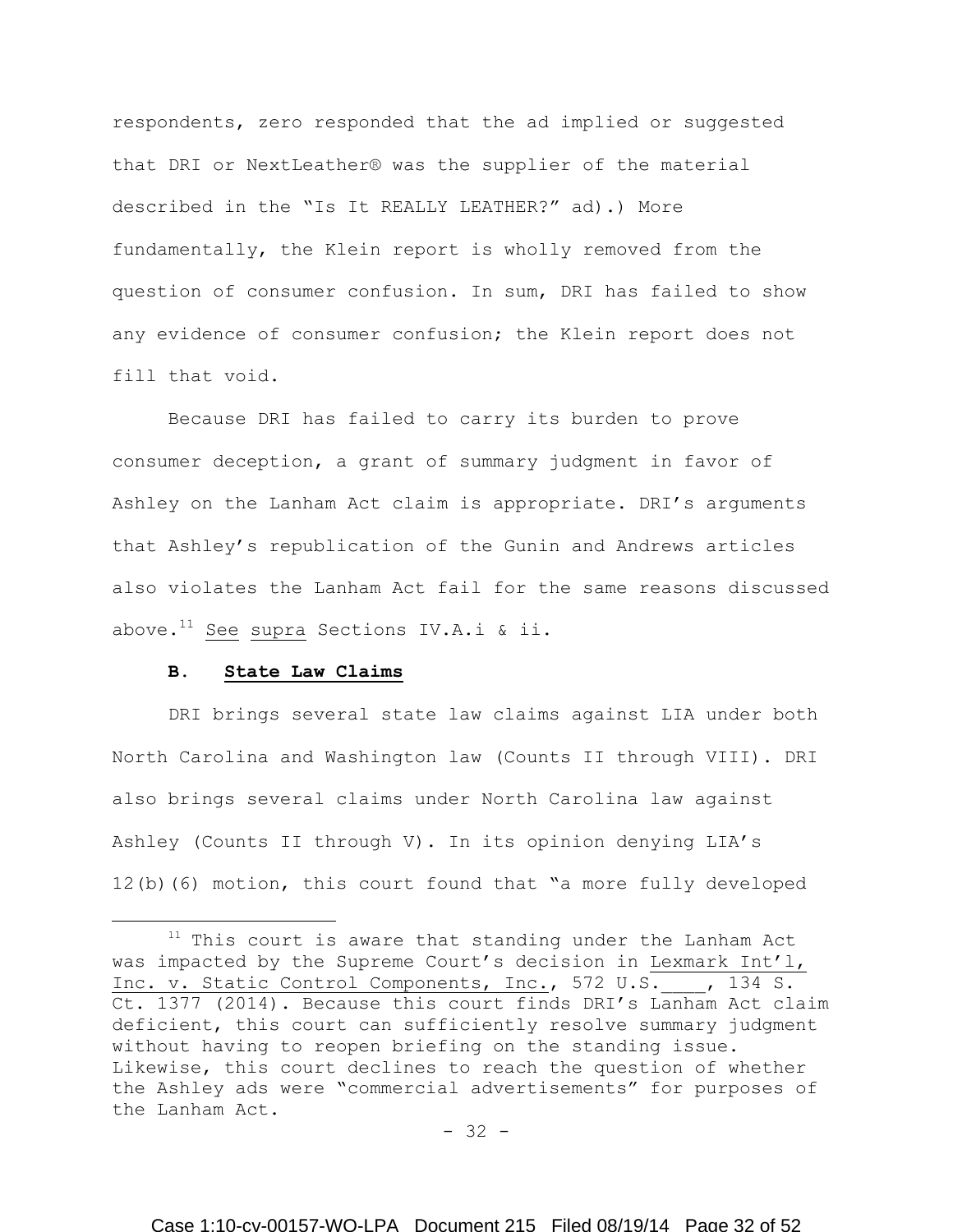factual record would aid [the] court in evaluating the choice of law issues" and, therefore, declined to decide the matter at that early stage in the proceedings. (Mem. Op. & Order (Doc. 55) at 21.) While DRI and LIA still dispute which state's law is applicable to DRI's claims, Ashley has accepted Plaintiff's election of North Carolina law. (Id.); see Vanderhoof-Forschner v. McSweegan, Nos. 99-1615, 99-1616, 2000 WL 627644, at \*2 n.3 (4th Cir. May 16, 2000) ("[B]ecause the parties agree that Maryland law governs their claims, we need not inquire further into the choice-of-law questions.").

"A federal court exercising diversity jurisdiction is obliged to apply the substantive law of the state in which it sits, including the state's choice-of-law rules." Volvo Const. Equip. N. Am., Inc. v. CLM Equip. Co., 386 F.3d 581, 599–600 (4th Cir. 2004) (citing Erie R.R. Co. v. Tompkins*,* 304 U.S. 64, 79 (1938)). North Carolina law therefore governs the choice-oflaw analysis. The North Carolina "Supreme Court has made clear that lex loci delicti ("lex loci") is the appropriate choice of law test to apply to tort claims." Harco Nat'l Ins. Co. v. Grant Thornton LLP, 206 N.C. App. 687, 692, 698 S.E.2d 719, 722 (2010); see Boudreau v. Baughman*,* 322 N.C. 331, 335, 368 S.E.2d 849, 853–54 (1988). Under this approach, "[t]he law of the place where the injury occurs controls tort claims, because an act has legal significance only if the jurisdiction where it occurs

- 33 -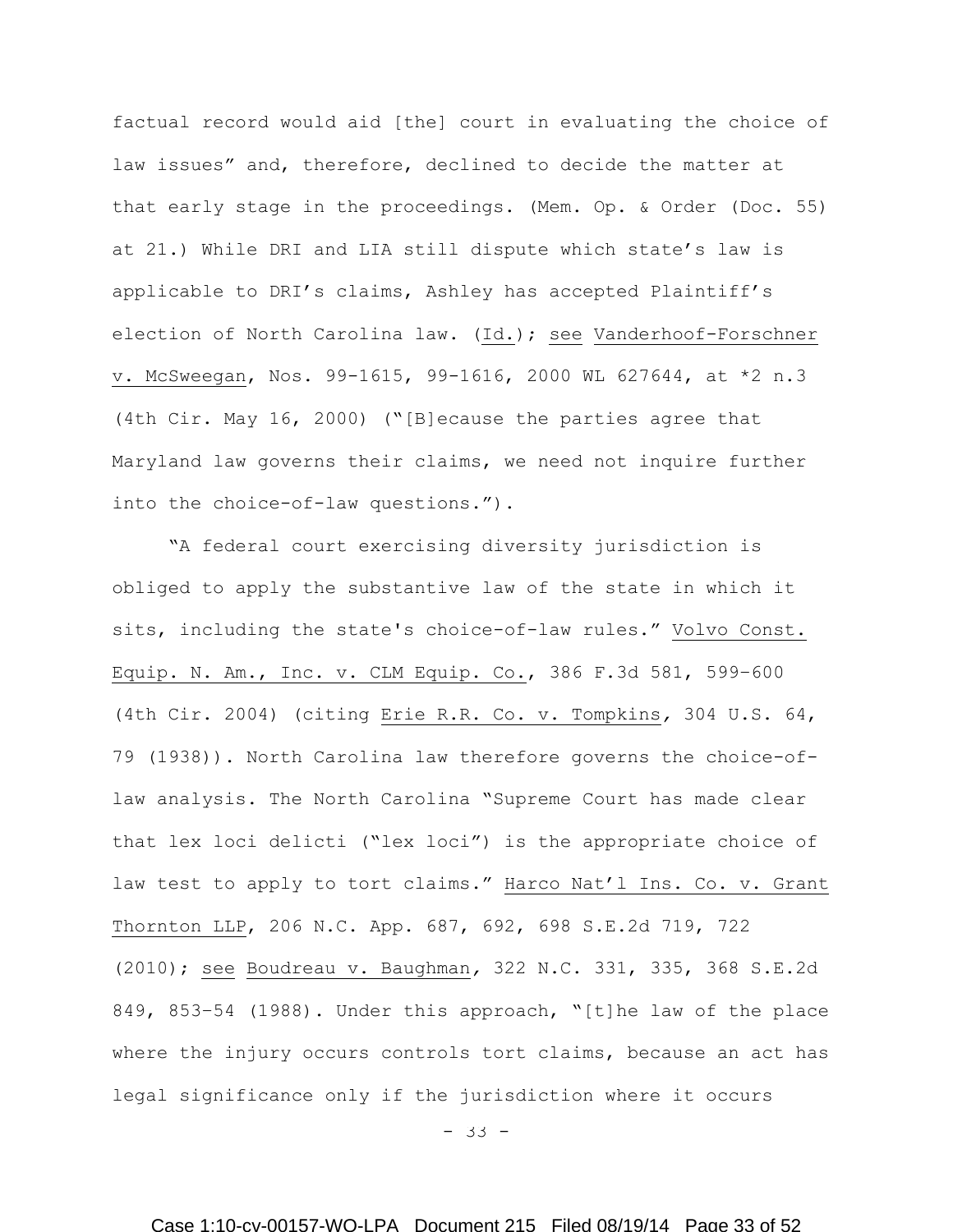recognizes that legal rights and obligations ensue from it." Terry v. Pullman Trailmobile, 92 N.C. App. 687, 690, 376 S.E.2d 47, 49 (1989). "The plaintiff's injury is considered to be sustained in the state 'where the last act occurred giving rise to [the] injury.'" Harco, 206 N.C. App. at 694, 698 S.E.2d at 724 (quoting Virginia Bank v. Air–Lift Associates*,* 79 N.C. App. 315, 321, 339 S.E.2d 90, 94 (1986)).

Aside from the general difficulty in determining where the last act occurred in a false advertisement case, the North Carolina Unfair and Deceptive Trade Practices Act ("UDTPA") also presents its own unique issues in the choice-of-law context. As one North Carolina court summarized:

The UDTPA's status as neither wholly tortious nor contractual has led to a split of authority within our appellate courts on the appropriate conflict of law rule to be applied to claims under the UDTPA. Stetser v. TAP Pharm. Prods. Inc.*,* 165 N.C. App. 1, 15, 598 S.E.2d 570, 581 (2004); Compare Andrew Jackson Sales v. Bi–Lo Stores*,* 68 N.C. App. 222, 225, 314 S.E.2d 797, 799 (1984) (holding that the "significant relationship" test should be applied to UDTPA claims), with United Virginia Bank v. Air–Lift Associates*,* 79 N.C. App. 315, 321, 339 S.E.2d 90, 93 (1986) (holding that in North Carolina, lex loci is the conflict of law rule to be applied to UDTPA claims).

Associated Packaging, Inc. v. Jackson Paper Mfg. Co., No. 10 CVS 745, 2012 WL 707038, at \*5 (N.C. Super. Ct. Mar. 1, 2012)

In light of these complications in the choice-of-law analysis and because under either North Carolina or Washington law summary judgment must be granted in favor of LIA, this court

 $-34 -$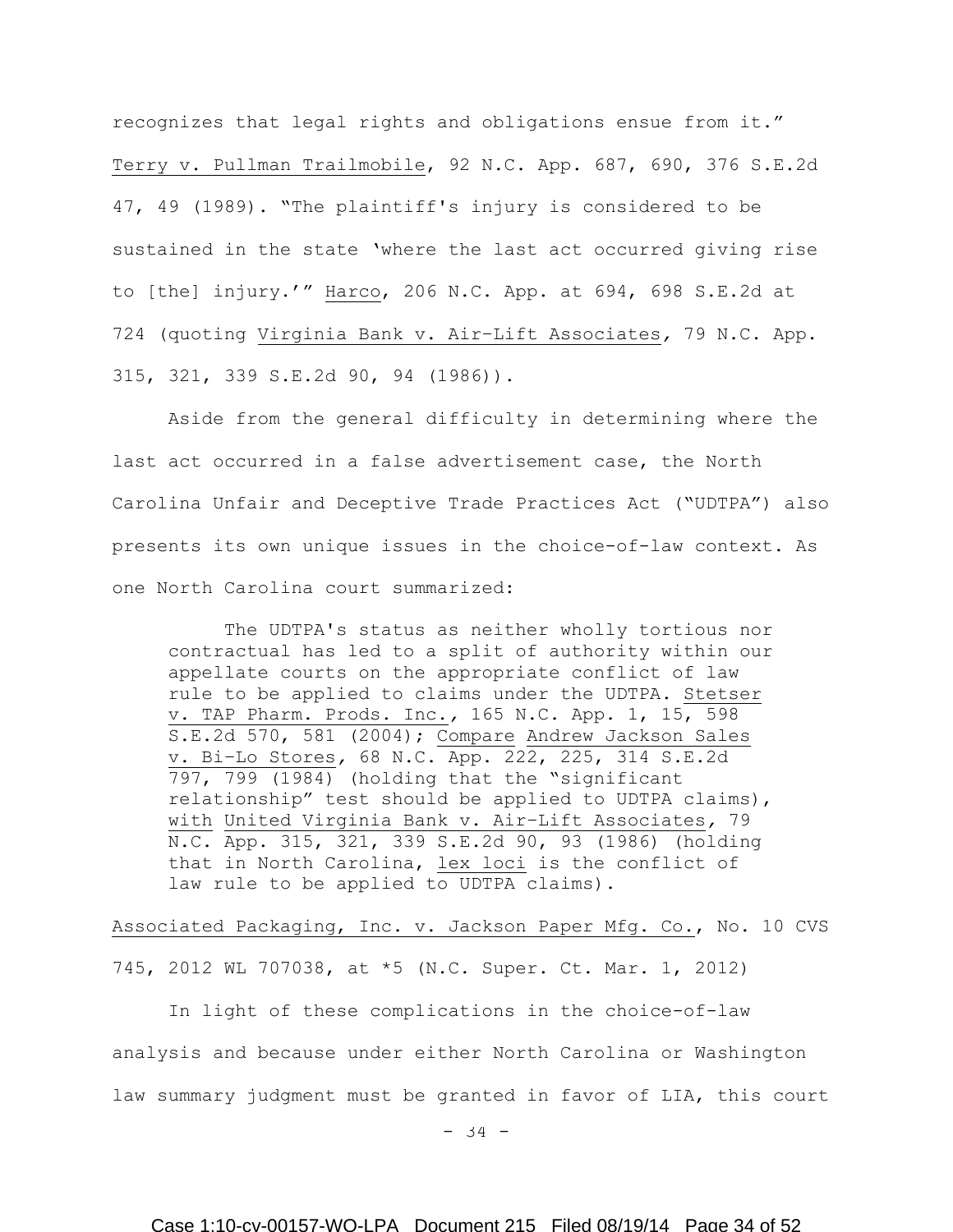declines to resolve these difficult choice-of-law question. Instead, this court's analysis proceeds under both North Carolina and Washington law for DRI's state law claims against LIA.

# **i. North Carolina Unfair and Deceptive Trade Practice Act (Count II)**

A claim under North Carolina's UDTPA, N.C. Gen. Stat. § 75-1.1 et seq., requires a showing that "(1) defendants committed an unfair or deceptive act or practice, (2) in or affecting commerce and (3) plaintiff was injured as a result." Phelps-Dickson Builders, L.L.C. v. Amerimann Partners, 172 N.C. App. 427, 439, 617 S.E.2d 664, 671 (2005). "[A] trade practice is unfair if it 'is immoral, unethical, oppressive, unscrupulous, or substantially injurious to consumers.'" Edwards v. West, 128 N.C. App. 570, 574, 495 S.E.2d 920, 923 (1998) (quoting Johnson v. Phoenix Mut. Life Ins. Co.*,* 300 N.C. 247, 263, 266 S.E.2d 610, 621 (1980), overruled on other grounds*,* Myers & Chapman, Inc. v. Thomas G. Evans, Inc.*,* 323 N.C. 559, 374 S.E.2d 385 (1988)). "[A] trade practice is deceptive if it 'has the capacity or tendency to deceive.'" Id. (quoting Johnson, 300 N.C. at 265, 266 S.E.2d at 622). "Recovery will not be had, however, where the complaint fails to demonstrate that the act of deception proximately resulted in some adverse impact or actual injury to the plaintiffs." Walker

 $- 35 -$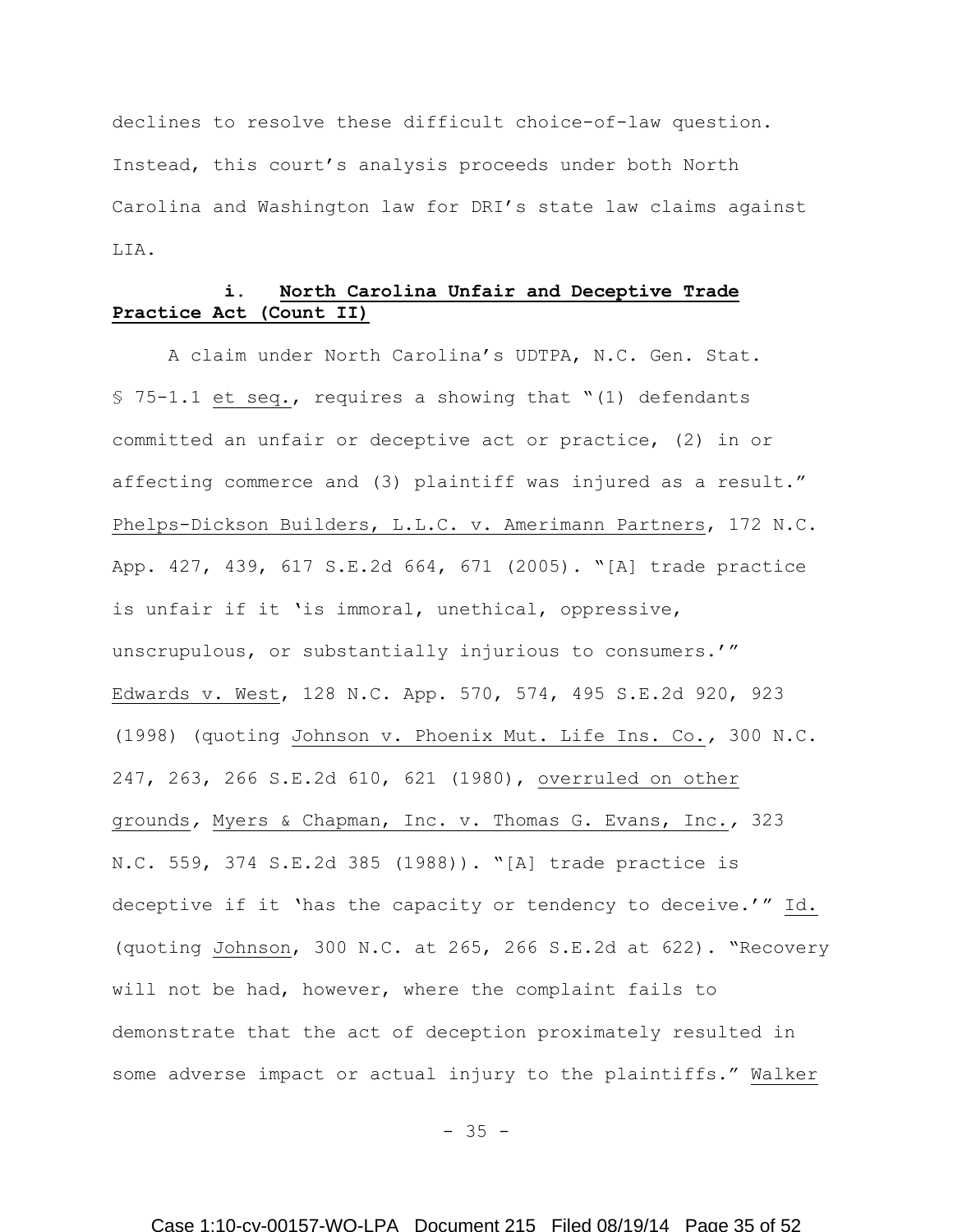v. Sloan, 137 N.C. App. 387, 399, 529 S.E.2d 236, 245 (2000). "[I]t is a question of law for the court as to whether . . . proven facts constitute an unfair or deceptive trade practice." United Labs., Inc. v. Kuykendall*,* 322 N.C. 643, 664, 370 S.E.2d 375, 389 (1988).

Courts have held that a violation of the Lanham Act necessarily encompasses a violation of North Carolina's UDTPA. See Universal Furniture Int'l, Inc. v. Collezione Europa USA, Inc., No. 1:04CV00977, 2007 WL 2712926, at \*16 (M.D.N.C. Sept. 14, 2007), aff'd, 618 F.3d 417 (4th Cir. 2010); Djarum v. Dhanraj Imports, Inc., 876 F. Supp. 2d 664, 668 (W.D.N.C. 2012) ("North Carolina's [UDTPA] prohibits the same type of activity that the Lanham Act prohibits  $\ldots$  . . . . . . A violation of the Lanham Act is not, however, a necessary prerequisite to finding a violation under North Carolina's UDTPA. See SMD Software, Inc. v. EMove, Inc., No. 5:08-CV-403-FL, 2013 WL 5592808, at \*6 n.12 (E.D.N.C. Oct. 10, 2013). "Publishing an advertisement which is neither false nor misleading is not an unfair method of competition or unfair or deceptive act or practice within the meaning of [the UDTPA]." Harrington Mfg. Co. v. Powell Mfg. Co., 38 N.C. App. 393, 400, 248 S.E.2d 739, 744 (1978).

 Here, DRI has failed to respond to LIA's summary judgment motion with respect to the North Carolina UDTPA claim, making it difficult for this court to ascertain exactly what conduct it

- 36 -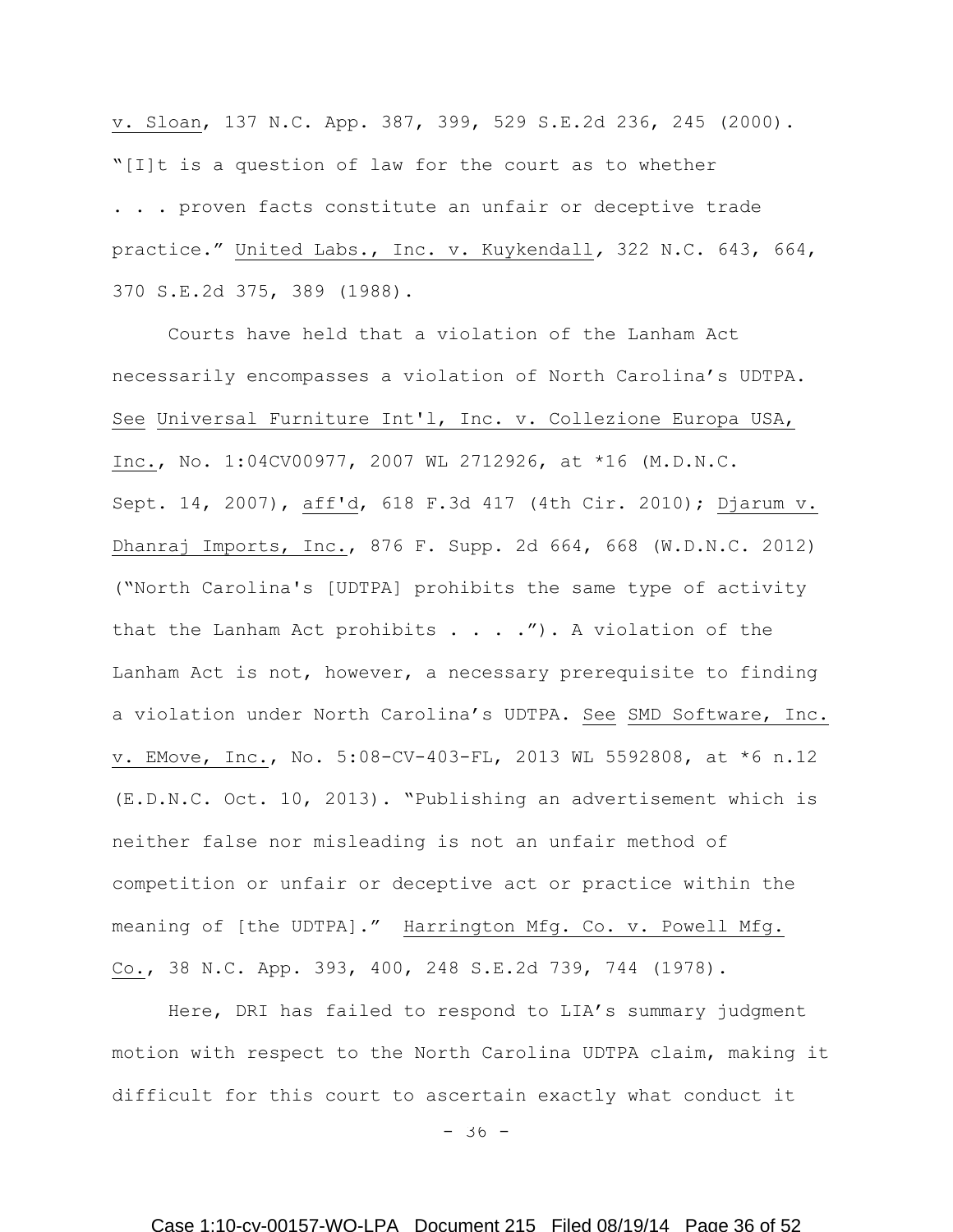alleges constitutes the UDTPA claim. DRI's response to LIA's motion to dismiss stated that DRI had properly stated a claim under the UDTPA because "Dr. Cory made false, defamatory statements of fact in the Furniture Today article and throughout his crusade across the furniture industry, including his communications with Ashley Furniture accusing DRI of lying about his product." (DRI's Br. in Opp'n to Defs.' Mot. to Dismiss (Doc. 36) at 24.) Because there is no factual dispute as to the content of those statements, this court can decide the UDTPA question as a matter of law. This court finds that neither of the statements constitutes an unfair or deceptive trade practice for the reasons detailed above. See supra Section IV.A. The statements DRI has cited are neither false nor misleading. The Andrews article represents an opinion that is not deceptive either alone or in the larger context of the article. The Gunin article represents an unambiguous, true statement of fact. Therefore, this court finds summary judgment in favor of LIA is appropriate on DRI's UDTPA claim (Count II).

Likewise, with respect to Ashley, the alleged UDTPA violation fails as a matter of law. DRI argues that the "Is It REALLY LEATHER?" ad was literally false. As discussed above, this contention has no merit. DRI also argues that Ashley's internal emails revealed that "it engaged in a smear campaign . . . that specifically targeted DRI and NextLeather®."

 $-37 -$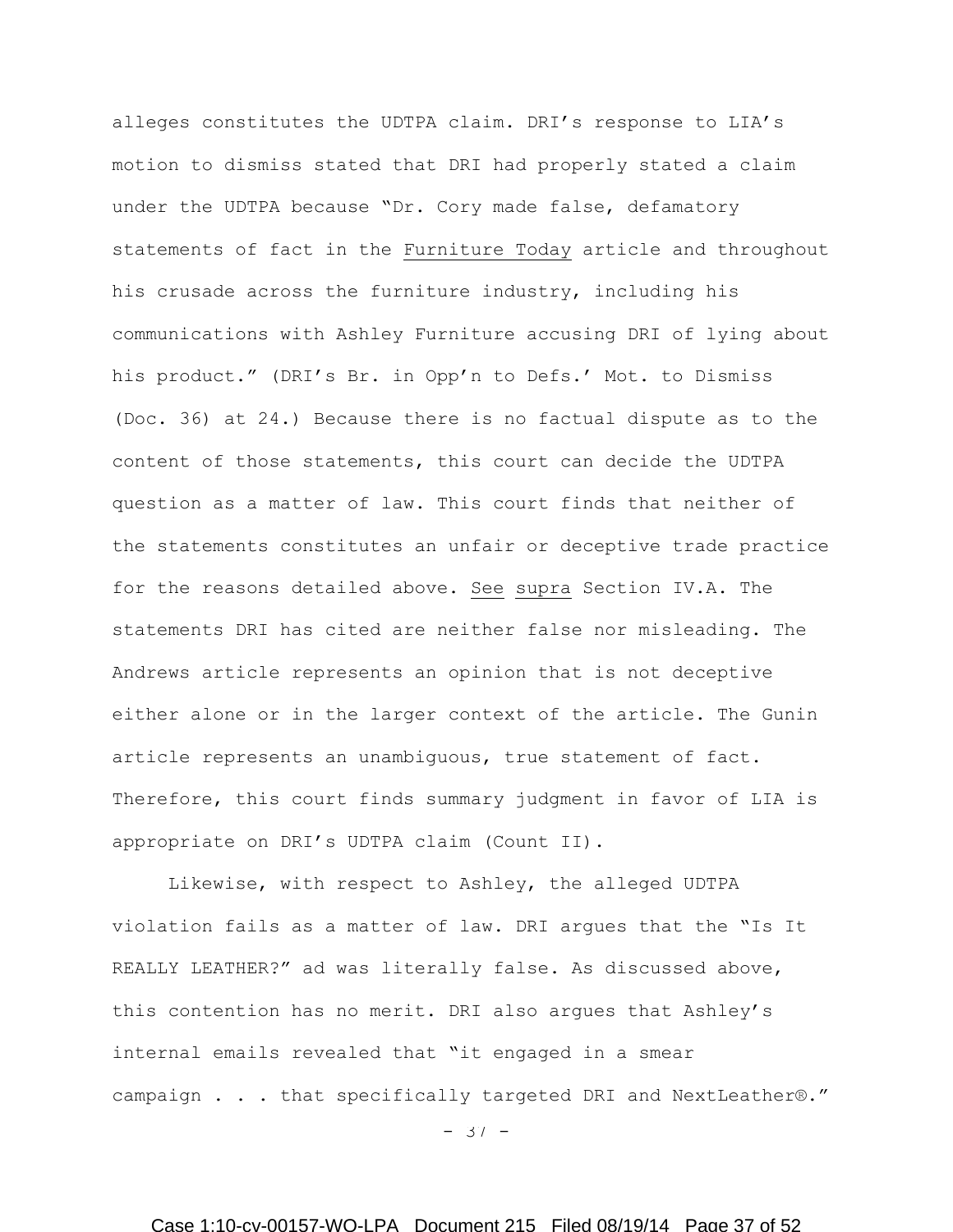(DRI's Resp. to Def. Ashley's Mot. for Summ. J. (Doc. 133) at 33.)

As part of an UDTPA claim, a plaintiff must not only present evidence of damages but also "establish they 'suffered actual injury as a proximate result of defendants' [unfair or deceptive act].'" Strates Shows, Inc. v. Amusements of Am., Inc., 184 N.C. App. 455, 462, 646 S.E.2d 418, 424 (2007) (quoting Edwards v. West*,* 128 N.C. App. 570, 574, 495 S.E.2d 920, 923 (1998) (citations omitted)). Here, even accepting DRI's characterization of the internal emails from Ashley executive Chris Ross as evidence that Ashley's advertising represented "coordinated attacks on DRI and NextLeather®," (DRI's Resp. to Def. Ashley's Mot. for Summ. J. (Doc. 133) at 31-32), DRI's UDTPA claim still fails. First, these internal emails do not transform the language of the advertisements. DRI has not presented this court with evidence that any viewer of the advertisements believed they referred to NextLeather®. Similarly, DRI has failed to present any evidence that the Ashley advertisements proximately caused a legally cognizable injury to DRI's business. Without such evidence, DRI's UDTPA claim against Ashley cannot withstand summary judgment.

The only evidence in the record remotely linking Ashley's advertisement to a direct injury comes from the affidavit of DRI's owner and president, Alan Naness. In his affidavit, Naness

- 38 -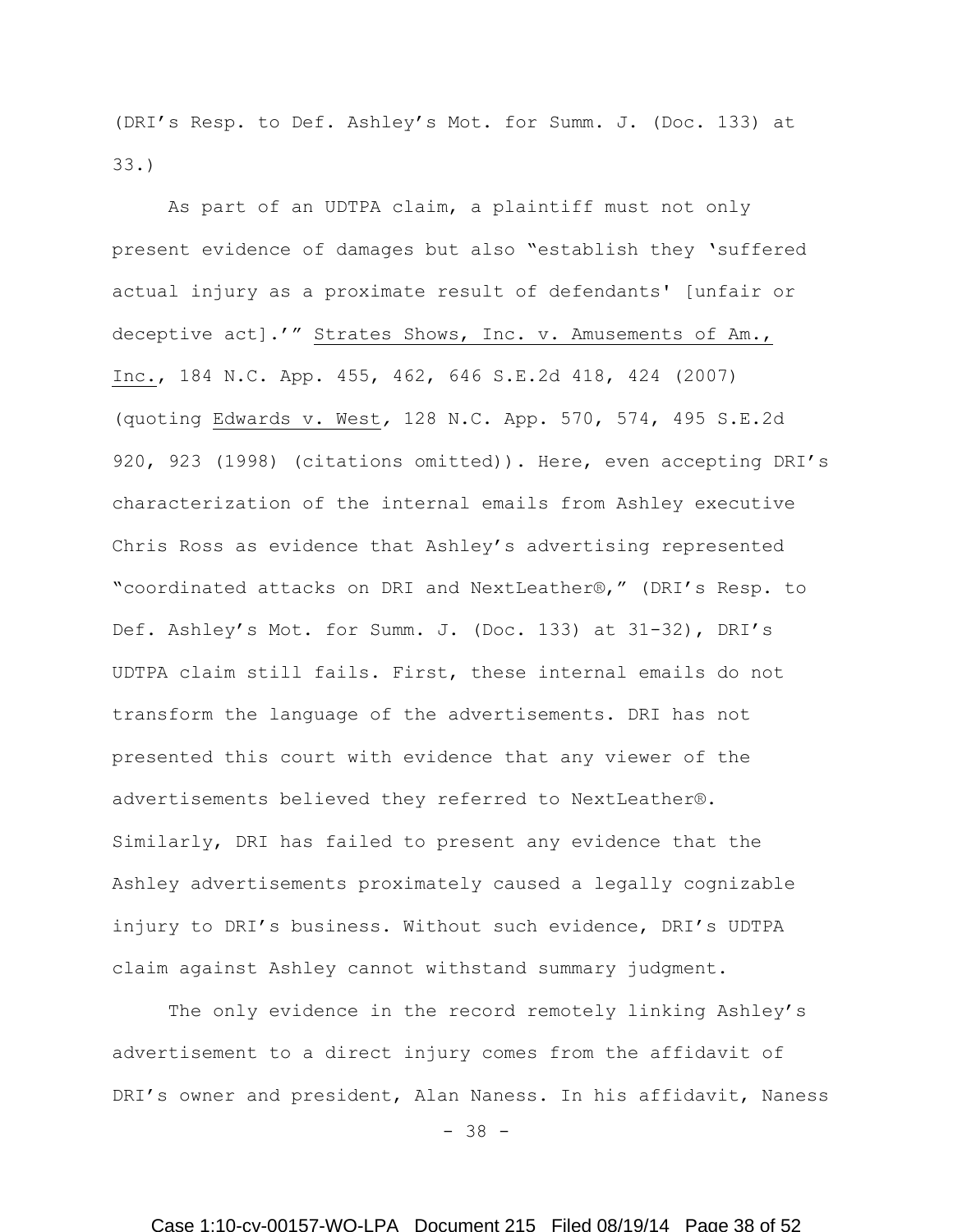declares that in early 2007 DRI had more than 25 sample orders from major furniture manufacturers. (Decl. of Alan Naness (Doc. 135) ¶ 9.) Naness further contends that "[a]fter Ashley ran its 'Is it Really Leather?' advertisements . . . few of the manufacturers who had purchased market sample orders from DRI ended up purchasing more NextLeather® to use in manufacturing furniture." (Id. ¶ 11.) However, without any evidence from any of these manufacturers as to their reasons for failing to purchase NextLeather®, Naness' unsupported allegations are insufficient to create a genuine issue. Cf. Barwick v. Celotex Corp., 736 F.2d 946, 963 (4th Cir. 1984) ("Genuine issues of material fact cannot be based on mere speculation or the building of one inference upon another."); Nat'l Enters., Inc. v. Barnes, 201 F.3d 331, 335 (4th Cir. 2000) ("[A] self-serving affidavit . . . is not enough to defeat [a] motion for summary judgment."). DRI has presented no evidence that these manufacturers actually read the advertisements or that they based buying decisions on the advertisements as opposed to any of the other incalculable business reasons for not mass producing a line of products based on a simple sample order. Therefore, summary judgment in favor of Ashley on DRI's claim is required.

- 39 -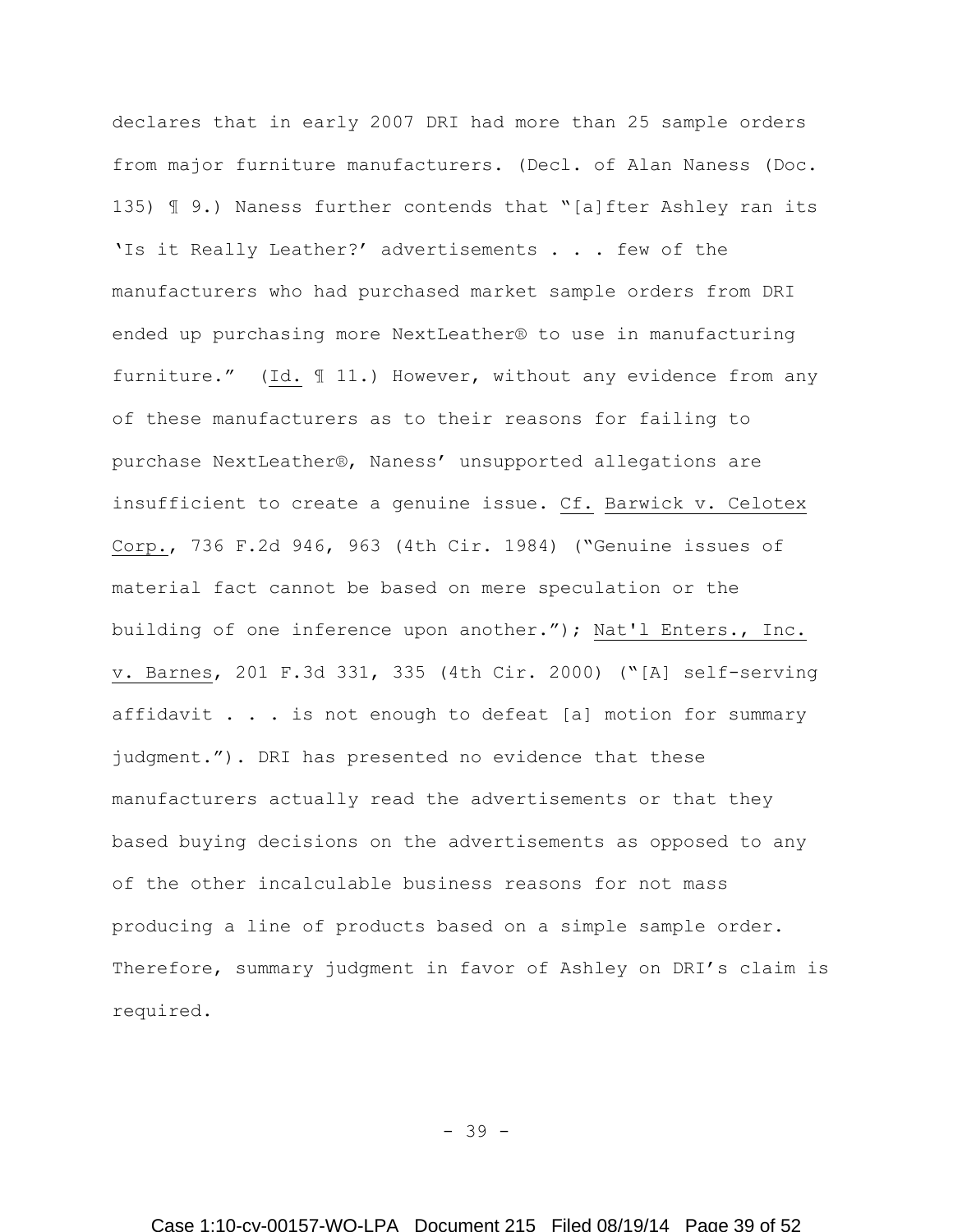# **ii. Unfair Competition under the Washington Consumer Protection Act (Count III)**

DRI also asserts a claim against LIA under Washington's counterpart to the UDTPA. The Washington Consumer Protection Act ("WCPA") prohibits "unfair or deceptive acts or practices in the conduct of any trade or commerce . . . ." Wash. Rev. Code Ann. § 19.86.020 (West). The elements of a claim under the WCPA are: "(1) an unfair or deceptive act or practice, (2) in trade or commerce, (3) that impacts the public interest, (4) which causes injury to the party in his business or property, and (5) which injury is causally linked to the unfair or deceptive act." Indus. Indem. Co. of the Nw., Inc. v. Kallevig, 792 P.2d 520, 528 (Wash. 1990). "[A] communication may contain accurate information yet be deceptive." Panag v. Farmers Ins. Co. of Washington, 204 P.3d 885, 895 (Wash. 2009). "Deception exists 'if there is a representation, omission or practice that is likely to mislead' a reasonable consumer." Id. (quoting Sw. Sunsites, Inc. v. Fed. Trade Comm'n*,* 785 F.2d 1431, 1435 (9th Cir.1986)). Further, under the WCPA, "a plaintiff would have to establish that but for the defendant's unfair or deceptive act or practice the plaintiff's injury would not have occurred." Indoor Billboard/Washington, Inc. v. Integra Telecom of Washington, Inc., 170 P.3d 10, 21 (Wash. 2007).

 $- 40 -$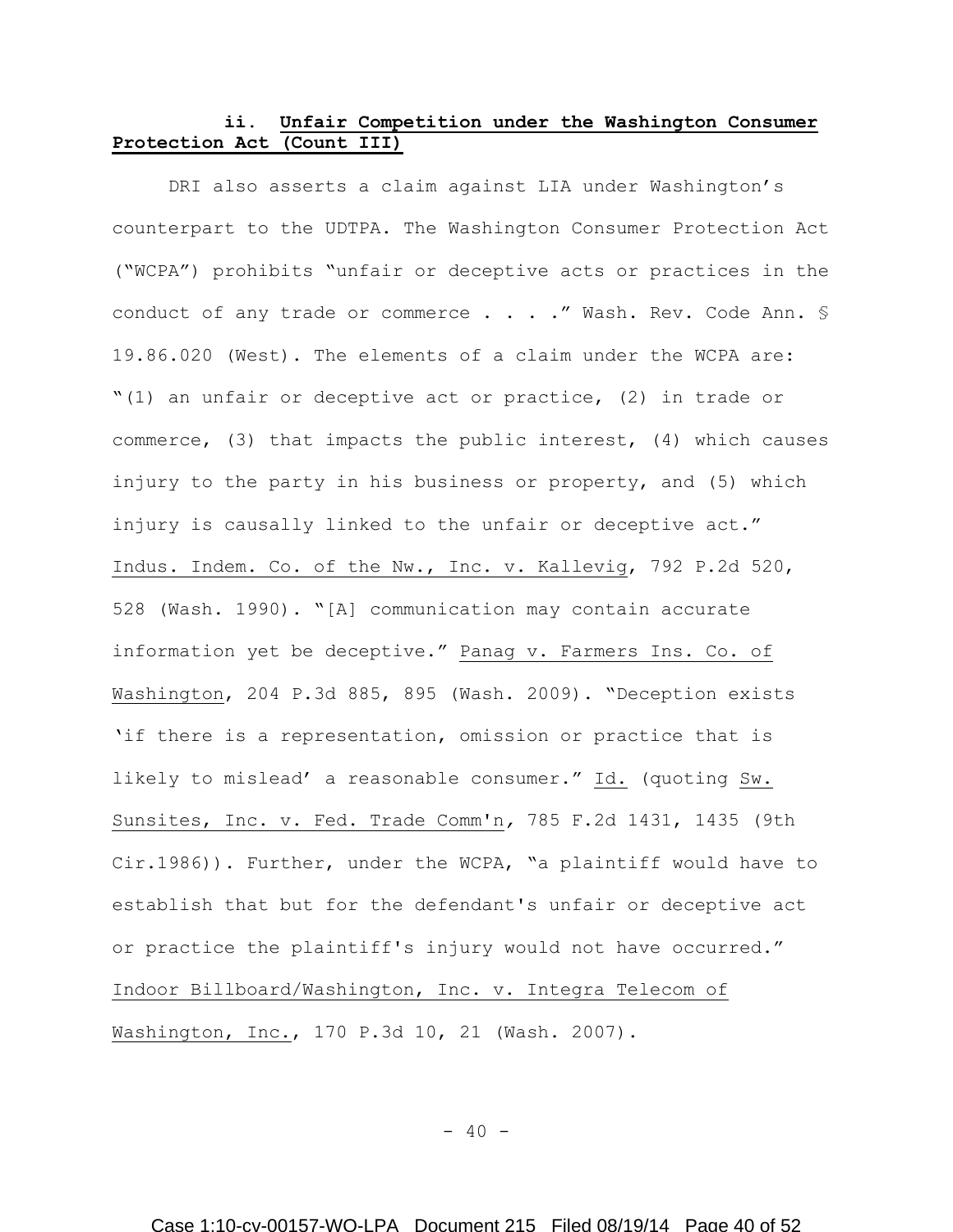For the same reasons previously stated, this court finds that the articles cited by DRI are neither false nor misleading. DRI has also failed to create a genuine issue as to causation. As such, summary judgment must be granted in favor of LIA on Count III.

# **iii. Tortious Interference with Business Relations (Count IV)**

DRI's claim for tortious interference with business relations fails under both North Carolina and Washington law. Under North Carolina law:

In order to maintain an action for tortious interference with prospective advantage, Plaintiff must show that Defendants induced a third party to refrain from entering into a contract with Plaintiff without justification. Cameron v. New Hanover Memorial Hospital*,* 58 N.C. App. 414, 440, 293 S.E.2d 901, 917 (1982). Additionally, Plaintiff must show that the contract would have ensued but for Defendants' interference. Id.

DaimlerChrysler Corp. v. Kirkhart, 148 N.C. App. 572, 585, 561 S.E.2d 276, 286 (2002). Further, DRI must identify a "particular contract that a third party has been induced to refrain from entering into with [the] Plaintiff." Id. Here, the closest DRI comes to identifying a specific business relationship lost due to the Furniture Today articles is found in Silver's deposition, where he identifies Macy's as a retailer who failed to purchase bonded leather due to the "controversy and stuff" surrounding the product. (Am. Ex. 6, Silver Dep. (Doc. 153-2) at 85–86.)

 $- 41 -$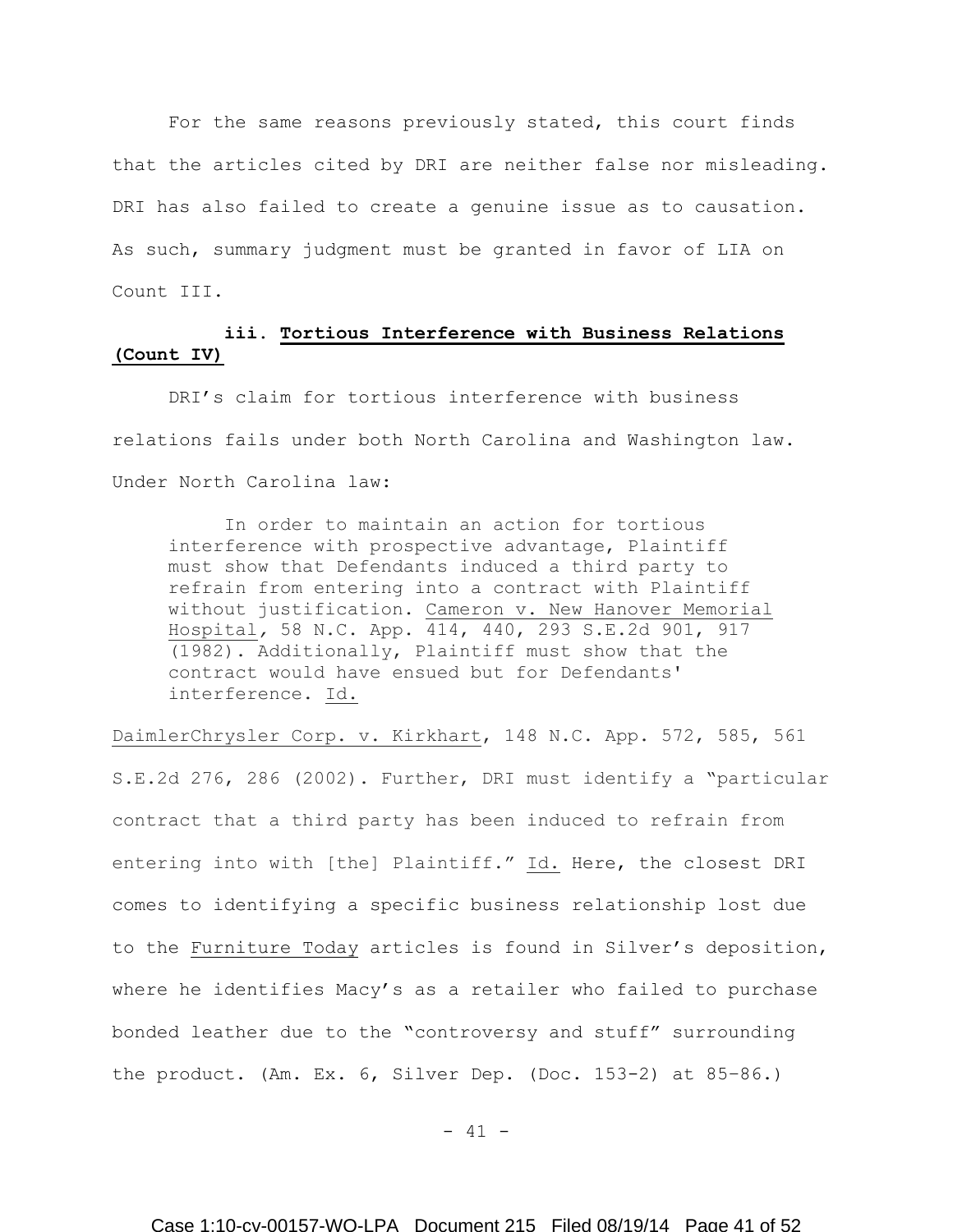However, this statement is insufficient for several reasons. First, the majority of this testimony is hearsay and, therefore, inappropriate to consider at this stage of the litigation. See Maryland Highways Contractors Ass'n, Inc. v. Maryland., 933 F.2d 1246, 1251 (4th Cir. 1991). Second, DRI has presented no evidence of a particular contract, prospective or otherwise, between DRI and Macy's. Finally, Silver's statements in no way link the quotes in Furniture Today to any purchasing decision of any retailer, including Macy's. Silver's vague references to the "controversy" surrounding bonded leather wholly fail to link Dr. Cory's quotes with a concomitant loss of DRI's potential business relations.

With respect to Ashley, DRI has failed to demonstrate but for causation between the advertisements and the decision to not purchase bonded leather made by the retailers identified in the Naness declaration. Further, DRI has not identified any particular contract Ashley has interfered with that could rise beyond the level of mere expectation or speculation.

For DRI's claim against LIA, Washington law mandates a similar result. A claim for tortious interference under Washington law requires:

(1) the existence of a valid contractual relationship or business expectancy; (2) that defendants had knowledge of that relationship; (3) an intentional interference inducing or causing a breach or termination of the relationship or expectancy; (4)

 $- 42 -$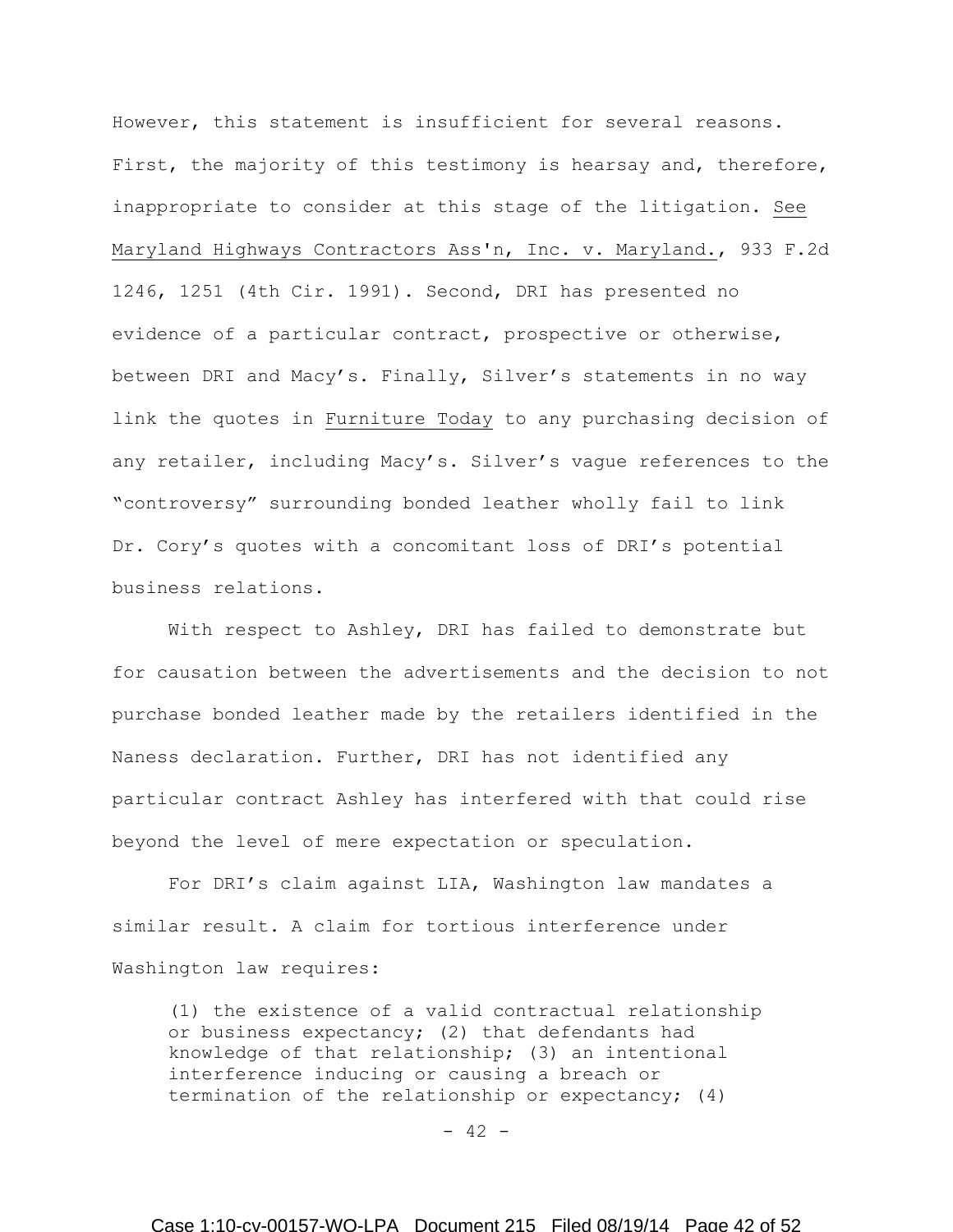that defendants interfered for an improper purpose or used improper means; and (5) resultant damage.

Pac. Nw. Shooting Park Ass'n v. City of Sequim, 144 P.3d 276, 280 (Wash. 2006) (quoting Leingang v. Pierce County Med. Bureau, Inc.*,* 930 P.2d 288, 296 (Wash. 1997)). DRI has not identified a single contractual relationship or business expectancy that was lost as a result of Dr. Cory's statements. Moreover, DRI has not demonstrated LIA had any knowledge of DRI's potential relationships, and, resultingly, DRI has not presented any evidence that would allow a jury to find an intentional interference inducing a breach of contract or a termination of business relationships.

Therefore, applying either North Carolina or Washington law, summary judgment is appropriately granted in favor of LIA and, applying North Carolina law, in favor of Ashley on Count IV.

### **iv. Civil Conspiracy (Count V)**

In support of its claim for civil conspiracy, DRI alleges that "Defendants combined and conspired with one another and other DRI competitors to destroy DRI's and NextLeather®'s reputation and goodwill  $\ldots$  ." (Compl. (Doc. 1)  $\text{\textsterling}$  71.) Under both North Carolina and Washington law, a claim for civil conspiracy must rest on underlying tortious conduct. See Dove v. Harvey, 168 N.C. App. 687, 690, 608 S.E.2d 798, 800 (2005) ("We

 $- 43 -$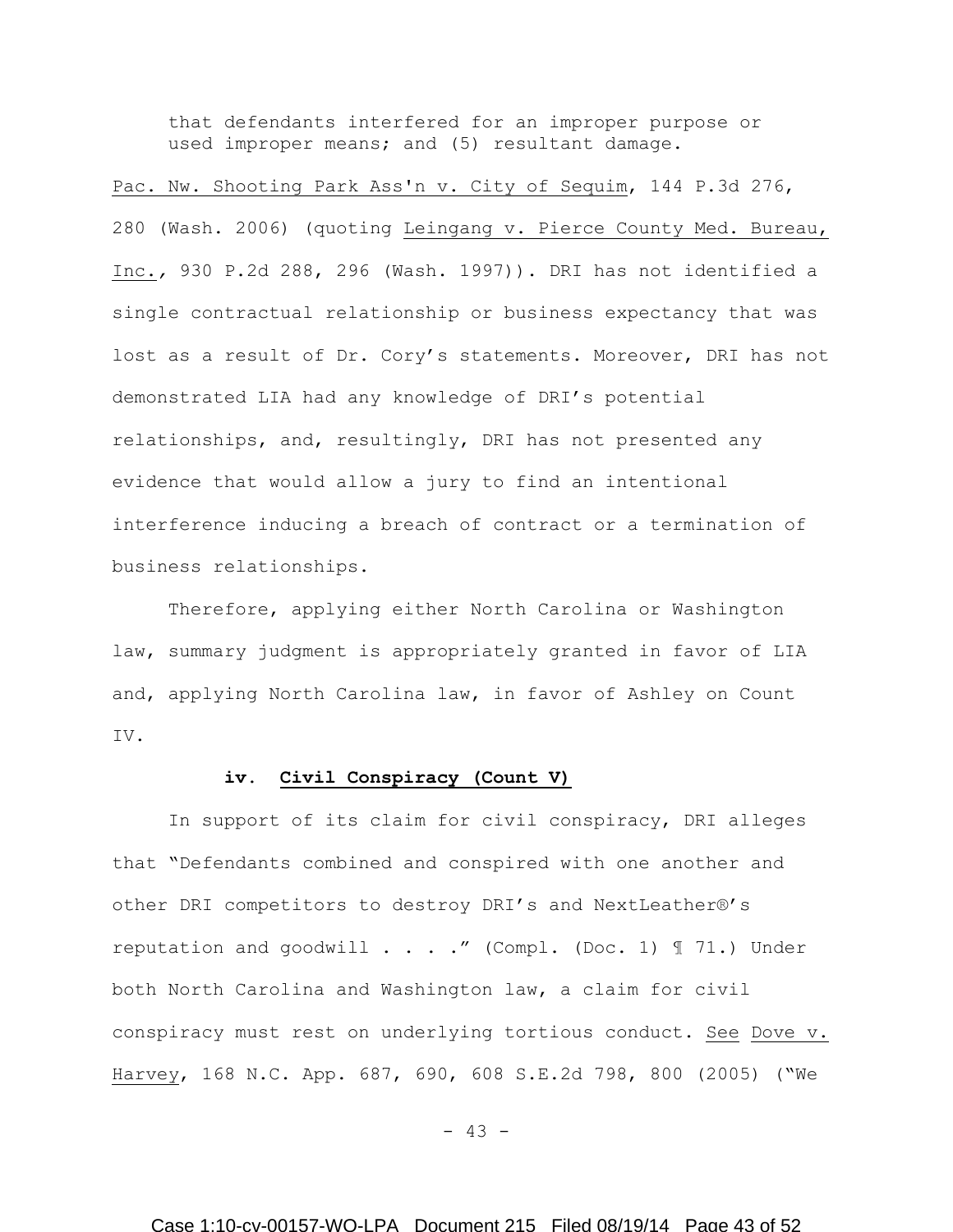first note, however, that there is not a separate civil action for civil conspiracy in North Carolina."); All Star Gas, Inc., of Washington v. Bechard, 998 P.2d 367, 372 (Wash. 2000) ("To establish a civil conspiracy, [plaintiff] must prove . . . that (1) two or more people combined to accomplish an unlawful purpose, or combined to accomplish a lawful purpose by unlawful means; and (2) the conspirators entered into an agreement to accomplish the conspiracy."); see also Wilson v. State, 929 P.2d 448, 459 (Wash. 1996) ("As we find no evidence of any illegal act by two or more individuals, the civil conspiracy claims also fails."). In other words, civil conspiracy cannot constitute standalone tort.

Here, DRI has failed to establish an underlying tort to support its claim of civil conspiracy. Therefore, summary judgment must be granted in favor of LIA and Ashley on Count V.

## **v. Negligence and Fraudulent Concealment (Count VI) and Negligent Misrepresentation Count (VII)**

Count VI of DRI's Complaint alleges two separate causes of action against LIA, negligence and fraudulent concealment. Count VII of DRI's Complaint asserts a claim for negligent misrepresentation against LIA. Collectively, these causes of action stem a core set of facts; DRI argues that by providing advice via email to DRI, Dr. Cory owed DRI a duty of care in rendering such advice that Dr. Cory breached by: (1) "failing to

 $- 44 -$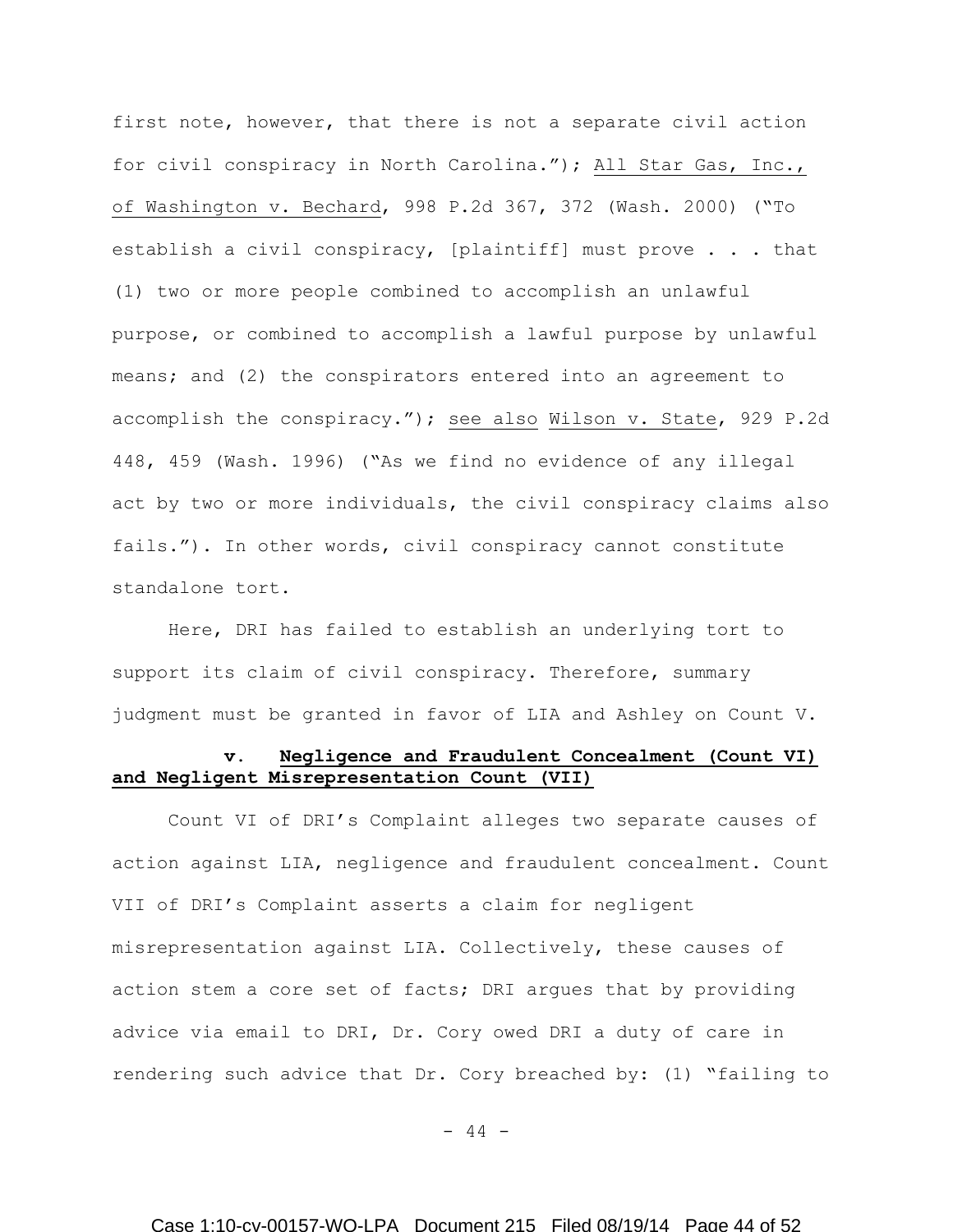disclose and concealing his allegiance to his other clients and the leather manufacturing industry members of LIA"; (2) taking "public position contrary to the advice he had given to DRI"; and (3) "calling DRI a fraudster after it followed his advice". (Compl. (Doc. 1) ¶ 76.) Each of these causes of action necessitates a finding that a duty was owed:

"A cause of action for fraud is based on an affirmative misrepresentation of a material fact, or a failure to disclose a material fact relating to a transaction which the parties had a duty to disclose." Harton v. Harton*,* 81 N.C. App. 295, 297, 344 S.E.2d 117, 119 (1986) (emphasis added) (citations omitted). "Negligence is the failure to exercise proper care in the performance of a legal duty which the defendant owed the plaintiff under the circumstances surrounding them." Moore v. Moore*,* 268 N.C. 110, 112, 150 S.E.2d 75, 77 (1966) (emphasis added). "The tort of negligent misrepresentation occurs when a party justifiably relies to his detriment on information prepared without reasonable care by one who owed the relying party a duty of care." Raritan River Steel Co. v. Cherry, Bekaert & Holland*,* 322 N.C. 200, 206, 367 S.E.2d 609, 612 (1988) (emphasis added).

Oberlin Capital, L.P. v. Slavin, 147 N.C. App. 52, 58, 554 S.E.2d 840, 846 (2001).

Washington law also requires a legal duty to maintain a claim under any of these causes of actions. See Richland Sch. Dist. v. Mabton Sch. Dist., 45 P.3d 580, 585 (Wash. 2002) ("In order to sustain a claim under these [negligent misrepresentation] sections, the plaintiff must establish, in part, a duty to disclose or to provide accurate information."); Stiley v. Block, 925 P.2d 194, 209 (Wash. 1996) ("Where the law

 $- 45 -$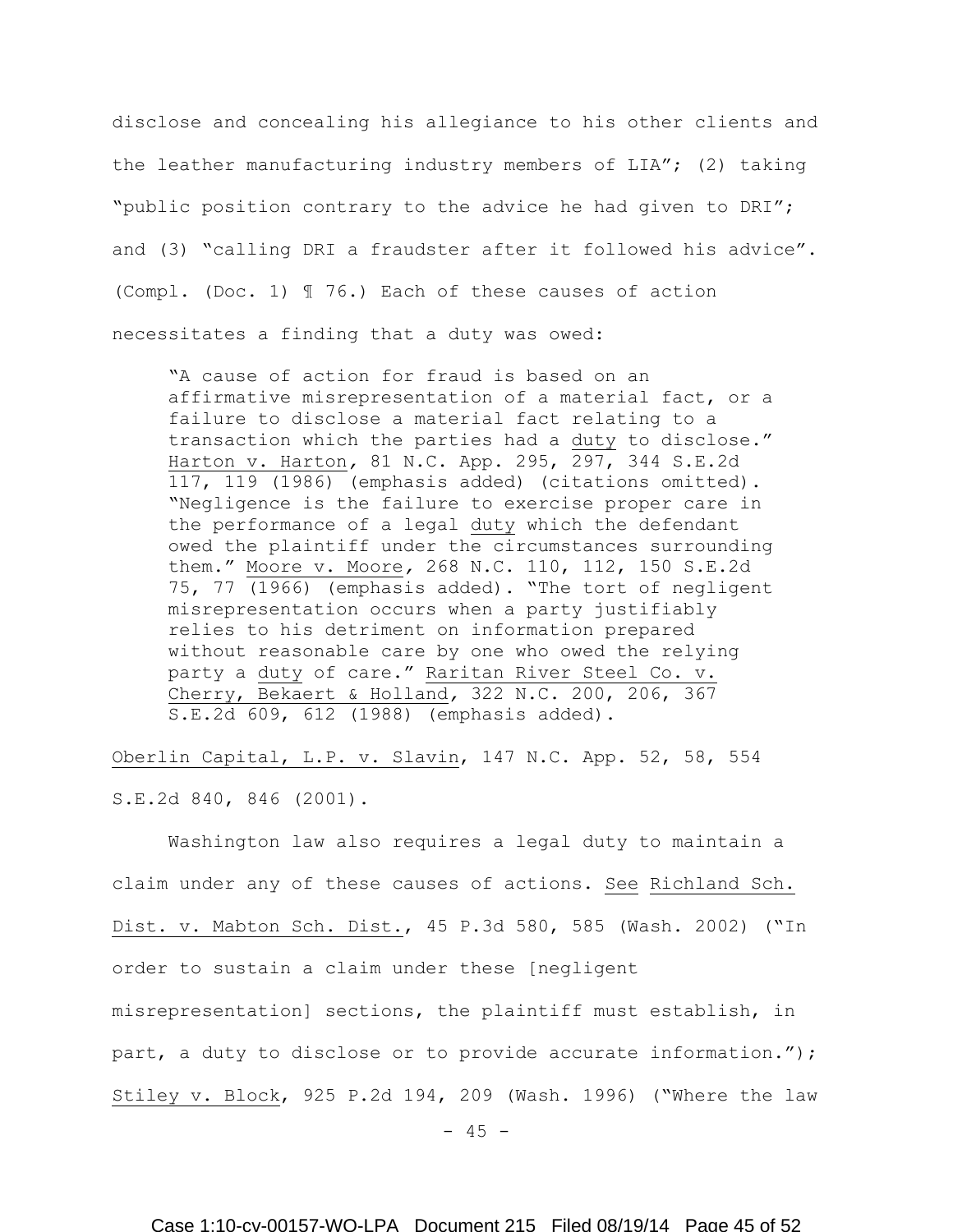imposes a duty on one party to disclose all material facts known to him and not known to the other, silence or concealment in violation of this duty with intent to deceive will amount to fraud as being a deliberate suppression of the truth and equivalent to the assertion of a falsehood. The concealment of the fact which one is bound to disclose is an indirect representation that such fact does not exist, and constitutes fraud." (quoting Oates v. Taylor*,* [199 P.2d 924, 927 \(Wash.](https://a.next.westlaw.com/Link/Document/FullText?findType=Y&serNum=1948103384&pubNum=661&originationContext=document&transitionType=DocumentItem&contextData=(sc.Keycite))  [1948\)\)](https://a.next.westlaw.com/Link/Document/FullText?findType=Y&serNum=1948103384&pubNum=661&originationContext=document&transitionType=DocumentItem&contextData=(sc.Keycite))).

"Duty is a question of law, while breach and proximate cause are generally questions of fact for the jury." Richland Sch. Dist., 45 P.3d at 588; see Carsanaro v. Colvin, 215 N.C. App. 455, 460, 716 S.E.2d 40, 45 (2011).

Here, Dan Peplinski, DRI's Chief Operating Officer, emailed Dr. Cory, briefly described the composition of a new product, and asked if the new product could "still be characterized as leather in the USA?" (Neeleman Decl., Ex. C, Email Conversation (Doc. 107-1) at 27-28.) Based on the email description, Dr. Cory responded "ABSOLUTELY NOT!" and advised Mr. Peplinski that the "material needs to be labeled as: 1) 'Not leather', or; 2) 'Reconstituted leather' or 'Bonded leather.'" (Id. at 26.) This email exchange represents the entire extent of Dr. Cory's "marketing advice" to DRI. DRI contends that Dr. Cory breached

 $- 46 -$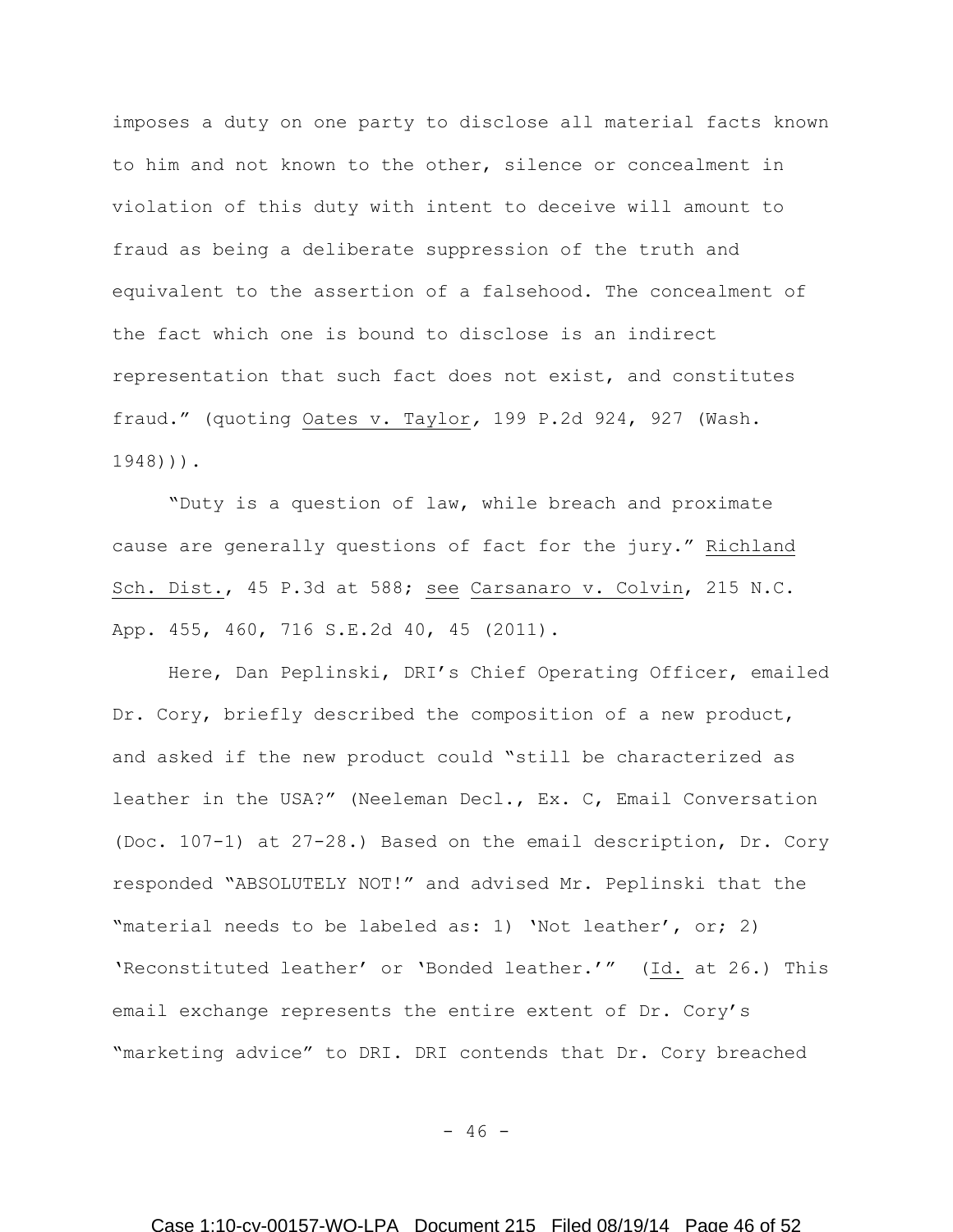his duty of care owed to DRI by taking a public opinion in the Furniture Today articles contrary to his email.

Specifically, DRI alleges that Dr. Cory breached "his professional duty of care." (DRI's Resp. to Def. LIA's Mot. for Summ. J. (Doc. 132) at 32.) However, DRI has not cited, nor can this court find, any authority for the proposition that a testing facility owes a legal duty to refrain from expressing opinions (arguably) contradicting advice given to a prior client. Similarly, DRI has not highlighted a single material omission which LIA had duty to disclose.<sup>12</sup> Moreover, DRI has not argued or produced evidence showing the standard of care of a reasonable chemist or testing facility that was allegedly not

l

 $- 47 -$ 

<sup>&</sup>lt;sup>12</sup> Based on DRI's response to LIA's motion for summary judgment (Doc. 132), it is unclear to the court the extent DRI wishes to advance all of the causes of action stated in Counts VI through VIII, except negligent representation. DRI's response only refers to negligent misrepresentation and cites a single case which lists the basic elements of negligent misrepresentation. (DRI's Resp. to Def. LIA's Mot. for Summ. J. (Doc. 132) at 32–33.) Within the scope of negligent misrepresentation, DRI limits its argument to Dr. Cory's statements in Furniture Today being contrary to Dr. Cory's prior email to Dan Peplinski. Due to DRI's failure to brief the other issues, this court will only briefly address why summary judgment is appropriate in favor of LIA on each. See Harris v. hhgregg, Inc., No. 1:11CV813, 2013 WL 1331166, at \*4 (M.D.N.C. Mar. 29, 2013) ("When a party fails to respond to a summary judgment motion regarding a claim, the party essentially concedes that summary judgment in favor of the moving party is appropriate."); Local Rule 56.1(d). But see Custer v. Pan Am. Life Ins. Co., 12 F.3d 410, 416 (4th Cir. 1993) (requiring a party to still carry its burden under Fed. R. Civ. P. 56 even if the opposing party fails to respond to a summary judgment motion).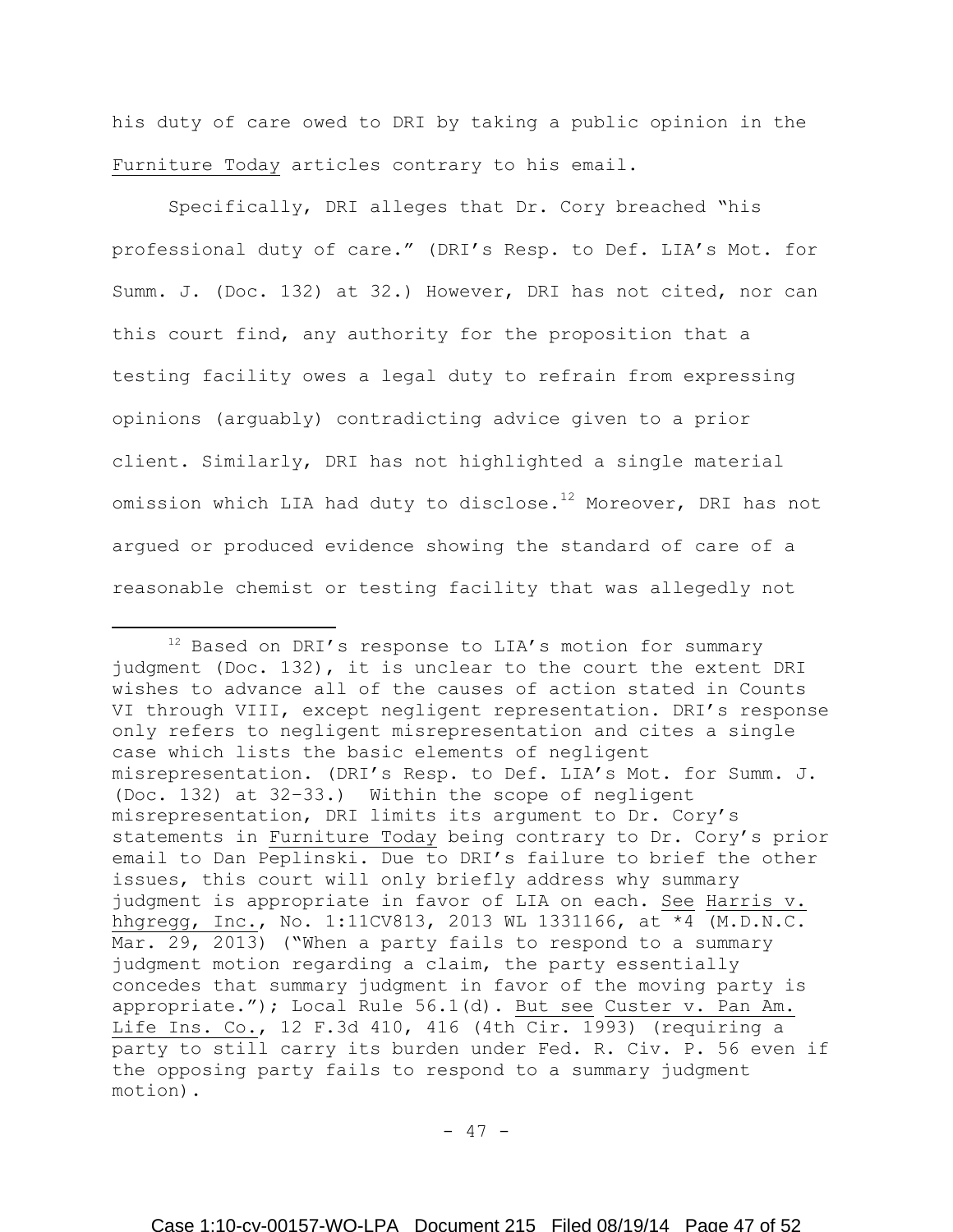met. See Reich v. Price, 110 N.C. App. 255, 259, 429 S.E.2d 372, 375 (1993) ("One who undertakes to render services in the practice of a profession owes a duty to exercise that degree of skill, care, and diligence exercised by members of that same profession."). Because DRI has failed to establish a legal duty owed, summary judgment in favor of LIA is appropriate on the various claims encompassed by Counts VI and VII.

## **vi. Breach of Contract/Breach of Duty of Good Faith and Fair Dealing (Count VIII)**

"The elements of a claim for breach of contract are (1) existence of a valid contract and (2) breach of the terms of that contract." Poor v. Hill, 138 N.C. App. 19, 26, 530 S.E.2d 838, 843 (2000); see Nw. Indep. Forest Mfrs. v. Dep't of Labor & Indus., 899 P.2d 6, 9 (Wash. 1995) ("A breach of contract is actionable only if the contract imposes a duty, the duty is breached, and the breach proximately causes damage to the claimant.").

Here, DRI has failed to present to this court any evidence of a contract or related breach. DRI's response to LIA's motion for summary judgment (Doc. 132) does not identify any contractual relationship between Dr. Cory or LIA and DRI. Similarly, even assuming a contractual relationship between the parties, DRI has not identified any provision that would have precluded Dr. Cory from stating his opinions on bonded leather

 $- 48 -$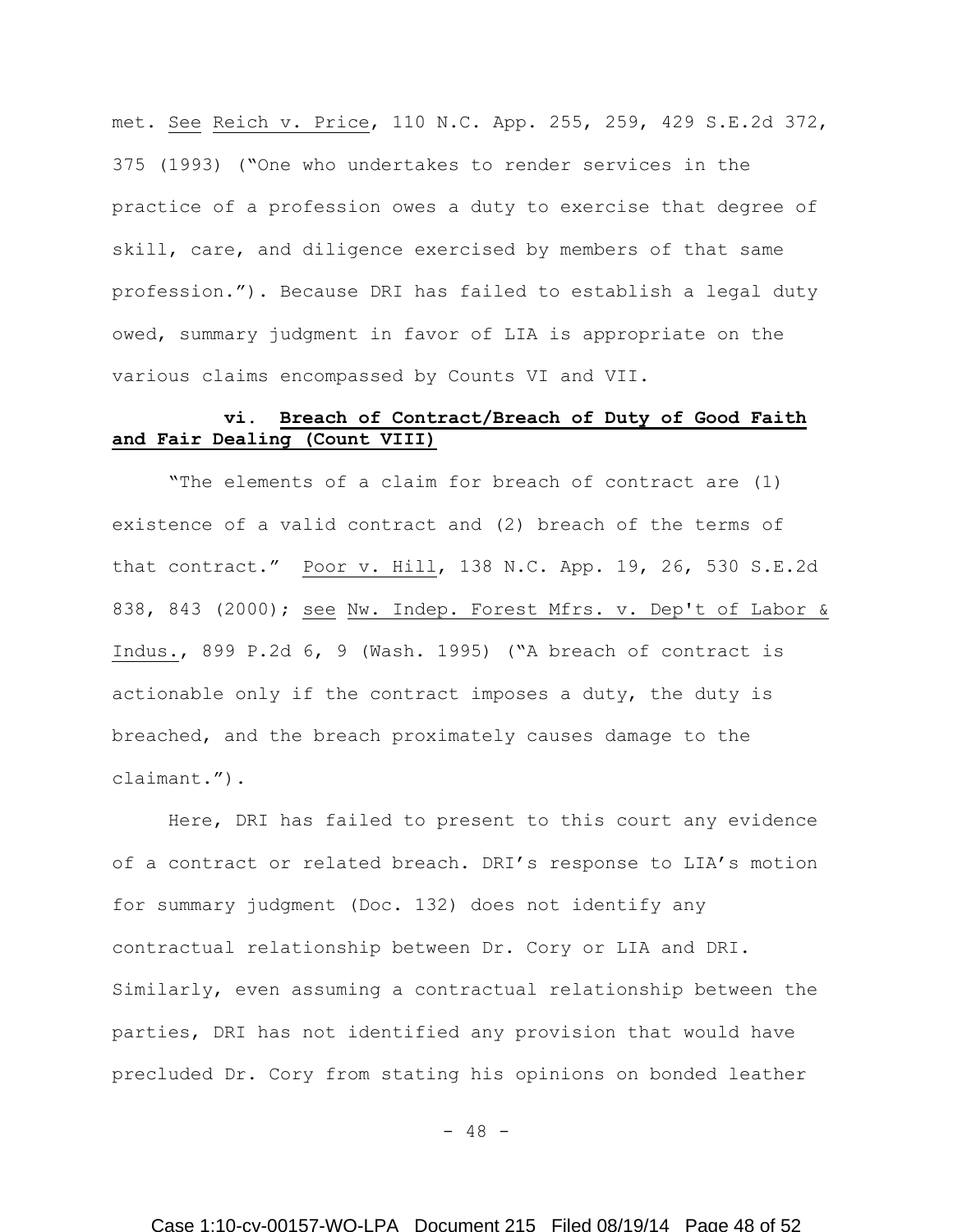in Furniture Today. Therefore, DRI cannot maintain its claim for breach of contract.

While "the duty of good faith and fair dealing is implied in every contract," Carlile v. Harbour Homes, Inc., 194 P.3d 280, 291 (Wash. 2008), Washington courts have required a claim for breach of good faith to be tethered to an underlying contract provision. See id. ("[T]here is no free-floating duty of good faith and fair dealing that is unattached to an existing contract." (internal quotation marks omitted)). "The duty exists only 'in relation to performance of a specific contract term.'" Keystone Land & Dev. Co. v. Xerox Corp., 94 P.3d 945, 949 (Wash. 2004) (quoting Badgett v. Sec. State Bank, 807 P.2d 356, 360 (Wash. 1991)). Because DRI has failed to identify a contract or provision applicable to the present controversy, Washington law does not support an independent claim for good faith and fair dealing.

North Carolina courts have recognized a separate cause of action for a breach of the duty of good faith independent from a breach of contract. See Richardson v. Bank of America, 182 N.C. App. 531, 556–57, 643 S.E.2d 410, 426–27 (2007). However, DRI has failed to argue such point, and this court can uncover no authority that would support such a claim on the facts before it. Therefore, summary judgment is appropriate on Claim VIII.

- 49 -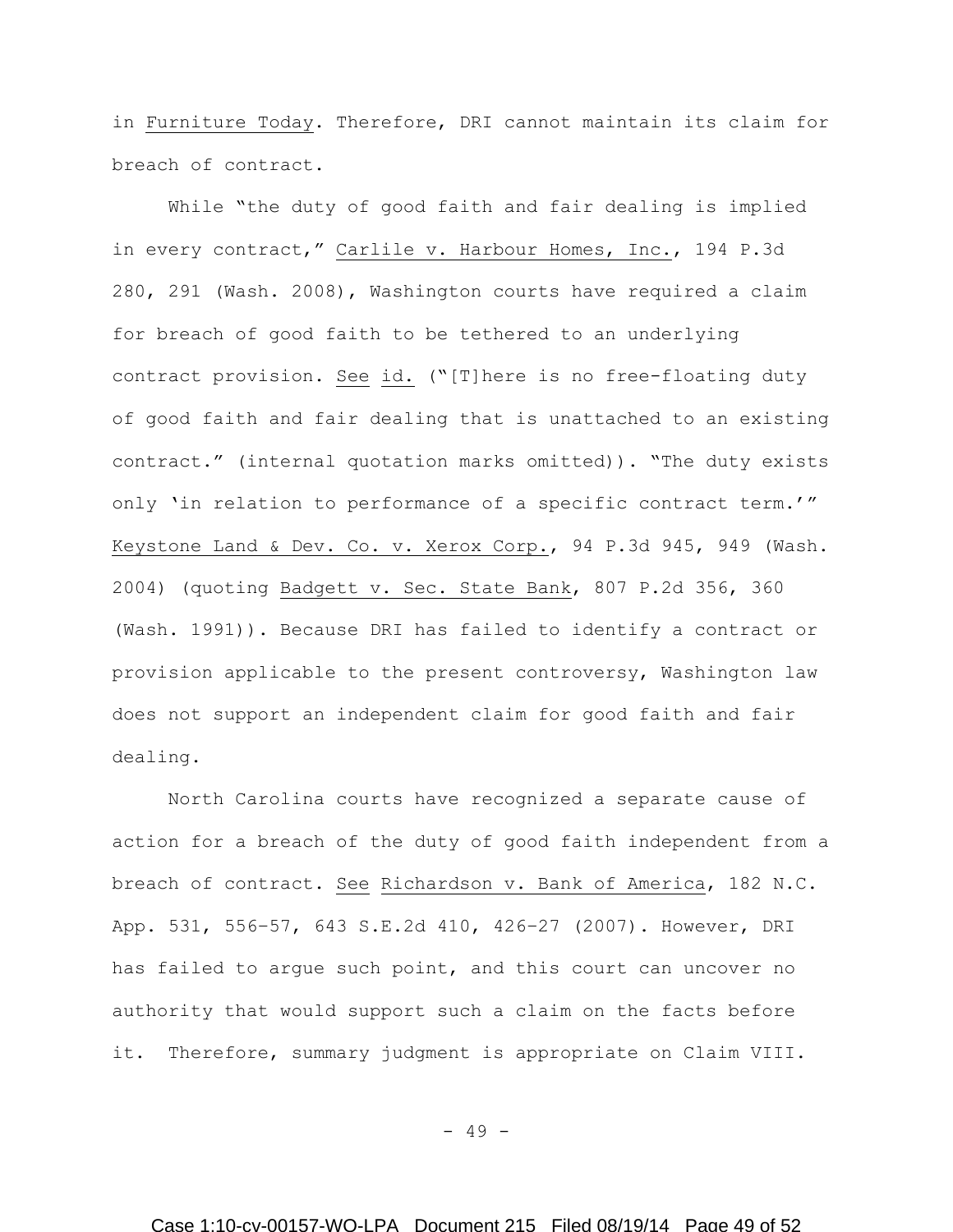# **vii. Punitive Damages (Count IX)**

Under North Carolina law, "punitive damages can only arise in connection with the tortious act; it may not constitute a separate cause of action." E.g., Paris v. Michael Kreitz, Jr., P.A., 75 N.C. App. 365, 374, 331 S.E.2d 234, 241 (1985). Washington law does not permit punitive damages unless expressly authorized by statute. E.g., Dailey v. N. Coast Life Ins. Co., 919 P.2d 589, 590-91 (Wash. 1996). Because there is no surviving tort claim or statutory violation to base DRI's claim of punitive damages, summary judgment must be granted on Count IX in favor of both defendants.

#### **V. CONCLUSION**

For the reasons set forth herein, **IT IS HEREBY ORDERED** that Plaintiff Design Resources, Inc.'s Motion for Partial Summary Judgment against Defendant Leather Industries of America (Doc. 102) is **DENIED**, that Plaintiff Design Resources, Inc.'s Motion for Partial Summary Judgment against Defendant Ashley Furniture Industries, Inc. (Doc. 104) is **DENIED**, that Defendant Leather Industries of America's Motion for Summary Judgment as to All Counts (Doc. 123) is **GRANTED**, that Defendant Ashley Furniture's Motion for Summary Judgment (Doc. 119) is **GRANTED**, and that this action is dismissed.

**IT IS FURTHER ORDERED** that Defendant Ashley Furniture's consent motion for extension of time (Doc. 95) to file a

 $-50 -$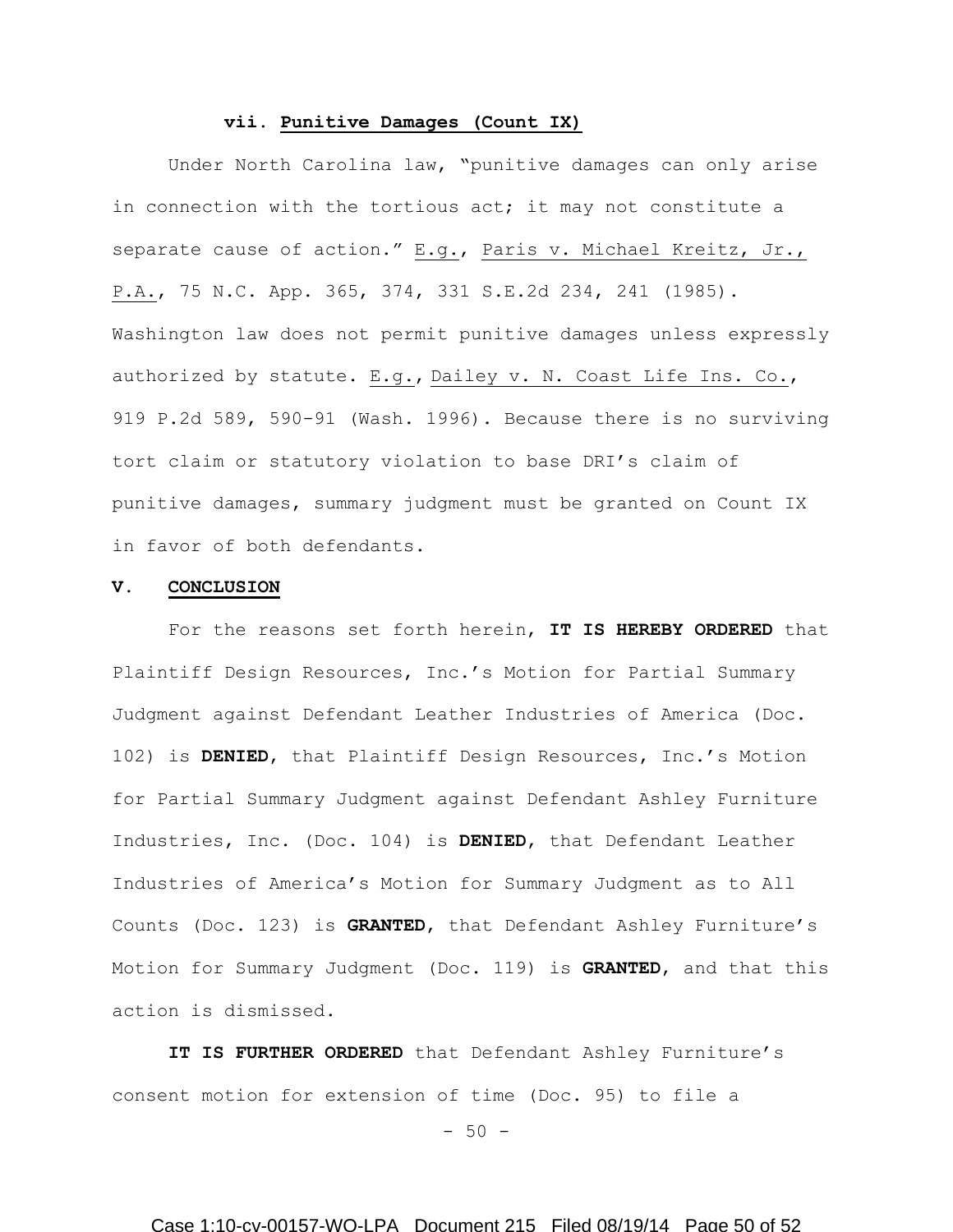response to Plaintiff's motion for relief, the parties' joint motion to modify limitations on length of summary judgment briefs (Doc. 116), and the parties' agreed motion to extend deadline (Doc. 161) are **GRANTED.**

For the reasons stated in this paragraph, **IT IS FURTHER ORDERED** that Plaintiff Design Resources, Inc.'s motion for relief from Ashley's spoliation of evidence (Doc. 86) is **DENIED AS MOOT** (evidence would go to Ashley's intent and is not relevant to this order); Defendant Ashley Furniture's motion to strike (Doc. 150) is **DENIED AS MOOT;** Defendant Leather Industries of America's motion for leave to file a supplemental memorandum (Doc. 154) is **DENIED AS MOOT** (email from Peplinski was considered in reaching conclusion; summary judgment was granted in favor of LIA); Defendant Ashley Furniture's motion to exclude the expert testimony of Mann, Armistead, and Epperson (Doc. 170) is **DENIED AS MOOT** (relevant to damages, not liability); Defendant Ashley Furniture's motion to strike untimely expert reports of Mann, Armistead, and Epperson (Doc. 172) is **DENIED AS MOOT** (damages); Defendant Leather Industries of America's motion to exclude the testimony of Design Resources, Inc.'s proposed experts (Doc. 175) is **DENIED AS MOOT**  (damages); and Ashley's motion to strike surreply and declaration of Jerry Epperson (Doc. 205) is **DENIED AS MOOT** (damages).

 $- 51 -$